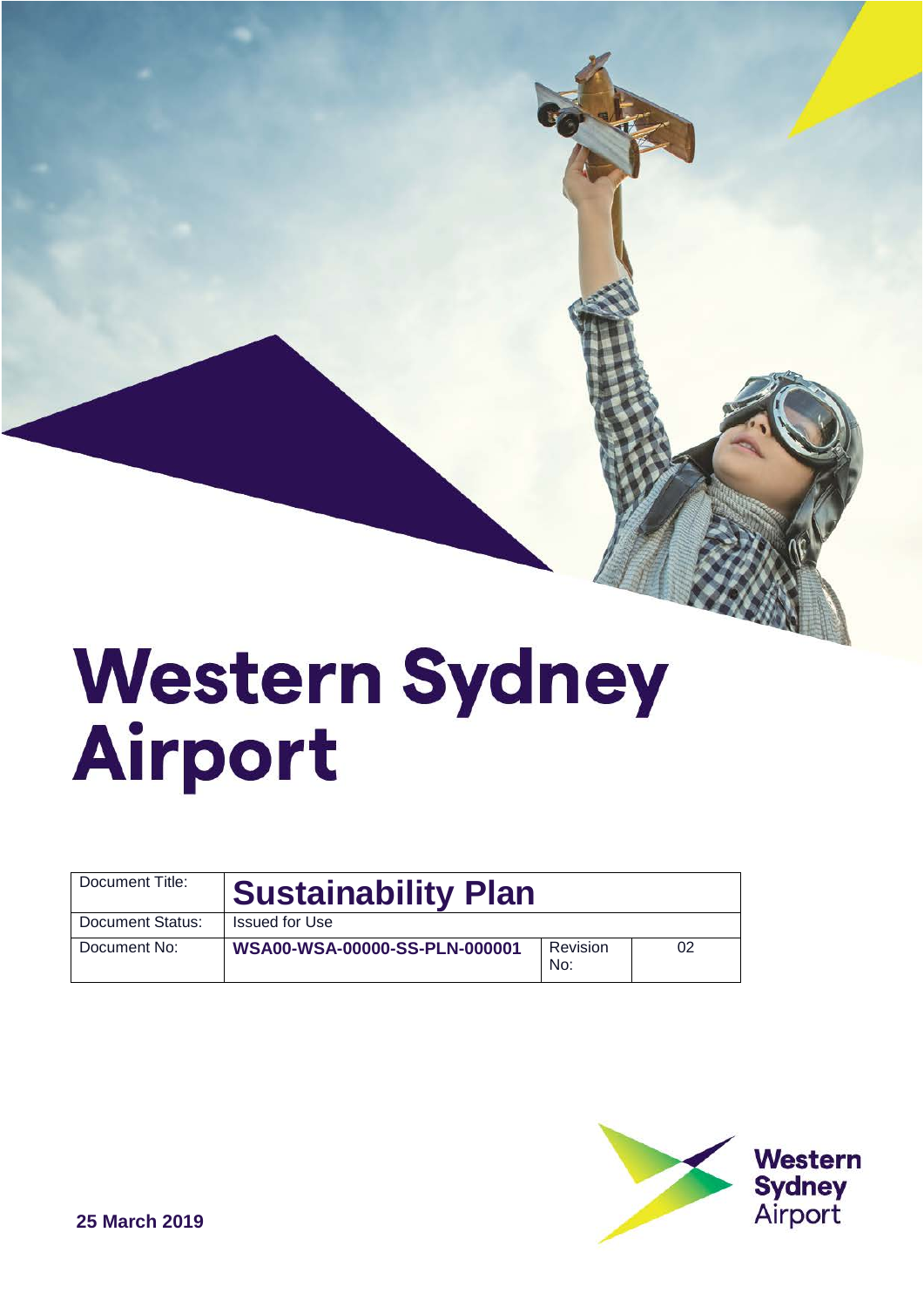

# **Table of contents**

| 1. |     |                                                                           |  |
|----|-----|---------------------------------------------------------------------------|--|
| 2. |     |                                                                           |  |
| 3. |     |                                                                           |  |
|    | 3.1 |                                                                           |  |
|    | 3.2 |                                                                           |  |
|    | 3.3 |                                                                           |  |
|    | 3.4 |                                                                           |  |
|    | 3.5 |                                                                           |  |
|    | 3.6 |                                                                           |  |
|    | 3.7 |                                                                           |  |
| 4. |     |                                                                           |  |
|    | 4.1 |                                                                           |  |
|    | 4.2 |                                                                           |  |
| 5. |     |                                                                           |  |
|    | 5.1 |                                                                           |  |
|    | 5.2 |                                                                           |  |
|    | 5.3 |                                                                           |  |
|    | 5.4 |                                                                           |  |
|    | 5.5 |                                                                           |  |
|    | 5.6 |                                                                           |  |
|    | 5.7 |                                                                           |  |
| 6. |     |                                                                           |  |
|    | 6.1 |                                                                           |  |
|    | 6.2 |                                                                           |  |
|    | 6.3 |                                                                           |  |
|    | 6.4 |                                                                           |  |
|    | 6.5 |                                                                           |  |
| 7. |     |                                                                           |  |
|    | 7.1 |                                                                           |  |
|    | 7.2 |                                                                           |  |
|    | 7.3 | Implementation of Sustainability in Phases of the Stage 1 Development  51 |  |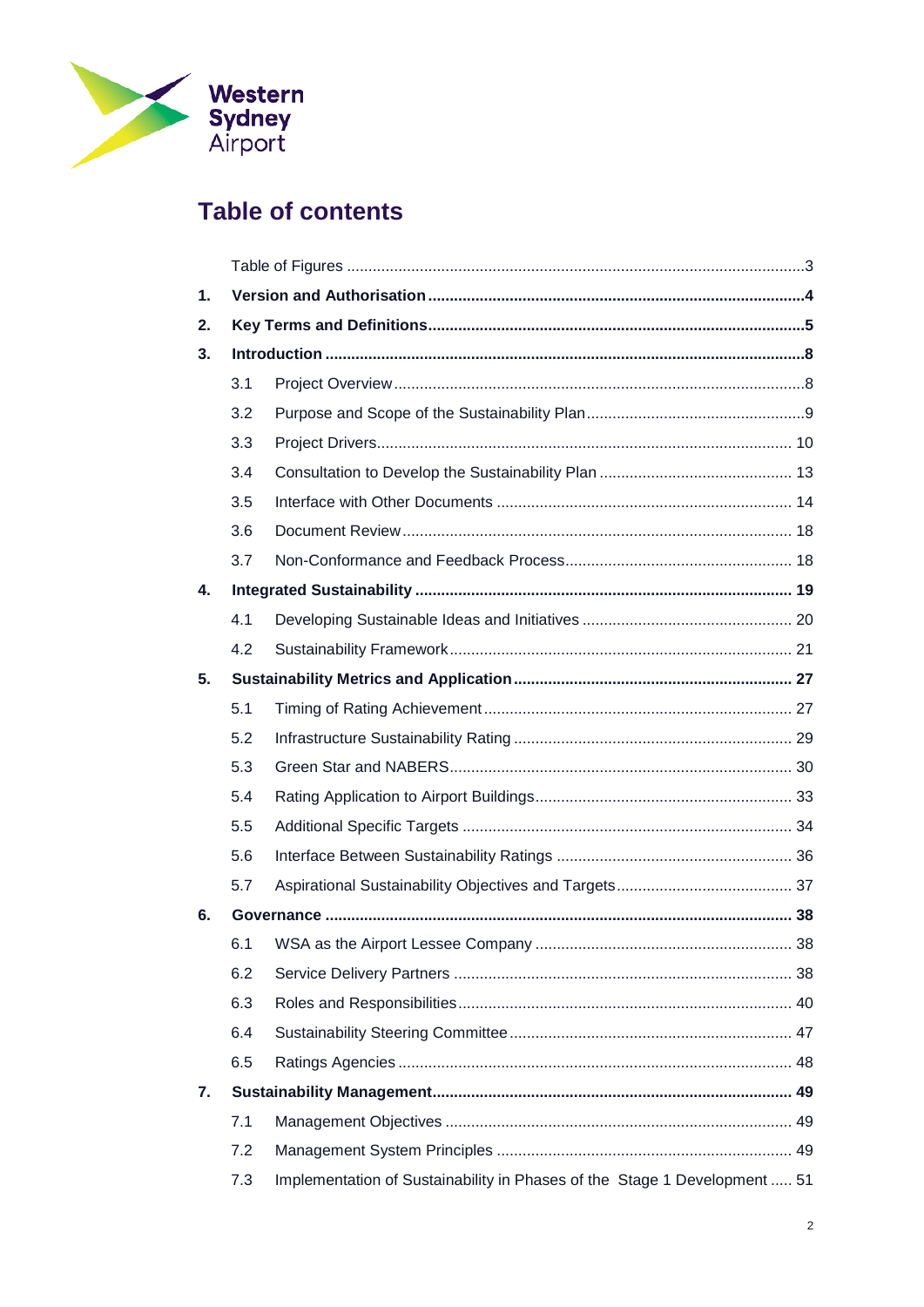

| 7.5 |                                                                         |  |
|-----|-------------------------------------------------------------------------|--|
| 7.6 |                                                                         |  |
| 7.7 |                                                                         |  |
| 7.8 |                                                                         |  |
|     |                                                                         |  |
|     |                                                                         |  |
|     | Appendix A Sustainability Requirements in Part 3 of the Airport Plan 62 |  |
|     |                                                                         |  |
|     |                                                                         |  |

# <span id="page-2-0"></span>**Table of Figures**

| Figure 4 Example of Water Mangement Independently (left figure) and Integrated (right   |  |
|-----------------------------------------------------------------------------------------|--|
| Figure 5 Western Sydney Airport Service Delivery Structure (Design and Construction) 39 |  |
| Figure 6 Relationship between PDCA and the ISO 14001:2015 Standard framework            |  |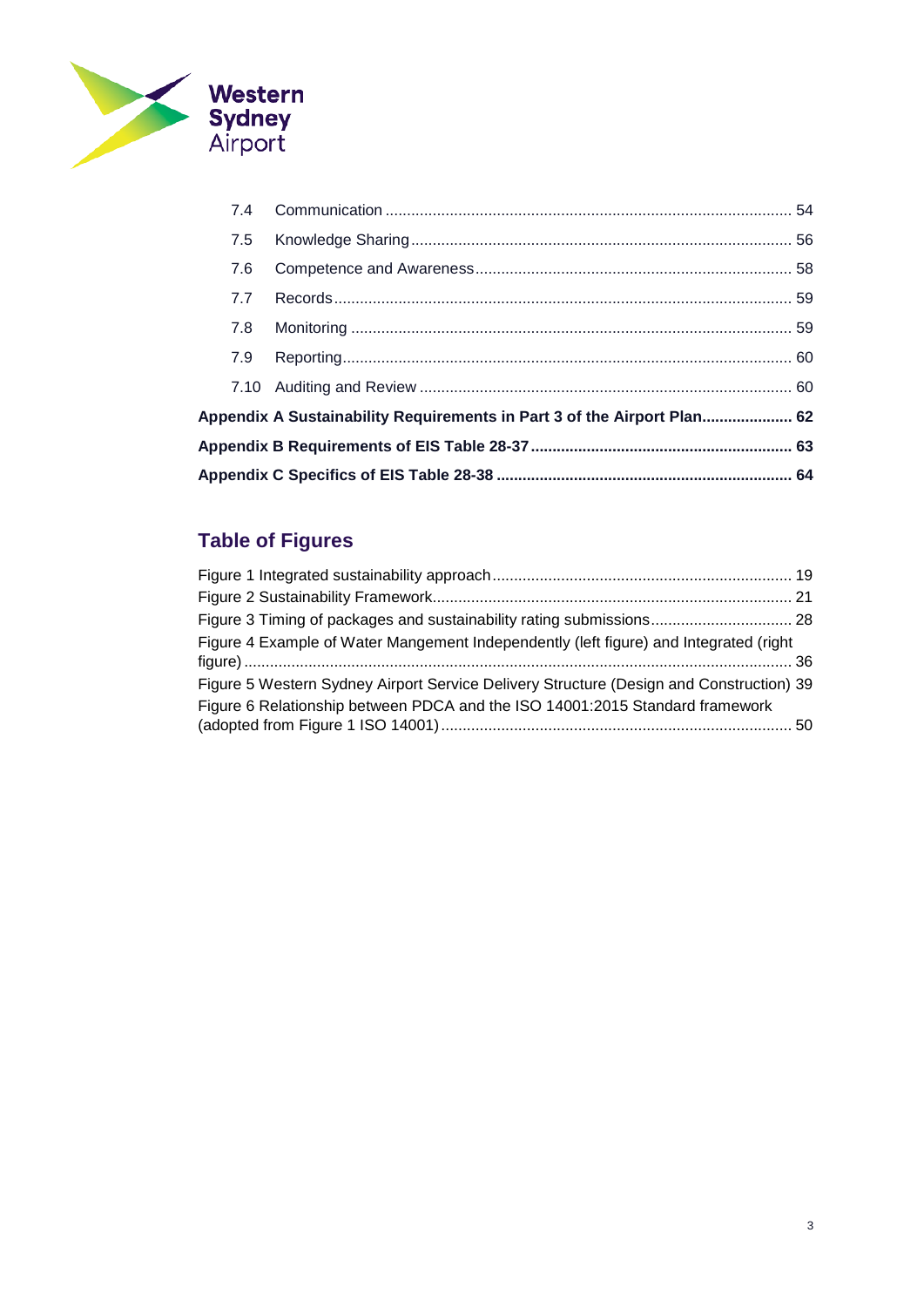

# <span id="page-3-0"></span>**1. Version and Authorisation**

| <b>File Name</b>                  | <b>Document Name</b> | <b>Revision</b> |
|-----------------------------------|----------------------|-----------------|
| WSA00-WSA-00000-SS-PLN-<br>000001 | Sustainability Plan  | 02              |

## **Revision History**

| <b>Revision</b> | <b>Date</b> | <b>Description</b>        | <b>Author</b> | <b>Reviewer</b> |
|-----------------|-------------|---------------------------|---------------|-----------------|
| A               | 15/11/2018  | First draft for approval  | WSA Co        | S Concha        |
| B               | 26/02/2019  | Final draft for approval  | WSA Co        | S Concha        |
| 01              | 01/03/2019  | Approved for Use          | WSA Co        | S Concha        |
| -02             | 25/03/2019  | Approved for Use - Varied | WSA Co        | S Concha        |

## **Plan Authorisation**

| <b>Position</b>                              | <b>Name</b> | <b>Signature</b> | <b>Date</b> |
|----------------------------------------------|-------------|------------------|-------------|
| Executive Sustainability S Concha<br>Manager |             |                  | 25/03/2019  |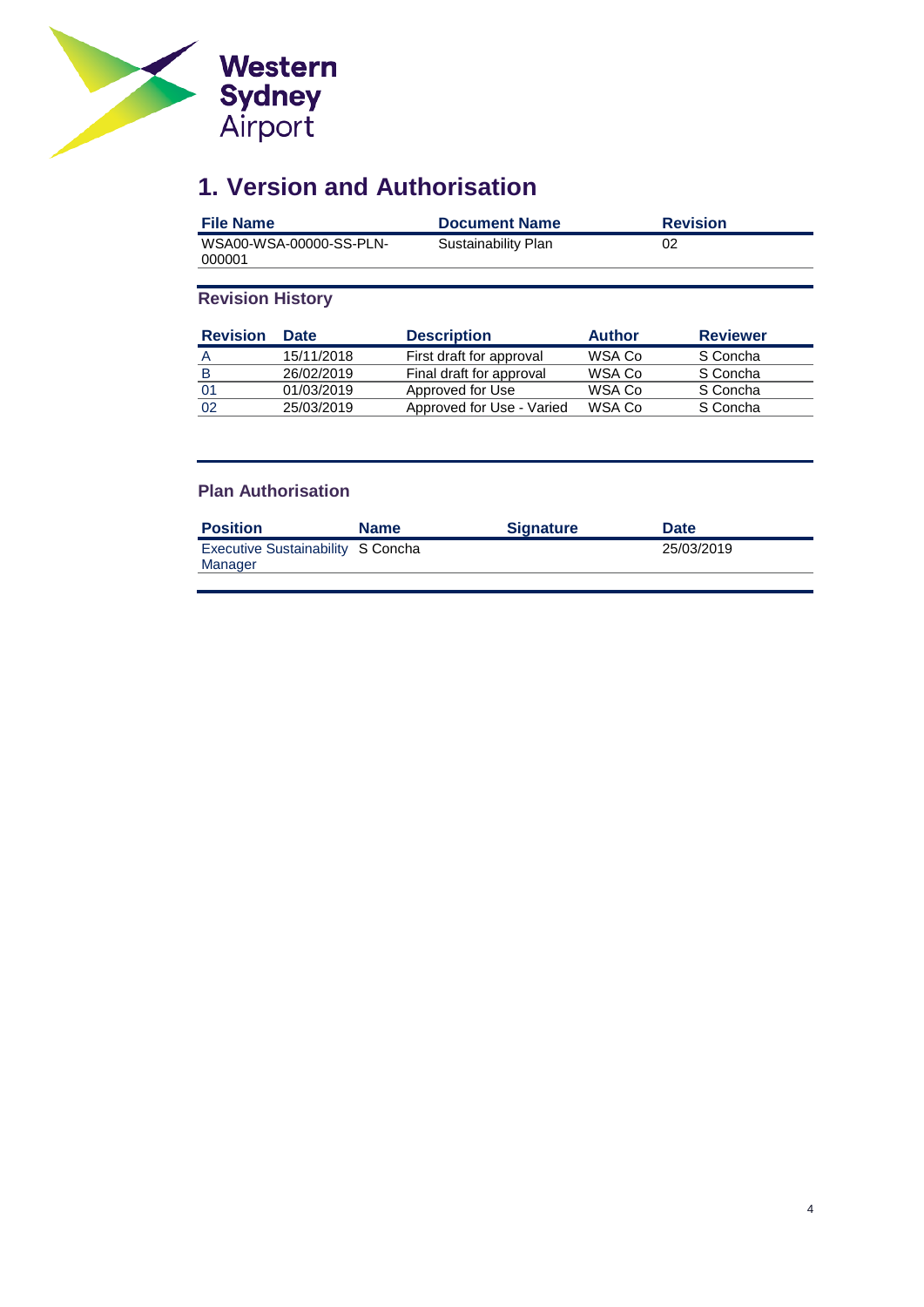

# <span id="page-4-0"></span>**2.Key Terms and Definitions**

| <b>Term</b>             | <b>Definition/Description</b>                                                                                                                                                                                                |  |
|-------------------------|------------------------------------------------------------------------------------------------------------------------------------------------------------------------------------------------------------------------------|--|
| <b>ALC</b>              | Airport Lessee Company, which is WSA                                                                                                                                                                                         |  |
| Airport Plan            | The airport plan for the Airport Site as determined by the<br>Infrastructure Minister under section 96B of the Airports Act<br>1996 in December 2016 as varied from time to time in<br>accordance with that Act              |  |
| Approver                | The Infrastructure Minister or an SES employee (as defined in<br>the Public Service Act 1999 (Commonwealth)) in the<br>Infrastructure Department                                                                             |  |
| <b>ASL</b>              | <b>Airport Site Layout</b>                                                                                                                                                                                                   |  |
| <b>BEPA</b>             | Bulk Earthworks (Package 1A)                                                                                                                                                                                                 |  |
| <b>CAPEX</b>            | Capital Expenditure                                                                                                                                                                                                          |  |
| <b>CEMP</b>             | <b>Construction Environmental Management Plan</b>                                                                                                                                                                            |  |
| <b>CPTED</b>            | Crime Prevention Through Environmental Design                                                                                                                                                                                |  |
| D&C                     | Design and Construction                                                                                                                                                                                                      |  |
| <b>Delivery Partner</b> | Entity engaged by WSA to provide services for design and/or<br>construction of Western Sydney Airport.                                                                                                                       |  |
| EEW                     | <b>Early Earthworks</b>                                                                                                                                                                                                      |  |
| <b>EIS</b>              | <b>Environmental Impact Statement</b>                                                                                                                                                                                        |  |
| 'Eligible Building'     | "a building, or part of a building, on the Airport Site which is<br>not being constructed by a Commonwealth Body and is of a<br>type of class of building to which the rating scheme described<br>in that section may apply" |  |
| <b>EPA</b>              | <b>NSW Environmental Protection Authority</b>                                                                                                                                                                                |  |
| <b>GBCA</b>             | Green Building Council of Australia                                                                                                                                                                                          |  |
| <b>GRI</b>              | <b>Global Reporting Initiative</b>                                                                                                                                                                                           |  |
| <b>GSAP</b>             | <b>Green Star Accredited Professional</b>                                                                                                                                                                                    |  |
| IAP <sub>2</sub>        | International Association for Public Participation                                                                                                                                                                           |  |
| IS                      | Infrastructure Sustainability                                                                                                                                                                                                |  |
| <b>ISAP</b>             | Infrastructure Sustainability Accredited Professional                                                                                                                                                                        |  |
| <b>ISCA</b>             | Infrastructure Sustainability Council of Australia                                                                                                                                                                           |  |
| Learning workers        | Referring to apprentices and trainees as part of the<br>workforce.                                                                                                                                                           |  |
| <b>MAP</b>              | Million Annual Passengers                                                                                                                                                                                                    |  |
| <b>NABERS</b>           | National Australian Built Environment Rating System                                                                                                                                                                          |  |
| <b>NCC</b>              | <b>National Construction Code</b>                                                                                                                                                                                            |  |
| <b>OEH</b>              | NSW Office of Environment and Heritage                                                                                                                                                                                       |  |
| <b>OEMP</b>             | Operational Environmental Management Plan                                                                                                                                                                                    |  |
| <b>OPEX</b>             | <b>Operational Expenditure</b>                                                                                                                                                                                               |  |
| <b>ORAT</b>             | Operational Readiness and Airport Transfer                                                                                                                                                                                   |  |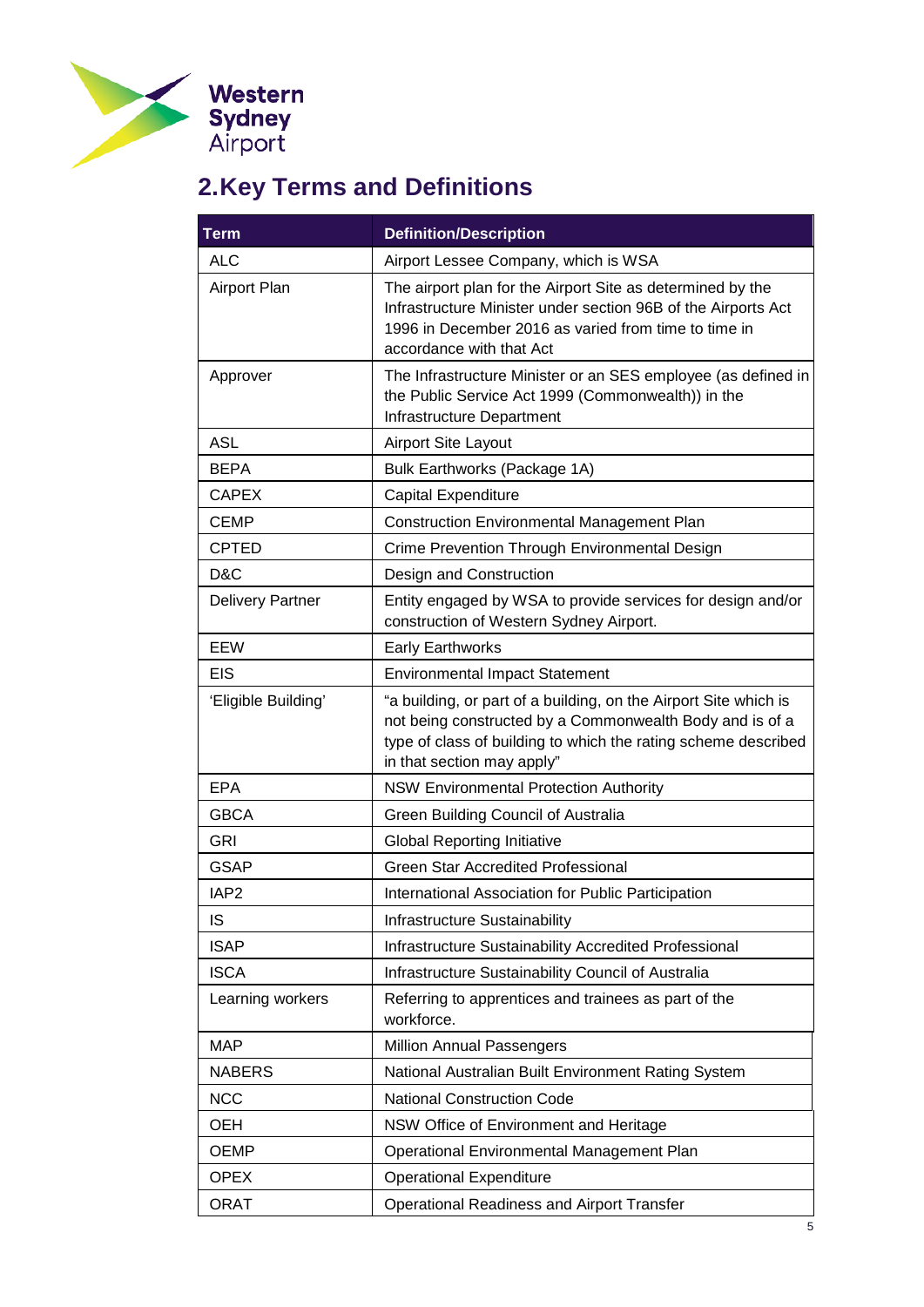

| <b>Term</b>              | <b>Definition/Description</b>                                                                                                                                                                                                                                                                                |  |
|--------------------------|--------------------------------------------------------------------------------------------------------------------------------------------------------------------------------------------------------------------------------------------------------------------------------------------------------------|--|
| Package of work          | Referring to the four packages of work through which Western<br>Sydney Airport will be designed and constructed, including<br>Early Earthworks Package, Bulk Earthworks and Airside Civils<br>(Package 1), Terminal Building (Package 2) and Landside<br>Facilities (Package 3).                             |  |
| <b>PDCA</b>              | Plan Do Check Act                                                                                                                                                                                                                                                                                            |  |
| <b>PM Definition</b>     | Project Manager (PM) Definition for Western Sydney Airport is<br>initially responsible for the design of Package 2 and Package<br>3, until this responsibility is handed over to the Delivery<br>Partner at a later stage of design.                                                                         |  |
| Project phases           | Planning, design, procurement, construction, and operation.                                                                                                                                                                                                                                                  |  |
| <b>Proposed Building</b> | The building to be rated by the Green Star Design and As<br>Built rating tool, as designed and modelled by the project<br>team.                                                                                                                                                                              |  |
| <b>RAATM</b>             | Requirement Analysis and Allocation Traceability Matrix                                                                                                                                                                                                                                                      |  |
| RACI                     | Responsible, Accountable, Consulted, Informed                                                                                                                                                                                                                                                                |  |
| 'rating'                 | "a reference to a rating is a reference to the rating obtained by<br>using the most recent version of the relevant rating tool for<br>that rating which is available on the date on which an<br>application for the rating is registered".                                                                   |  |
| Reference Building       | A term used in Green Star ratings to describe a hypothetical<br>building of the same size, shape, floor area and glazing areas<br>as the Proposed Building, but whose building fabric and<br>building services characteristics are based predominantly on<br>the NCC Section J Deemed-to-Satisfy provisions. |  |
| Scope 1 emissions        | Emissions released to the atmosphere as a direct result of an<br>activity, or series of activities at a facility/site, such as<br>emissions from a manufacturing process, fuel burning or<br>production of electricity.                                                                                      |  |
| Scope 2 emissions        | Emissions released to the atmosphere from the indirect<br>consumption of an energy commodity, including the use of<br>electricity produced by burning coal in another facility.                                                                                                                              |  |
| Stage 1 Development      | Stage 1 of Western Sydney Airport development, constituting<br>the developments specifically authorised by Part 3 of the<br>Airport plan, including a single runway, a terminal and<br>supporting facilities.                                                                                                |  |
| Subcontractor            | An entity contracted by WSA's major contractors to provide<br>services for the design and/or construction of Western Sydney<br>Airport.                                                                                                                                                                      |  |
|                          | An individual with tertiary qualificiations and a minimum of 5<br>years demonstrated experience relevant to the task in<br>question.                                                                                                                                                                         |  |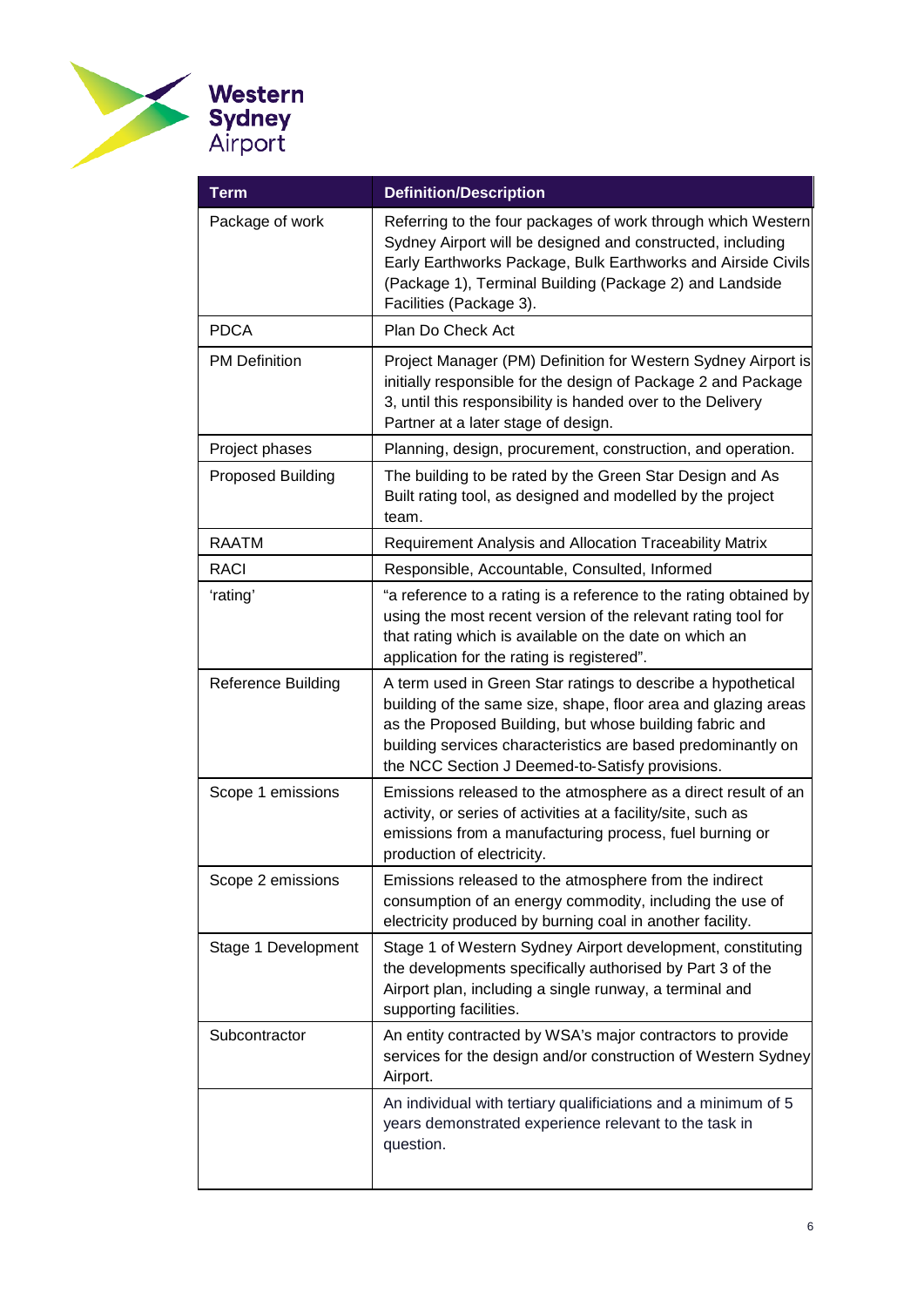

| Term                            | <b>Definition/Description</b>                                                                                                                                                                                                                                                                  |
|---------------------------------|------------------------------------------------------------------------------------------------------------------------------------------------------------------------------------------------------------------------------------------------------------------------------------------------|
| Supplier                        | An entity that provides goods or services to WSA to aid in the<br>design and/or construction of Western Sydney Airport.                                                                                                                                                                        |
| Sustainability Plan             | Western Sydney Airport Sustainability Plan, being this<br>document.                                                                                                                                                                                                                            |
| Sustainability rating<br>credit | Credits that can be achieved under a variety of different<br>sustainability rating schemes including ISCA, Green Star and<br>NABERS. These credits are achieved through fulfilling<br>specific sustainability criteria during design, construction and<br>operation of Western Sydney Airport. |
| The project                     | The development and operation of Western Sydney Airport,<br>also referred to as 'Western Sydney Airport' or 'Airport'                                                                                                                                                                          |
| Workforce                       | Referring to the workforce as direct (WSA employees) and<br>indirect (contractors and subcontractors) representatives.                                                                                                                                                                         |
| WSA                             | Western Sydney Airport Co Limited                                                                                                                                                                                                                                                              |
| WSA EMS                         | <b>WSA Executive Manager Sustainability - Aviation</b>                                                                                                                                                                                                                                         |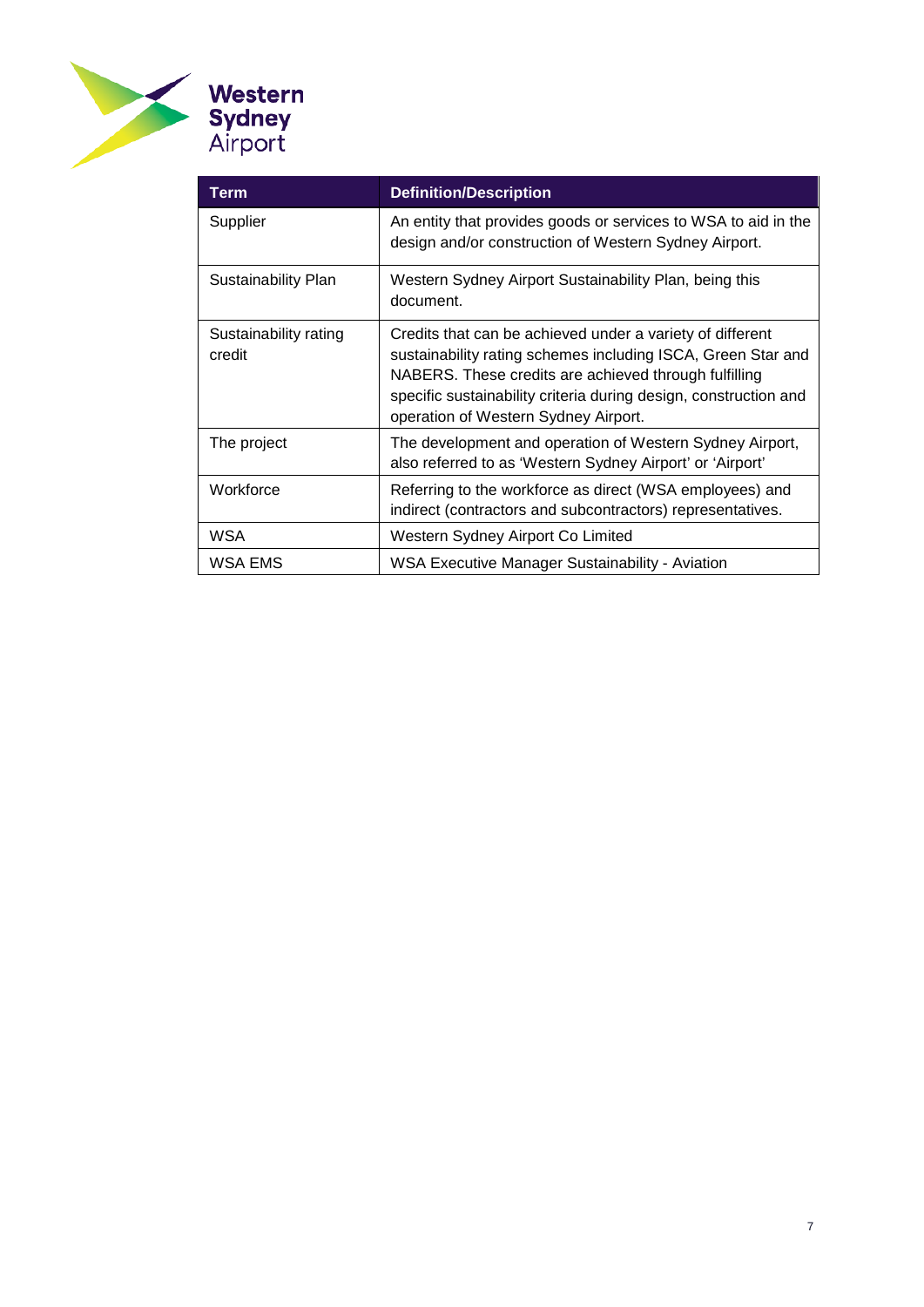

# <span id="page-7-0"></span>**3. Introduction**

## <span id="page-7-1"></span>**3.1 Project Overview**

Western Sydney Airport is an important infrastructure development that aims to deliver economic opportunities and access to Western Sydney and beyond. The greenfield development will provide additional aviation capacity to meet growing demand in the Sydney basin and improve access to flights, as well as employment for people in Western Sydney. Operations will commence in late 2026, and further development will be staged to meet future aviation demand.

Stage 1 Development of the Airport began in the second half of 2018. It involves construction of a single 3.7-kilometre runway and facilities to support up to 10 million annual passengers (MAP). During Stage 1 Development, site preparation will take place, including early earthworks, bulk earthworks and trunk drainage to prepare the Airport Site. Thereafter, aviation infrastructure, aviation support precincts and network infrastructure, including utilities and ground transport facilities, will be developed prior to operations commencing.

WSA is the Airport Lessee Company (ALC), having been granted the Airport Lease from the Commonwealth. WSA is responsible for design, construction and operation of the Western Sydney Airport. The phasing of the works as described in the Construction Plan is as follows:

- **Early Earthworks Package:** including decontamination, early bulk earthworks and drainage, and enabling road works.
- **Visitor Centre and Site Accomodation:** construction of a Visitor Centre to engage with the community and provide an identity for the airport early in the planning process. Also including construction of site accommodation on the same site, to provide office facilities for WSA staff and consultants for the duration of the airport design and construction period.
- **Bulk Earthworks and Drainage P1-A and P1-B:** further decontamination, earthworks and drainage across the whole site of the Stage 1 Development.
- **Runway Pavement and Airside Civil P1-C:** development of airside infrastructure such as runway, taxi ways and other airside civil works.
- **Passenger Terminal Complex P2:** development of terminal building, terminal precinct, airside facilities and technology, specialty works and services.
- **Landside Civil and Buildings P3:** development of landside buildings, car parking, ground transport and utilities.

The Airport will be progressively developed for future Stages, including provision of a second parallel runway, to reach its long-term design capacity of 82 MAP. This is forecast to occur circa 2063. The Sustainability Plan will be updated for future Stages, however this version of the Plan only covers Stage 1.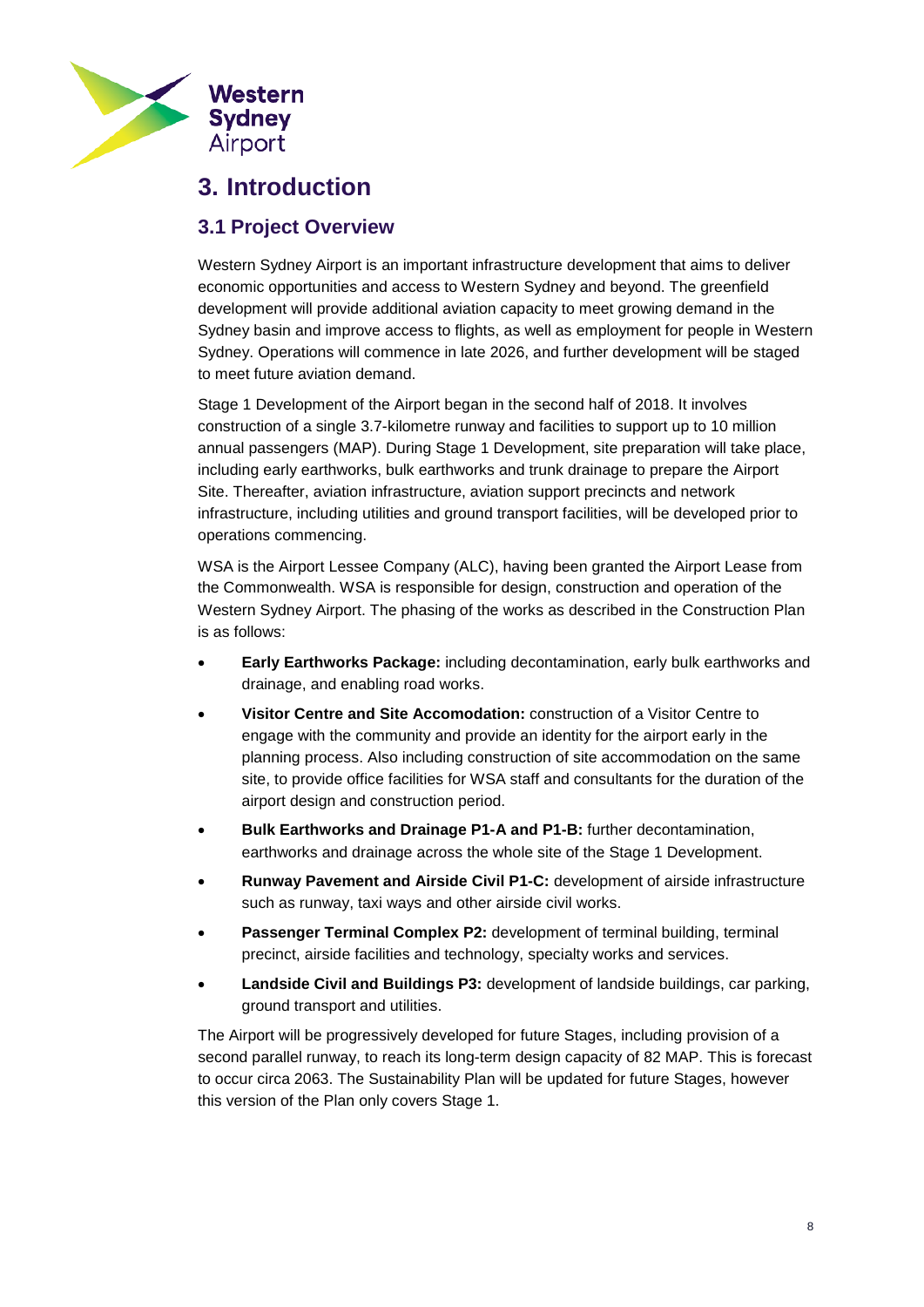

## <span id="page-8-0"></span>**3.2 Purpose and Scope of the Sustainability Plan**

The Western Sydney Airport Sustainability Plan (Sustainability Plan) is required by the Airport Plan for Western Sydney Airport. The Sustainability Plan addresses multiple requirements in condition 29 (Sustainability) of the Airport Plan. This condition requires the Sustainability Plan to be developed to take into account and comply with specified parts of the EIS.

The purpose of the Sustainability Plan is to provide an overall framework and objectives for incorporating sustainability into the development of Western Sydney Airport. It spans the design, procurement, construction and operation phases of Stage 1 Development.

The Sustainability Plan addresses the minimum benchmark for compliance for Stage 1 Development, and will be updated annually to reflect increasing sustainability ambitions beyond minimum requirements, as the design develops.

The development of Western Sydney Airport is split into multiple packages of work, and this Plan is regarded as an overarching document with project-wide application, across all project phases. Sub-plans, work method statements and procedures, including sustainability plans developed for each specific package of work, must conform to the requirements of this Plan.

The Early Earth Works contract was awarded prior to final approval of the Sustainability Plan. Subsequently the sub-plans, work method statements and procedures for this package have referred to the draft Sustainability Plan. Specific sustainability requirements for this package are included formally within the contract and these are consistent with the Sustainability Plan. The Early Earth Works contractor will update plans and procedures and reference the final approved Sustainability Plan as required.

The Sustainability Plan will be reviewed annually and may need to be varied over time to address emerging sustainability issues or changes in requirements that arise as the project moves into later stages. Condition 41 requires a review after 5 years and Table 28-38 requires that an update of the plan be undertaken prior to operations commencing.

The Sustainability Plan includes requirements for the Airport asset only, not for the operation of aircraft. Western Sydney Airport will aim to collaborate with stakeholders such as airlines to influence outcomes in areas outside of the Airport's operational control, and to demonstrate leadership in the aviation industry.

In line with the base requirements, the Sustainability Plan includes the following elements:

- The framework for developing and implementing sustainable practices, integrated into the design, procurement, construction and operation of the Stage 1 Development.
- The governance structure for sustainability, including responsibility for the Sustainability Plan.
- A description of the consultation activities with stakeholders to form this Plan.
- Sustainability targets and management measures for achieving those targets, with specific description of: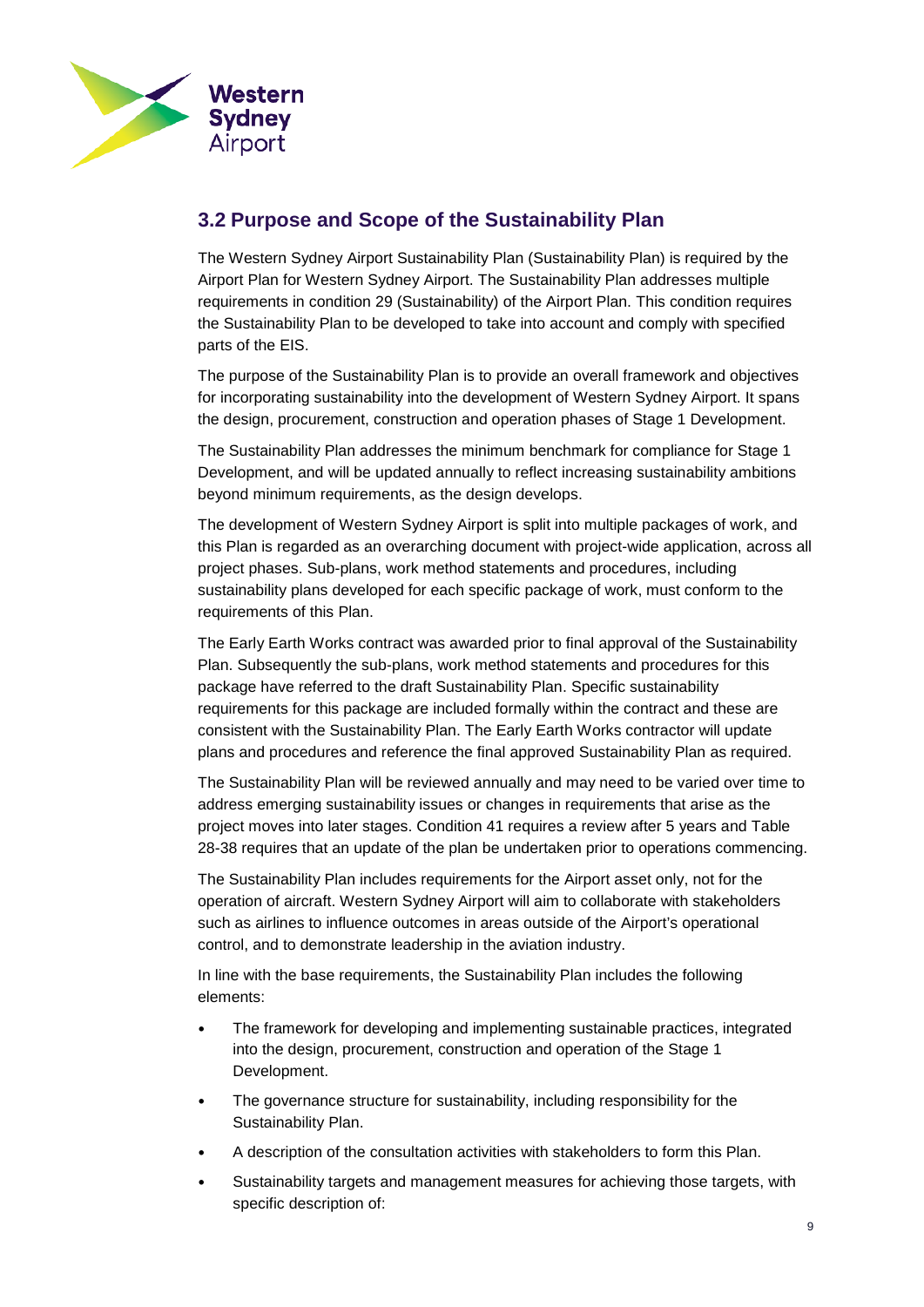

- Construction and operational targets for sustainability aspects;
- Processes to manage complaints;
- Processes for stakeholder engagement; and
- Consideration and management of emerging environmental issues.
- A high-level pathway for achieving sustainability ratings, including:
	- Infrastructure Sustainability (IS) ratings (Design, As Built and Operations), administered by the Infrastructure Sustainability Council of Australia (ISCA).
	- Green Star ratings (Design & As Built and Interiors), administered by the Green Building Council of Australia (GBCA).
	- National Australian Built Environment Rating System (NABERS) assessment (Energy and Water schemes), administered by the NSW Office of Environment and Heritage (OEH).
- Sustainability controls and the process for monitoring, reporting and auditing to assess effectiveness.

## <span id="page-9-0"></span>**3.3 Project Drivers**

Western Sydney Airport has regulatory and corporate drivers that influence how it will be developed. The drivers and objectives listed below have been considered during the development of the Sustainability Plan and Sustainability Policy.

### **3.3.1 Corporate Objectives**

WSA has the following corporate objectives for the delivery of the Western Sydney Airport:

- **improving access to aviation services in Western Sydney** by providing a broad range of freight and passenger services;
- **resolving the long-term aviation capacity issue in the Sydney basin** by maximising the aviation capacity of the site, noting the constraints at Sydney (Kingsford Smith) Airport;
- **maximising the value of Western Sydney Airport as a national asset** including consideration of benefits the Airport will bring within and around Western Sydney, NSW and Australia;
- **optimising the benefit of Western Sydney Airport on employment and investment in Western Sydney** by recognising that the Airport will be a major catalyst for growth and development in Western Sydney;
- **effectively integrating with new and existing initiatives in the Western Sydney area** by ensuring long-term planning considers the Airport's economic, social and environmental impact in Western Sydney; and
- **operating on commercially sound principles having regard to the Australian Government's intention to preserve its options with respect to ownership and**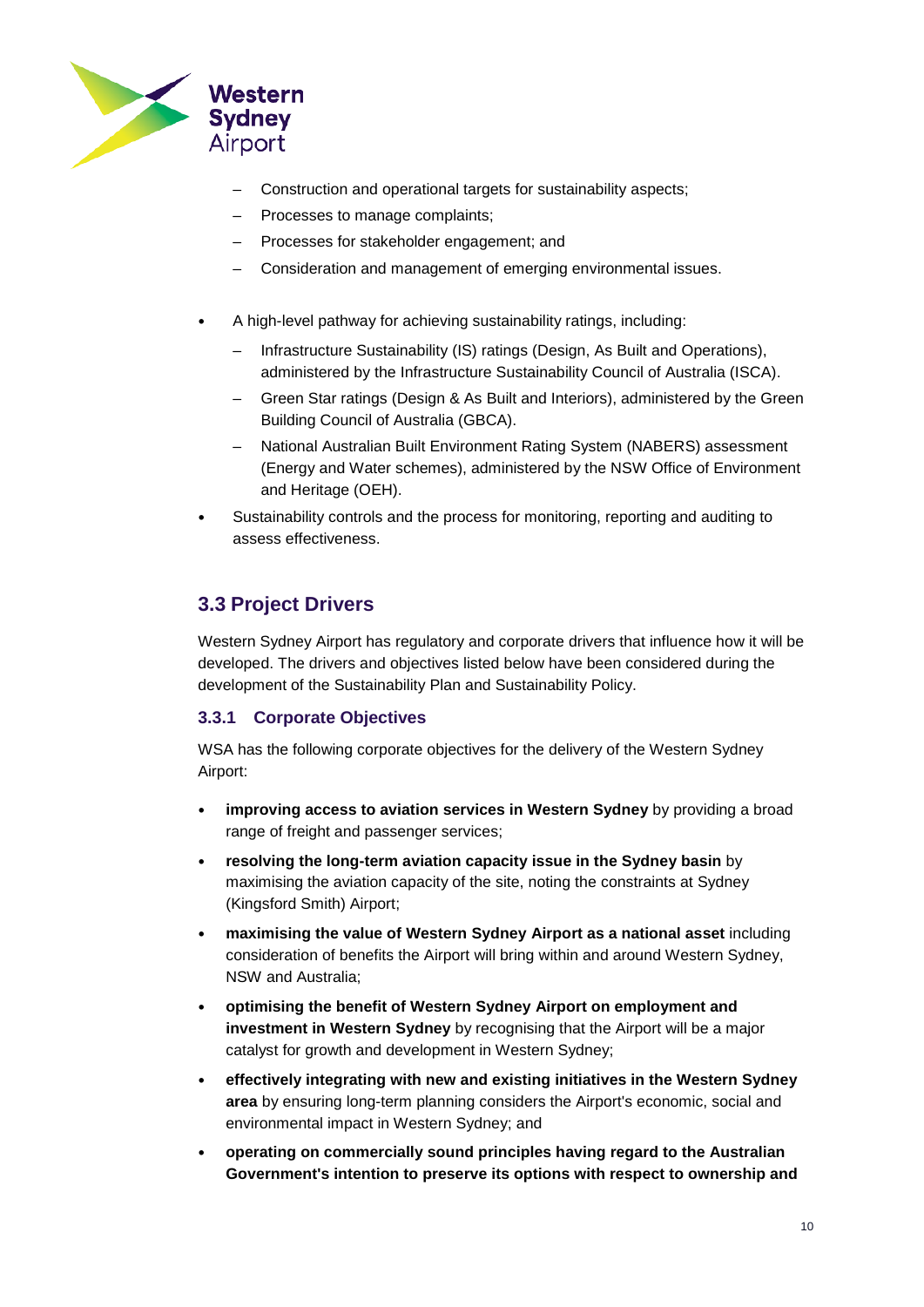

**governance arrangements** by applying private sector discipline in the management of WSA.

These corporate objectives are publicly available online on WSA's website <sup>[1](#page-10-0)</sup>. In particular, the considerations to long term planning provide context to sustainability considerations, highlighting WSA's intention to be socially and environmentally responsible in the development of this significant asset.

## **3.3.2 Procurement Approach**

In addition, WSA has a publicly announced procurement approach, which includes:

- assigning risks to parties that are best capable of managing the risks;
- packaging the works to commence bulk earthworks as soon as practicable;
- defining interfaces between the various works packages clearly;
- undertaking enabling activities to facilitate the main airport works packages;
- ensuring the works are fully integrated prior to operational readiness testing providing opportunities for innovation and sustainable outcomes within each package and consistent with the Environmental Impact Statement (EIS) and Airport Plan; and
- incorporating mechanisms for achieving appropriate urban design, amenity outcomes,sustainability objectives and seamless integration with other transport modes.

### **3.3.3 Airport Plan**

-

The Airport Plan sets out the vision for development and operation of Western Sydney Airport at Badgerys Creek, and provides authorisation for the construction and operation of Stage 1 Development.

Within the sustainability context, the foreword of the Airport Plan outlines the intentions for this Sustainability Plan, and its importance as a condition of the EIS for Western Sydney Airport.

There is an expectation on WSA to innovate, and keep pace with advances in sustainability initiatives for the life of the Airport. The Sustainability Plan will be updated periodically to incorporate increasing sustainability aspirations.

WSA is required to comply with the Airport Plan including its objectives, specific developments and conditions. The table in [Appendix A Sustainability Requirements in](#page-61-0)  Part 3 [of the Airport Plan](#page-61-0) identifies the high-level sustainability requirements as prescribed by the Airport Plan, and where those requirements are addressed in this Sustainability Plan.

<span id="page-10-0"></span><sup>1</sup> WSA[: http://www.wsaco.com.au/about/corporate-objectives,](http://www.wsaco.com.au/about/corporate-objectives) accessed June 2018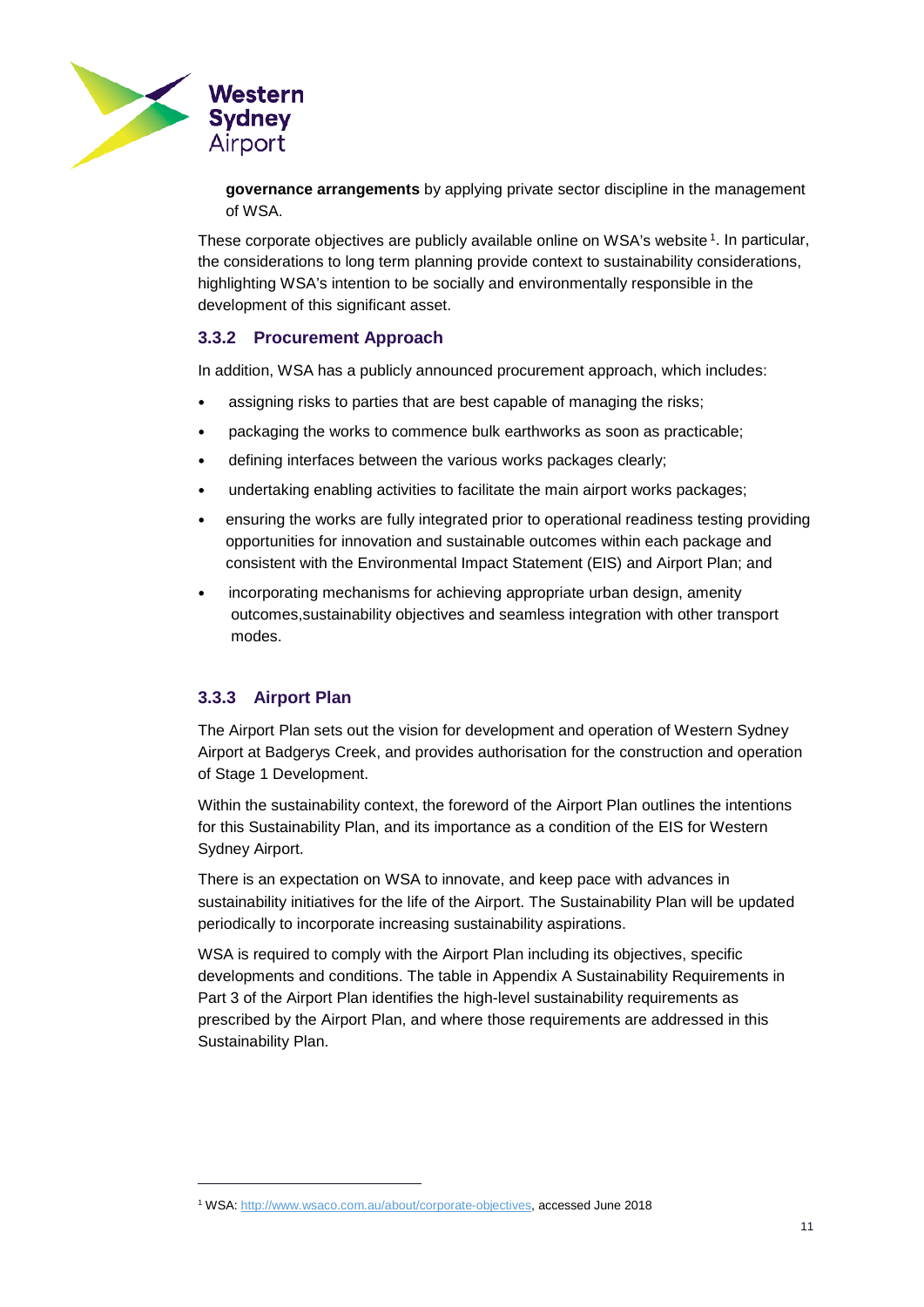

## **3.3.4 Environmental Impact Statement (EIS)**

The EIS for Western Sydney Airport provides detailed consideration of the environmental, social and economic impacts of the proposed Airport and is presented in four volumes. Two key tables in Section 28.8 of the EIS present sustainability requirements which are addressed by the Sustainability Plan.

EIS Table 28-37 must be considered in the Sustainability Plan. The table in [Appendix B](#page-62-0)  [Requirements of EIS Table 28-37](#page-62-0) outlines the topics of Table 28-37 and where these are addressed in the Plan.

[Appendix C Specifics of EIS Table 28-38](#page-63-1) describes the specific sustainability requirements in full and where they are addressed in this plan.

## **3.3.5 External Sustainability Drivers**

A number of external sustainability drivers exist, which also influence WSA's decisions on sustainability for Western Sydney Airport. These include:

- increasing frequency and rigour of application of the IS and Green Star ratings to infrastructure projects, particularly in NSW;
- the Modern Slavery Act in NSW and Commonwealth Modern Slavery Bill 2018 and the implications for workforce and supply chain management;
- broad national commitments, including greenhouse gas emission targets aligned to the Paris Agreement;
- desire to positively contribute towards global sustainability initiatives, such as the UN Sustainable Development Goals, to be seen as a pro-active corporate citizen;
- external stakeholder expectation for the Airport to demonstrate leadership;
- investor valuation of sustainable assets, as demonstrated by sustainability rating systems, such as Global Real Estate Sustainability Benchmark (GRESB);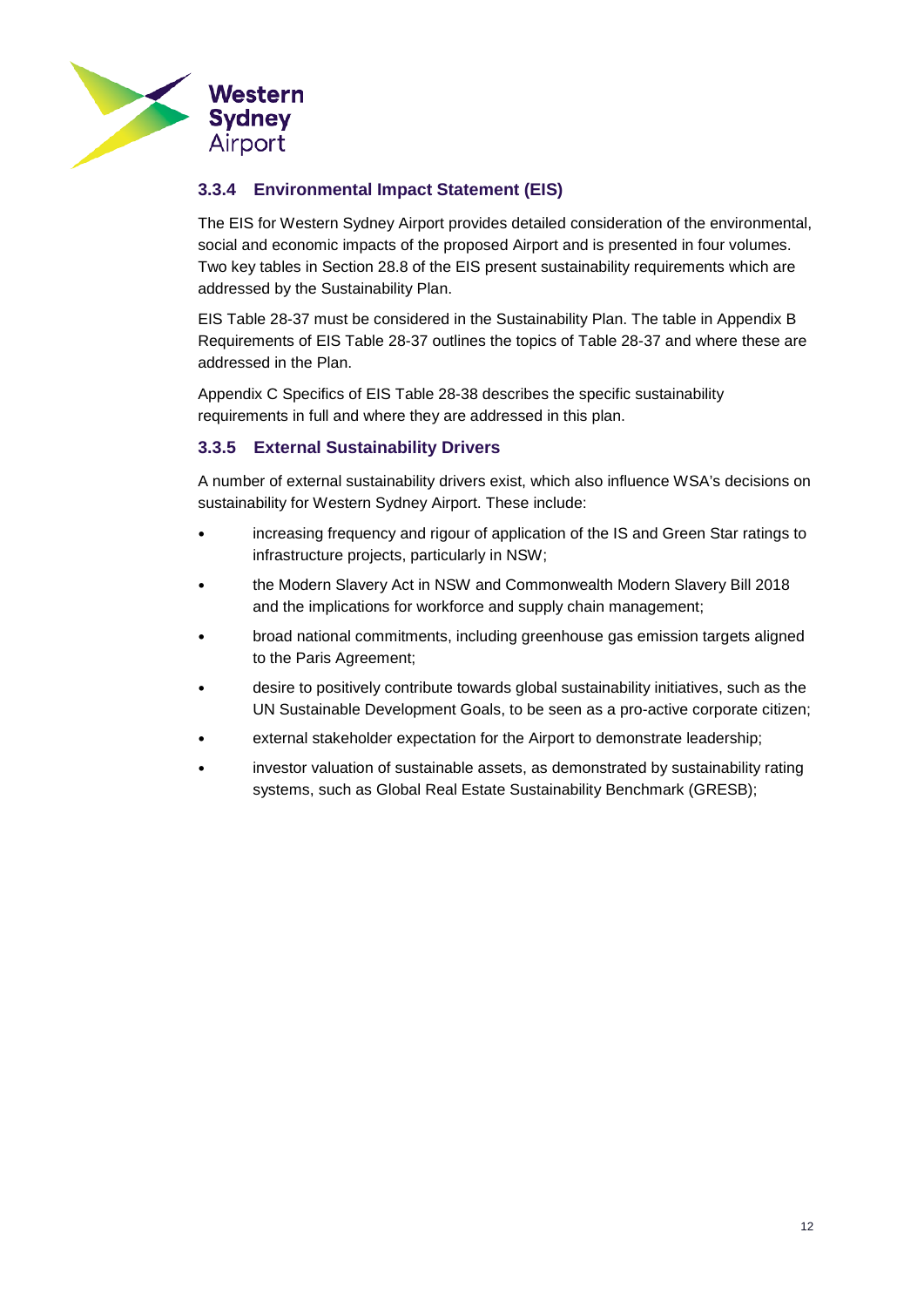

## <span id="page-12-0"></span>**3.4 Consultation to Develop the Sustainability Plan**

In order to develop the Sustainability Plan, and in accordance with the requirements of the EIS, WSA consulted with the following NSW Government agencies as specified by the NSW Department of Premier and Cabinet: OEH and EPA.

WSA also engaged with the relevant organisations for the sustainability rating systems: ISCA, GBCA and OEH (NABERS).

WSA engaged ISCA for initial planning support services for the delivery of the IS ratings, which informed the requirements, conditions and approaches for these ratings, stipulated in this Sustainability Plan.

WSA sought feedback from GBCA and OEH (NABERS) on eligibility of building types for Green Star and NABERS.

A letter acknowledging receipt of the review comments and how the comments (if applicable) were addressed was prepared and issued from WSA to EPA, OEH (NABERS), and GBCA.

Consultation also occurred with WSA staff that will be responsible for delivering the targets within this Plan.

A summary of the stakeholder and government authority consultation completed to date which has informed the preparation of the Sustainability Plan is presented in [Table](#page-12-1) 1.

| Government<br>authority /<br>stakeholder | <b>Date</b>             | <b>Summary</b>                                                                                                                                                                                                                                                                                                                                                                                                                                                            |
|------------------------------------------|-------------------------|---------------------------------------------------------------------------------------------------------------------------------------------------------------------------------------------------------------------------------------------------------------------------------------------------------------------------------------------------------------------------------------------------------------------------------------------------------------------------|
| EPA                                      | Jan 2019                | Nil response<br>$\hskip 10pt \circ$                                                                                                                                                                                                                                                                                                                                                                                                                                       |
| <b>GBCA</b>                              | August 2018             | Agreed eligible buildings as described in<br>$\hskip 10pt \circ$<br>Section 5.4 of this Plan                                                                                                                                                                                                                                                                                                                                                                              |
| <b>ISCA</b>                              | August 2018             | Agreed eligible buildings as described in<br>Section 5.4 of this Plan                                                                                                                                                                                                                                                                                                                                                                                                     |
| OFH                                      | August 2018<br>Jan 2018 | NABERS agreed eligible buildings as<br>$\hskip 10pt \circ$<br>described in Section 5.4 of this Plan<br>OEH recommends that buildings achieve<br>$\bullet$<br>signed NABERS commitment agreements<br>to ensure buildings are designed and built<br>to achieve the required rating<br>OEH notes that Australian Building Codes<br>$\hskip 1.5cm \circ$<br>Board has introduced a NABERS<br>verification method requiring a minimum<br>NABERS Energy Base Building rating of |

<span id="page-12-1"></span>**Table 1 Sustainability Plan consultation summary**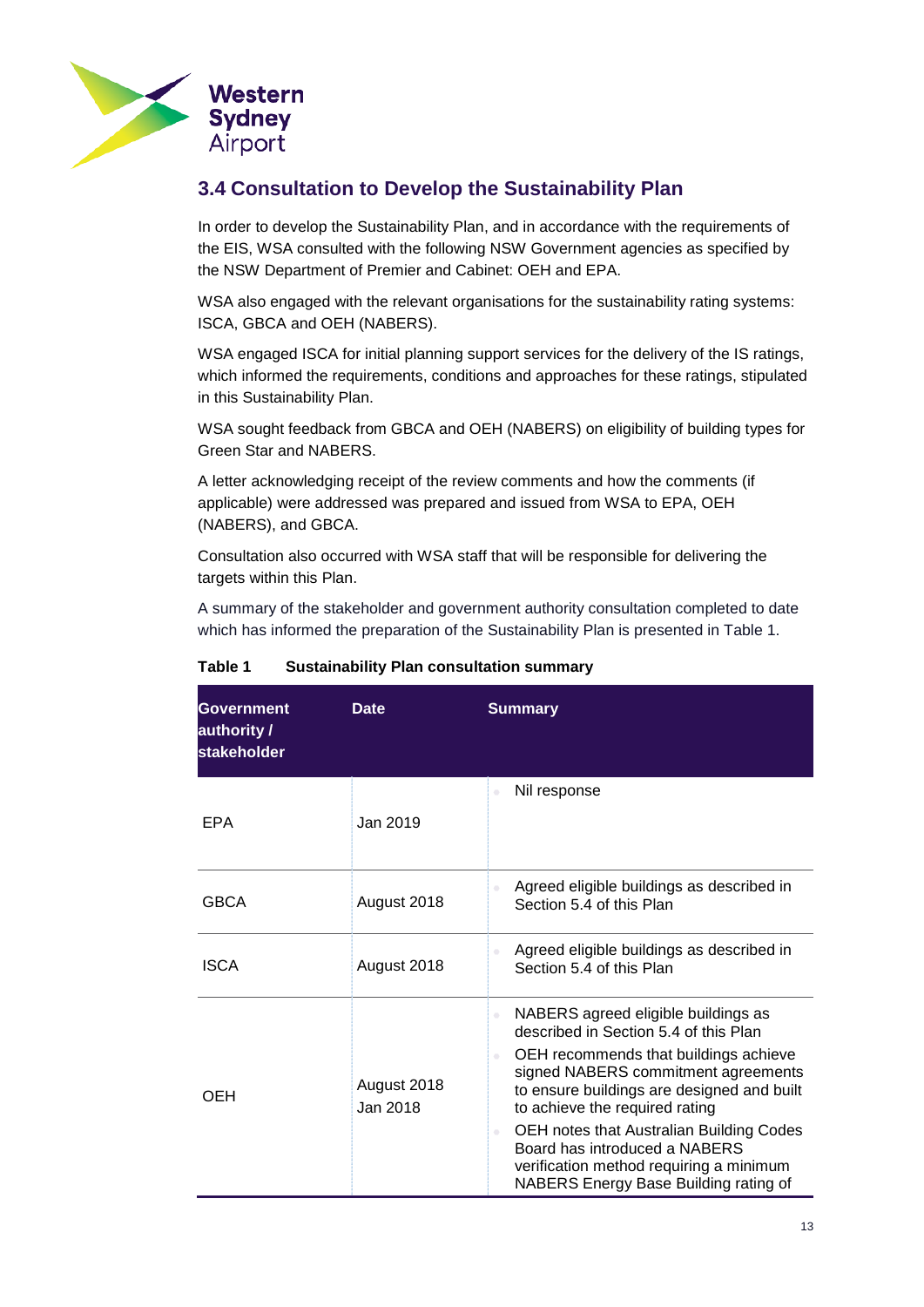

| Government<br>authority /<br>stakeholder | <b>Date</b> | <b>Summary</b>                                                                                                                                                                                                                     |
|------------------------------------------|-------------|------------------------------------------------------------------------------------------------------------------------------------------------------------------------------------------------------------------------------------|
|                                          |             | 5.5 Stars for office buildings from May<br>2020                                                                                                                                                                                    |
|                                          |             | OEH suggests that WSA consider a<br>$\hskip 1.0cm \circ$<br>minimum target of 5.5 star for commercial<br>buildings (base building and interior)                                                                                    |
|                                          |             | OEH suggests that WSA consider a<br>minimum target of 5 star for Hotels and<br><b>Shopping Centres</b>                                                                                                                             |
|                                          |             | OEH suggests that all additional specific<br>$\qquad \qquad \oplus$<br>targets for energy, water, waste, carbon<br>emissions and materials (section 5.5)<br>could be higher, and a net zero carbon<br>airport would be preferable. |

## **3.4.1 Actions arising from Consultation**

Noting that the Commonwealth requirements regarding NABERS ratings are minimum requirements, WSA will address OEH comments by including the requirement for signed NABERS commitment agreements. Options to achieve higher ratings and net zero carbon will be investigated in business case analyses as design progresses.

To target increased sustainability ratings may require additional funding and a business case to be approved by the Board.

## <span id="page-13-0"></span>**3.5 Interface with Other Documents**

The Sustainability Plan will be issued to all Contractors and Consultants so that all relevant parties are informed of the Conditions for the Airport development.

The Sustainability Plan is interconnected with a suite of other documents that assist with the implementation of sustainable outcomes.

The Sustainability Plan should be read in conjunction with the following documents:

- Compliance documents:
	- EIS for Western Sydney Airport;
	- Airport Plan;
	- Airport Site Layout.
- WSA sustainability documents:
	- WSA Corporate Plan;
	- Australian Industry Participation Plan;
	- implementation Plans (scorecards) and weighting assessments for program-wide IS rating;
	- Equal Opportunity, Diversity and Inclusion Policy;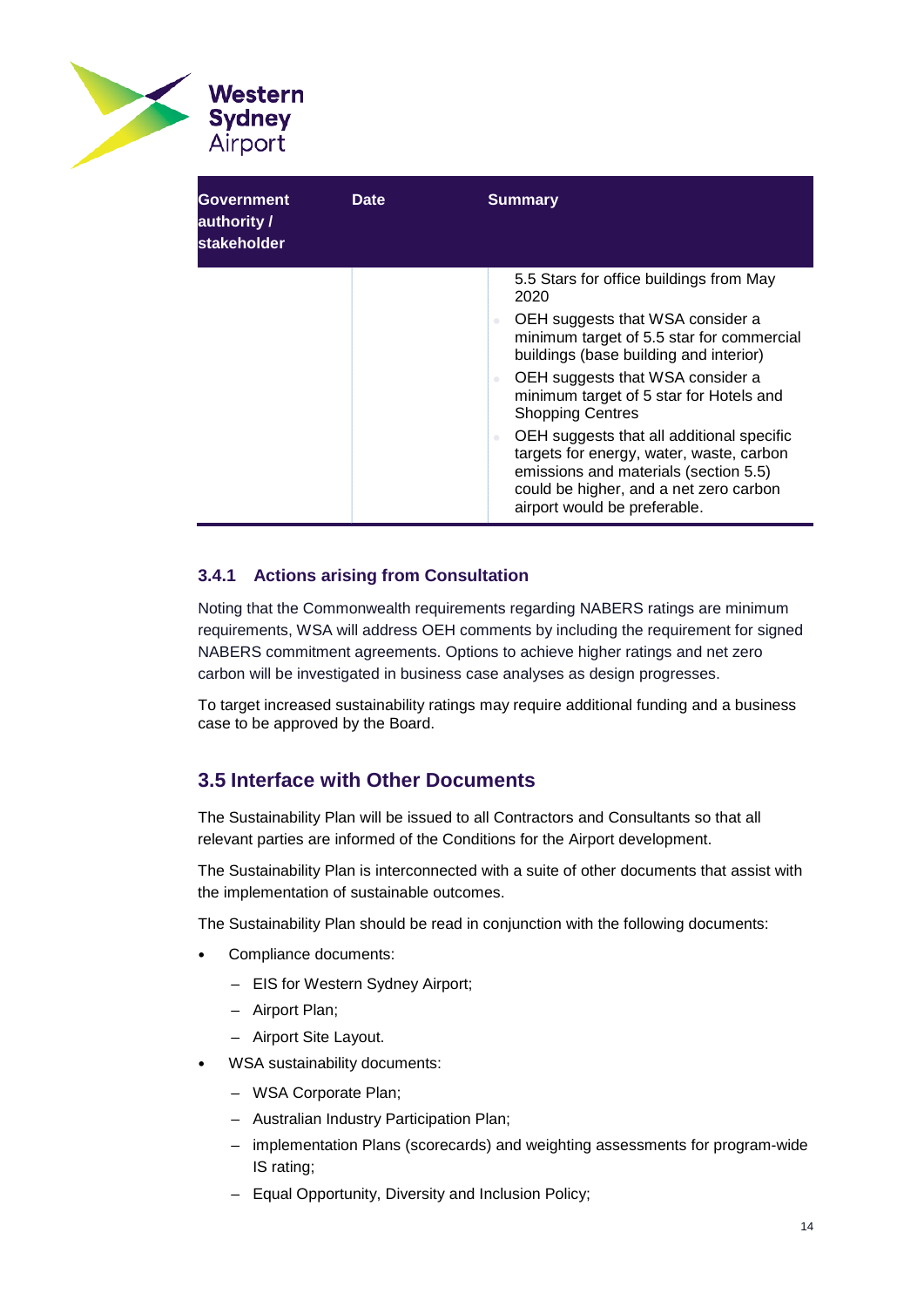

- Airport construction environmental management plans (CEMP) and Construction Plan;
- standard operating procedures, including operational environmental management plans (OEMP) to be developed prior to ORAT.
- Package-specific documentation:
	- contract documentation;
	- design documentation and site plans;
	- sustainability plans;
	- implementation Plans (scorecards) and weighting assessments for package specific IS, Green Star and NABERS ratings;
	- construction environmental management plans (CEMP);
	- construction plan.
- Stakeholder strategies and consultation:
	- airline engagement;
	- business park strategy / business development and tenancy;
	- community and stakeholder engagement plan.

Table 2 [Relationship of Project Management Plans to Sustainability Plan](#page-15-0) provides an outline of other plans that are required by the EIS and/or Airport Plan and shows how they align to sustainability themes. The plans will contribute to sustainable outcomes for Western Sydney Airport, as well as being important pieces of evidence for the achievement of sustainability ratings.

The interface of plans shown in Table 2 [Relationship of Project Management Plans to](#page-15-0)  [Sustainability Plan,](#page-15-0) will be managed by the WSA Executive Manager Sustainability - Aviation (WSA EMS). Further details of the responsibilities of this role are outlined in Section [Roles and Responsibilities.](#page-39-0)

Whilst the OEMP documents are referenced in Table 2 for completeness, they are not required to be drafted until just prior to airport operation commences.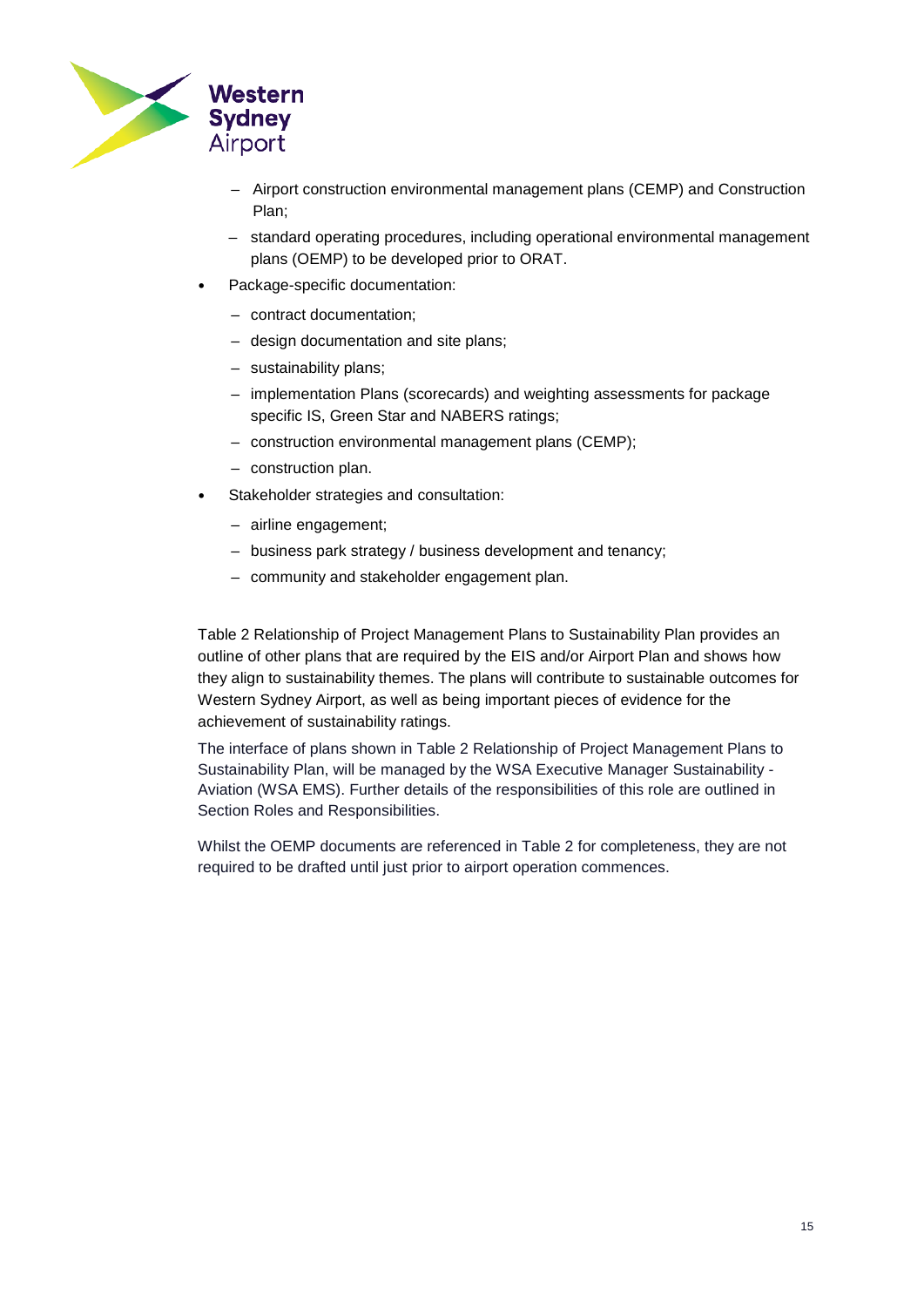

## <span id="page-15-0"></span>**Table 2 Relationship of Project Management Plans to Sustainability Plan**

<span id="page-15-2"></span><span id="page-15-1"></span>

|                                                 |                            |                 | <b>Sustainability Theme</b>   |           |                                 |              |                |            |           |          |
|-------------------------------------------------|----------------------------|-----------------|-------------------------------|-----------|---------------------------------|--------------|----------------|------------|-----------|----------|
| <b>Document</b>                                 | Management &<br>Governance | Using Resources | Indoor Environment<br>Quality | Transport | Emissions, Pollution<br>& Waste | Biodiversity | People & Place | Innovation | Workforce | Economic |
| Aboriginal Cultural Heritage<br><b>CEMP</b>     |                            |                 |                               |           |                                 |              | X              |            |           |          |
| Air Quality CEMP & OEMP                         |                            |                 |                               |           | Χ                               |              |                |            |           |          |
| Air Traffic Management Plan                     |                            |                 |                               |           |                                 |              |                |            |           | X        |
| Asbestos Management Plan                        |                            |                 |                               |           | Χ                               |              |                |            |           |          |
| <b>Biodiversity Offset Delivery</b><br>Plan     |                            |                 |                               |           |                                 | X            |                |            |           |          |
| Biodiversity, Land and Safety<br><b>OEMP</b>    |                            |                 |                               |           |                                 | X            |                |            |           |          |
| <b>Bushfire Management Plan</b>                 |                            |                 |                               |           | X                               | X            |                |            |           |          |
| Community and Stakeholder<br>Engagement Plan(s) |                            |                 |                               |           |                                 |              | X              |            | X         |          |
| Construction Plan                               | X                          | Х               |                               |           | Χ                               | X            | X              |            | X         |          |
| <b>Equal Opportunity Policy</b>                 |                            |                 |                               |           |                                 |              |                |            |           | X        |
| European and Other Heritage<br><b>CEMP</b>      |                            |                 |                               |           |                                 |              | X              |            |           |          |
| <b>Ground Transport OEMP</b>                    |                            |                 |                               | X         |                                 |              |                |            |           |          |
| Land Use Plan in the Airport<br>Plan            | X                          | X               |                               | X         | X                               | X            |                |            |           |          |
| Noise and Vibration CEMP                        |                            |                 |                               |           | X                               |              |                |            |           |          |
| Noise Management OEMP                           |                            |                 | х                             |           | Χ                               |              |                |            |           |          |
| Noise Management Plan<br>(ground based noise)   |                            |                 | х                             |           | Χ                               |              | х              |            |           |          |
| <b>Procurement Policy</b>                       | X                          |                 |                               |           |                                 |              |                |            |           | X        |
| Remediation Action Plan                         |                            |                 |                               |           | Χ                               |              |                |            |           |          |
| Soil and Water CEMP & OEMP                      |                            | Х               |                               |           | Χ                               |              |                |            |           |          |
| Traffic and Access CEMP                         |                            |                 |                               | X         |                                 |              | X              |            |           |          |
| Visual and Landscape CEMP                       |                            |                 |                               |           |                                 |              | X              |            |           |          |
| Waste and Resources CEMP<br>and OEMP            |                            | X               |                               |           | Χ                               |              |                |            |           |          |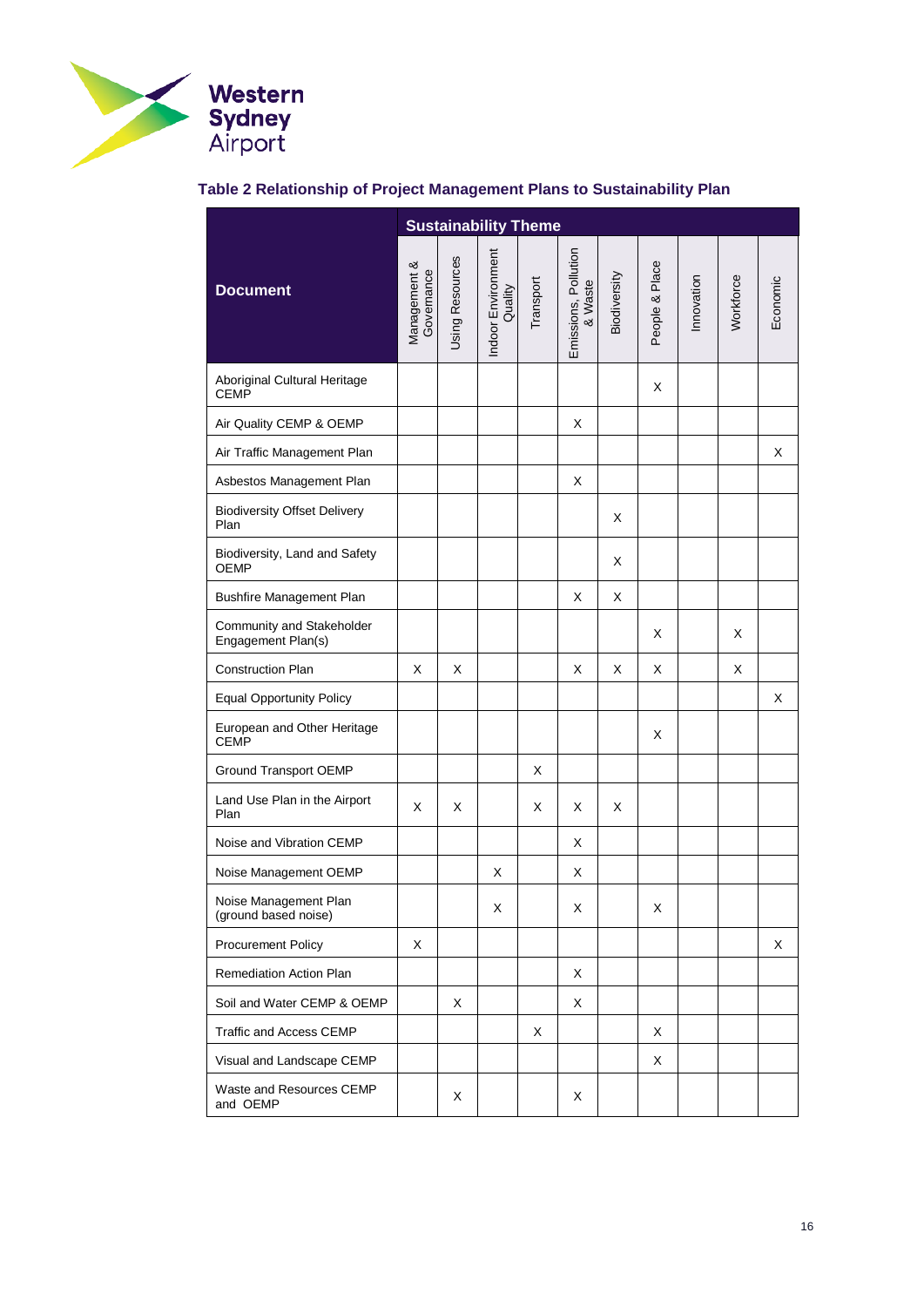

## **3.5.1 Guidelines and Standards**

There is no statutory basis for the sustainability requirements for the Western Sydney Airport. The benchmark for sustainable outcomes is Green Star, IS and NABERS rating schemes. These rating schemes are internationally respected, require documented evidence, and independent verification to achieve the ratings.

The Sustainability Plan includes targets to support the regulatory requirements for environmental, social, procurement and workforce aspects.

### <span id="page-16-0"></span>**3.5.2 Sustainability Rating Manuals and Guidelines**

Western Sydney Airport is required to achieve a number of sustainability ratings, as described in Section 5 [Sustainability Metrics & Application.](#page-26-0) The governing body for each sustainability rating provides technical manuals or guidelines which break down the components of each credit and assist in compiling the necessary information to verify sustainability performance, as follows:

- ISCA, for the IS rating scheme:
	- IS Technical Manual Design & As Built v1.2
	- IS Technical Manual Operations v1.2
	- Supporting guidance including the IS Ecological Assessment and IS Materials **Calculator**
- GBCA, for the Green Star rating scheme:
	- Green Star Design & As Built Submission Guidelines
	- Green Star Interiors Submission Guidelines
	- Supporting guidance including calculation guides and best practice guidelines
- NSW OEH, for the NABERS assessment:
	- NABERS Energy and Water Rules for relevant building types (offices, data centres, shopping centres, hotels)
	- Supporting guidance including handbooks, case studies and reports.

### **3.5.3 Applicable Standards**

A number of Australian and international standards are either recommended or mandated to be used by Green Star and IS rating schemes. These must be strictly adhered to for credit compliance. Adoption of Australian or international standards will promote consistency with other infrastructure projects and accepted performance benchmarks.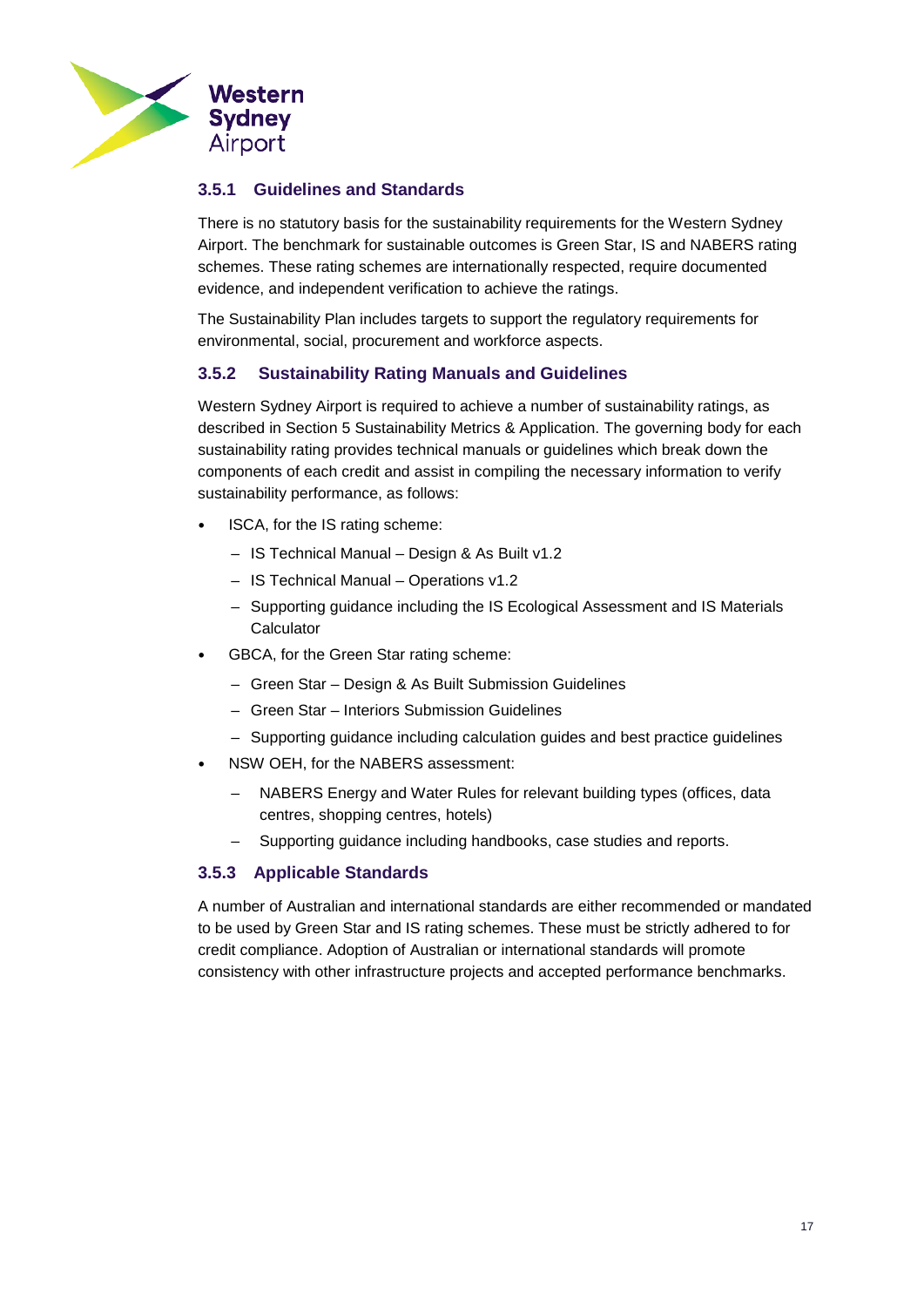

## <span id="page-17-0"></span>**3.6 Document Review**

The Plan is required to be submitted for approval by the Approver within six months of the grant of the airport lease, then updated and revised prior to the commencement of airport operations.

The Sustainability Plan can only be varied with the approval of the Approver.

The Sustainability Plan is a live document requiring regular review and adjustment to effectively identify opportunities, mitigate risks, and promote monitoring and evaluation of sustainability performance. WSA will review the Plan annually throughout planning, design, construction to reflect changes in design, construction or project scope (including temporary and permanent works, future Stages and increasing aspirational targets).

After commencement of airport operations the Plan will be reviewed and updated every 5 years (as a minimum).

## <span id="page-17-1"></span>**3.7 Non-Conformance and Feedback Process**

Non-conformances with the ratings and specific targets identified in the Sustainability Plan will trigger a review by the Sustainability Steering Committee. This committee will undertake investigations to determine the root cause of the non-conformance, and propose revised process/procedures or an alternative compliance to resolve the nonconformance.

Once approved by the committee the revised process/procedure or alternative solution will be implemented and communicated to all involved parties.

Internal (WSA, consultants and contractors) and external (other stakeholders) feedback will be discussed at each steering committee meeting to inform and improve the approach to sustainability.

Amendments to targets, process or procedure will be decided on by the Sustainability Steering Committee.

Non-conformances and corrective actions taken will be included in the reporting described in this Sustainability Plan.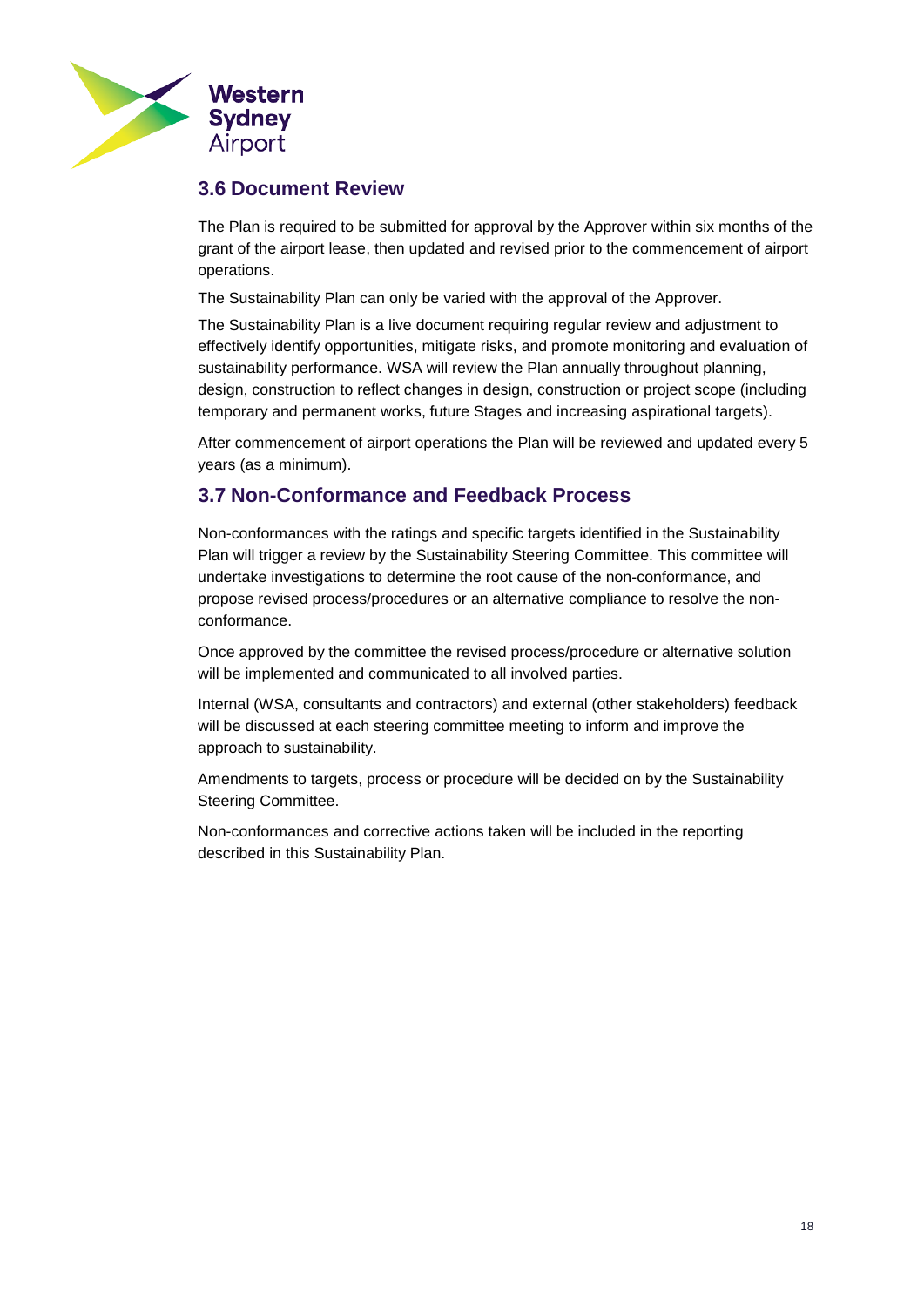

# <span id="page-18-0"></span>**4. Integrated Sustainability**

WSA aims to design, construct and operate the Western Sydney Airport in accordance with leading practice principles of sustainability. A consistent approach to sustainability, across packages of work and throughout various phases of the project, will be necessary for project-wide success.

The adoption of an integrated approach that considers risks and opportunities, invites input from diverse disciplines and backgrounds, and embeds sustainability into practices will realise multiple positive outcomes, as shown in Figure 1.

### <span id="page-18-1"></span>**Figure 1 Integrated sustainability approach**

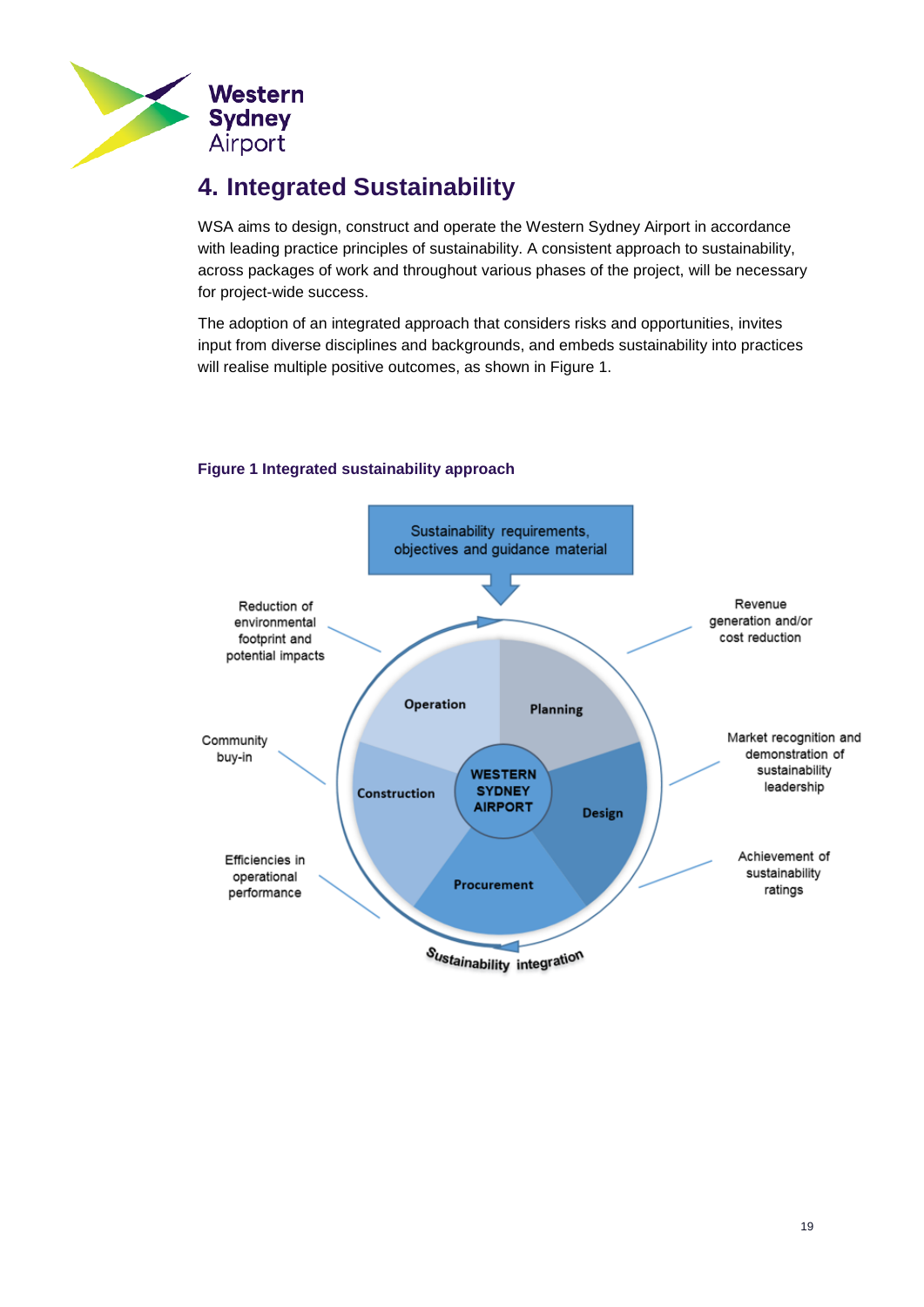

## <span id="page-19-0"></span>**4.1 Developing Sustainable Ideas and Initiatives**

WSA is establishing processes for capturing future ideas to further improve sustainability, grouping them into categories of related ideas, and assessing them against a consistent set of value indicators. The set of value indicators, or principles, will be agreed through a workshop process with the design team, and will include consideration of the project purpose, vision, stakeholder expectations, cost and program.

Successful ideas will become "initiatives", which are proposed to be incorporated into the design of the Airport. This feasibility assessment will demonstrate all ideas that are considered for the Airport, how they are assessed, whether they are progressed or not, and why they were not progressed (if that is the case). A trial for this process is underway, assessing ideas that may influence the bulk earthworks package. Examples of the criteria for assessment include (but are not limited to):

- resource efficiency;
- carbon footprint;
- future fit (resilient, adaptable, flexible);
- revenue stream/investment value;
- cost;
- maturity of technology.

Ideas that are successfully assessed to be feasible, viable, cost effective and beneficial will become "Initiatives". Initiatives will be further developed through option analysis and refining during concept and detailed design. The design requirements will be integrated and embedded into the Airport during definition phase to optimise cost effectiveness and sustainable outcomes.

During the delivery phase, sustainable design and construction will be specified and incentivised by including appropriate requirements in contract documentation.

WSA will engage with industry to promote pioneering thinking, innovation and collaborative problem solving. Processes will be set up to create equitable opportunity for learning and research institutions to work with WSA on innovation. Examples of sustainability issues that we will seek to collaborate on are: waste recycling, low carbon building materials, energy efficient technology, social benefit measurement and so on.

In 2019 an education and research forum will be established. In collaboration with this forum, WSA will develop the process for these institutions to work with WSA on innovation. It is envisaged that the process will be developed during 2020.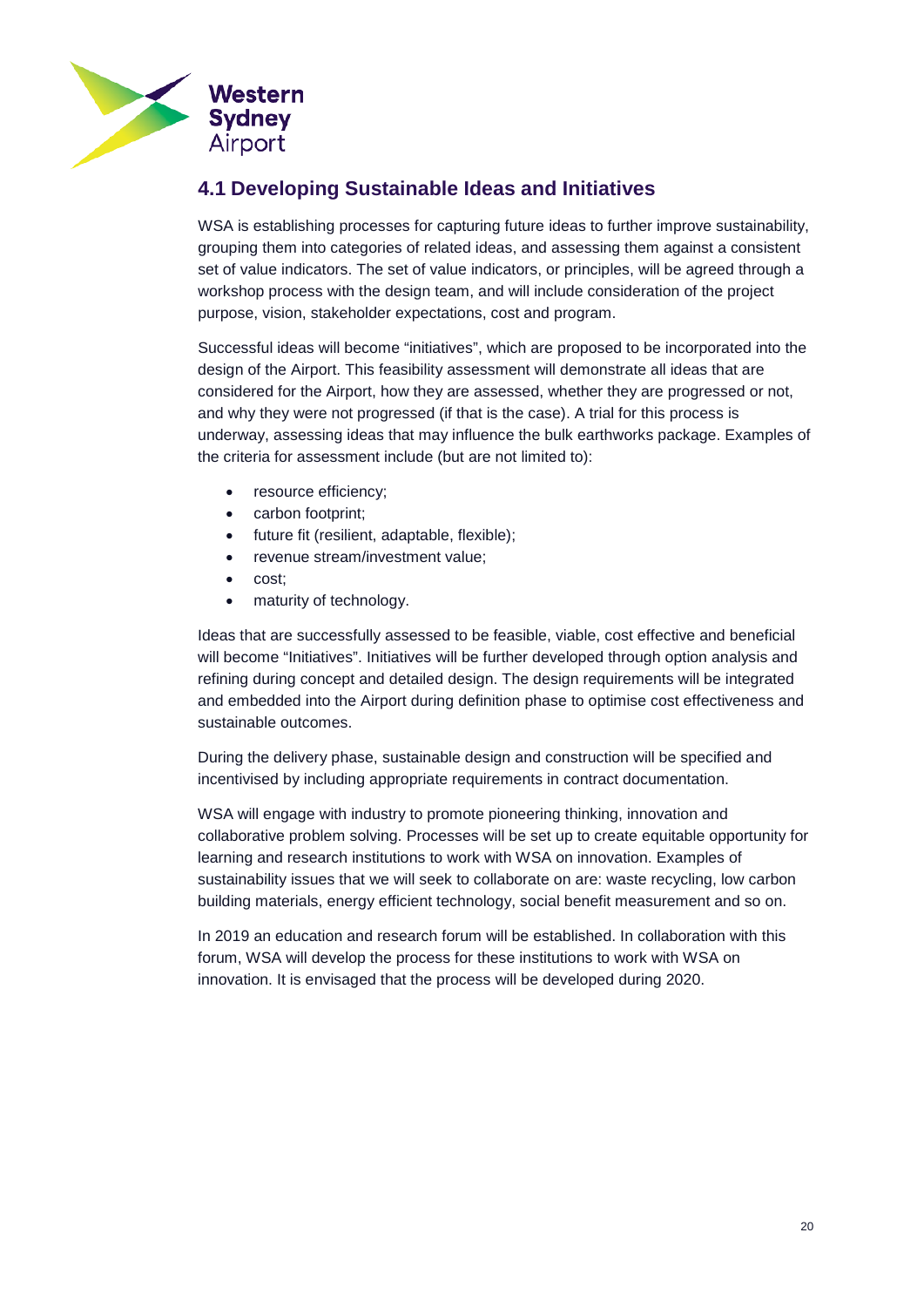

## <span id="page-20-0"></span>**4.2 Sustainability Framework**

Western Sydney Airport is a complex and market leading project that must consider sustainability throughout design, procurement, construction and operation.

A sustainability framework for the Western Sydney Airport will provide clear guidance on the management and implementation of sustainability measures, ranging from high level policy objectives to standard operating procedures. This will enable consistency and compliance with requirements across all levels of documentation and phases of the Airport's development.

The sustainability framework for Western Sydney Airport is demonstrated i**n Figure 2** below.



### <span id="page-20-1"></span>**Figure 2 Sustainability Framework**

## <span id="page-20-2"></span>**4.2.1 Sustainability Policy**

The Sustainability Policy sets out WSA's commitment to create a safe, healthy, thriving and sustainable Airport for Western Sydney.

WSA is a purpose-led business and sustainability is an enabling mindset to guide the Airport to make a positive impact over its lifetime.

The sustainability policy governs corporate behavior, as well as the design, construction and operation of Airport facilities, associated precincts and third party developments within the Airport site.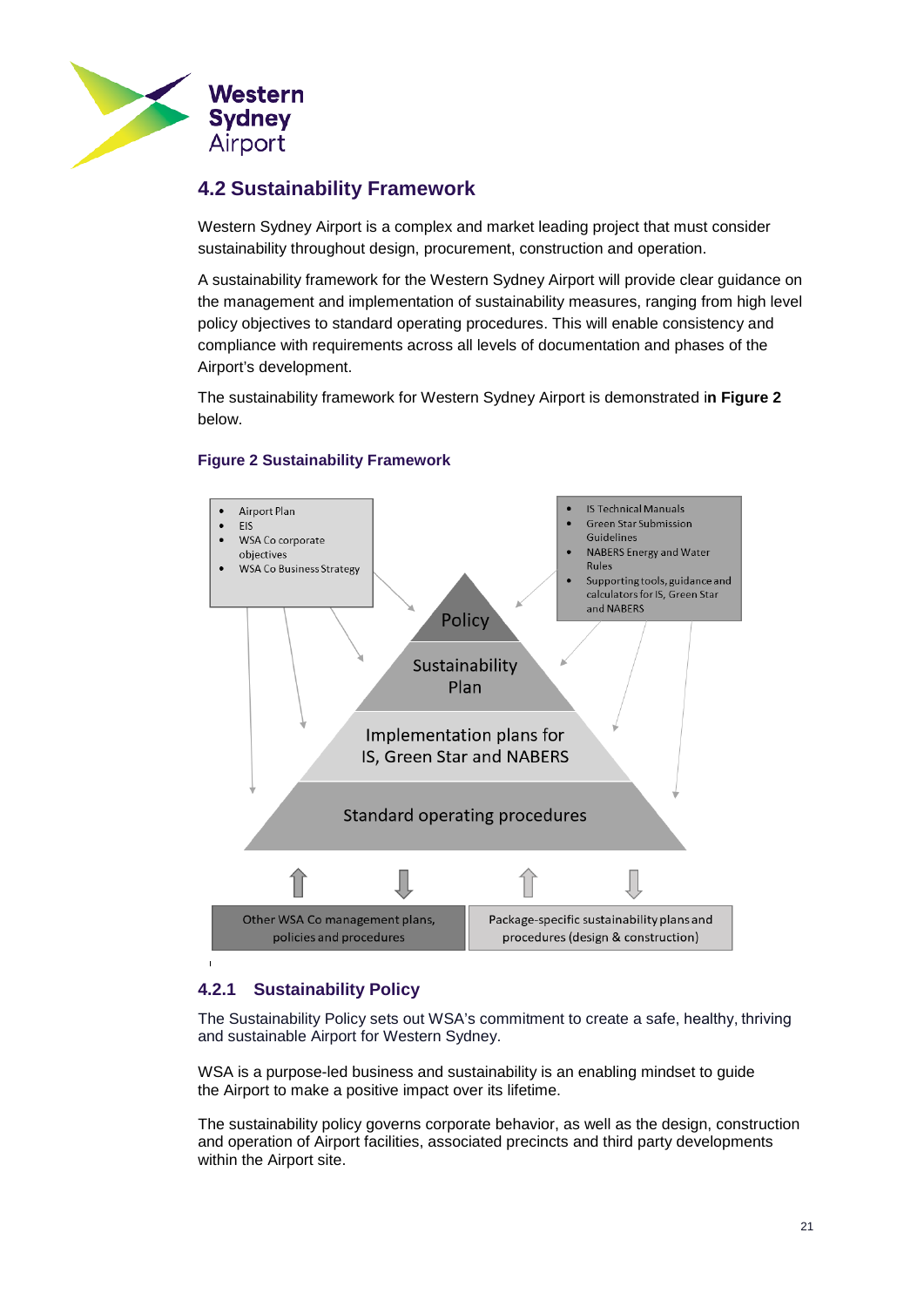

The policy is a high-level document that works in conjunction with the Sustainability Plan. The Sustainability Plan identifies commitments, objectives and targets, relating to the policy.

Our sustainability vision is to design, build and operate a thriving, safe, sustainable, leading Airport. The Airport will provide net positive benefits to society, the environment and the economy.

The Airport will conserve natural resources, make a positive difference in the community and enhance the health and wellbeing of employees and visitors.

The drivers of Sustainability include:

#### **Improvements for Future Generations**

The Airport will bring employment, services, facilities and socio-economic benefit to Western Sydney. It will use resources wisely, so that future generations have the same or better access to those environmental resources. 

#### **Cost Reduction**

The Airport will minimise its use of water, electricity and other materials/consumables to be resource efficient. Doing more with less saves money. 

WSA is responsible for designing, building and operating the Airport, so resource-efficient design is the lowest cost way to minimise ongoing operational costs. 

#### **Improved Asset Value**

Sustainability can be a proxy for quality, which increases the value of the asset. 

The Airport will consider and minimise climate change risks, use innovative technology and flexible design to be future-ready, and respond to sustainability rating systems/benchmarks to demonstrate leadership. 

These actions will result in improved asset value, and will make the Airport an attractive proposition for potential investors. 

#### **Planning for the Future**

The Airport is an asset that will provide value for a very long time. A sustainable Airport will be able to adapt to changes in the climate, market, technology and customer expectations. Sustainability will help the Airport to be flexible and resilient.

#### **Meeting Stakeholder Expectations**

Our stakeholders expect WSA to design, build and operate a sustainable airport. Stakeholders range from the Commonwealth Government to future users and local residents. 

These are the actions that WSA will take to integrate social, environmental and economic sustainability throughout everything we do:

- Design and build sustainable airport facilities and buildings that **demonstrates leadership** in sustainability and provide **net positive benefits** for society, environment and the economy.
- Measure, monitor and report on environmental and sustainability performance, **mitigate negative impacts** and continually aim to achieve more **challenging targets**.
- Include **sustainable principles** in the **procurement** process, by including social, human rights, environmental and economic requirements in procurement documentation.
- Assess products/materials for sustainability benefits, and avoid products/materials that are toxic to the environment and humans.
- Preference will be given to use suppliers and businesses that share WSA's **values**, especially on **diversity, human rights, sustainability and leadership**.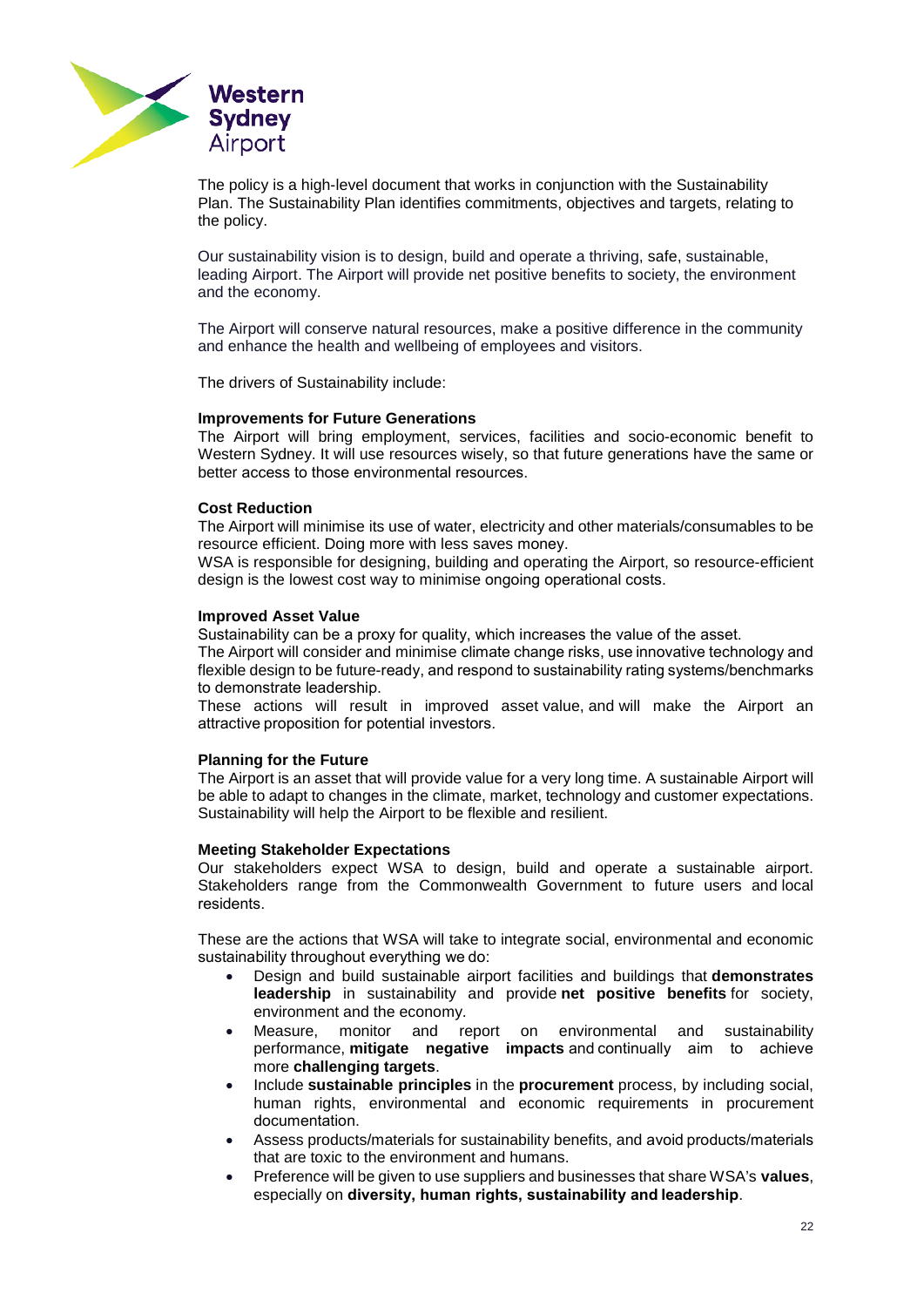

- Support and promote the social, physical and psychological **health and wellbeing** of our people, visitors and community.
- Provide systems for feedback, ideas, or issues resolution on sustainability, and training to support the **sustainability mindset**.
- **Collaborate**, share our experience and knowledge with others.
- **Contribute** to sustainability objectives at local, state, national and global levels.
- Allocate adequate **resources** to implement, review and update this Policy.

#### <span id="page-22-0"></span>**4.2.2 Strategies, Initiatives and Timing for Sustainability**

Set out below, WSA has outlined strategies for sustainability implementation.

#### **Climate Change**

A site wide climate change risk assessment will be applied to all packages of work in line with AS 5334:2013 Climate change adaptation for settlements and infrastructure – A riskbased approach and AS 31000:2009 Risk Management – Principles and guidelines. The Initial Climate Risk and Adaptation Report identified 59 potential climate change impacts and assessed risk across different climate projection scenarios. Further modelling may be required to assist in identifying the appropriate risks and adaptation measures. To successfully integrate climate change adaptation into design, construction and operation, WSA shall:

- Consider and estimate costs for proposed adaptation measures;
- Include targeted climate change requirements in all design and construction contracts;
- Use the risk assessments to inform design decisions, including:
	- Perform updated climate change risk assessments for the components of the airport being designed;
	- Set appropriate design parameters; and
	- Ensure design documentation addresses relevant climate change risks;
	- Improve and validate risk assessment throughout project.

Additional Specific Targets for climate change adaptation have been developed and outlined in Section 5.5 of this Plan. The target is to identify and implement appropriate measures for all (100%) extreme and high rated climate change risks, so that no extreme residual risks exist after treatment. This target will also be applied for future developments during operation.

#### **Resource Management and Emissions**

Design for the Airport will be based on the foundational principles of circular economy and passive sustainable design. These principles are based on designing out waste and optimising the in-built efficiency of the building's structure, materials and services. These design principles will guide the approach to greenhouse gas emissions and resource management for the Airport design. Additional Specific Targets (Section 5.5) have been developed by WSA to address these areas such as:

- Aiming for a 15% reduction of overall electricity consumption;
- 33% of water used to be from non-potable sources;
- 10% reduction in greenhouse gas emissions compared to a base case footprint (according to the IS methodology);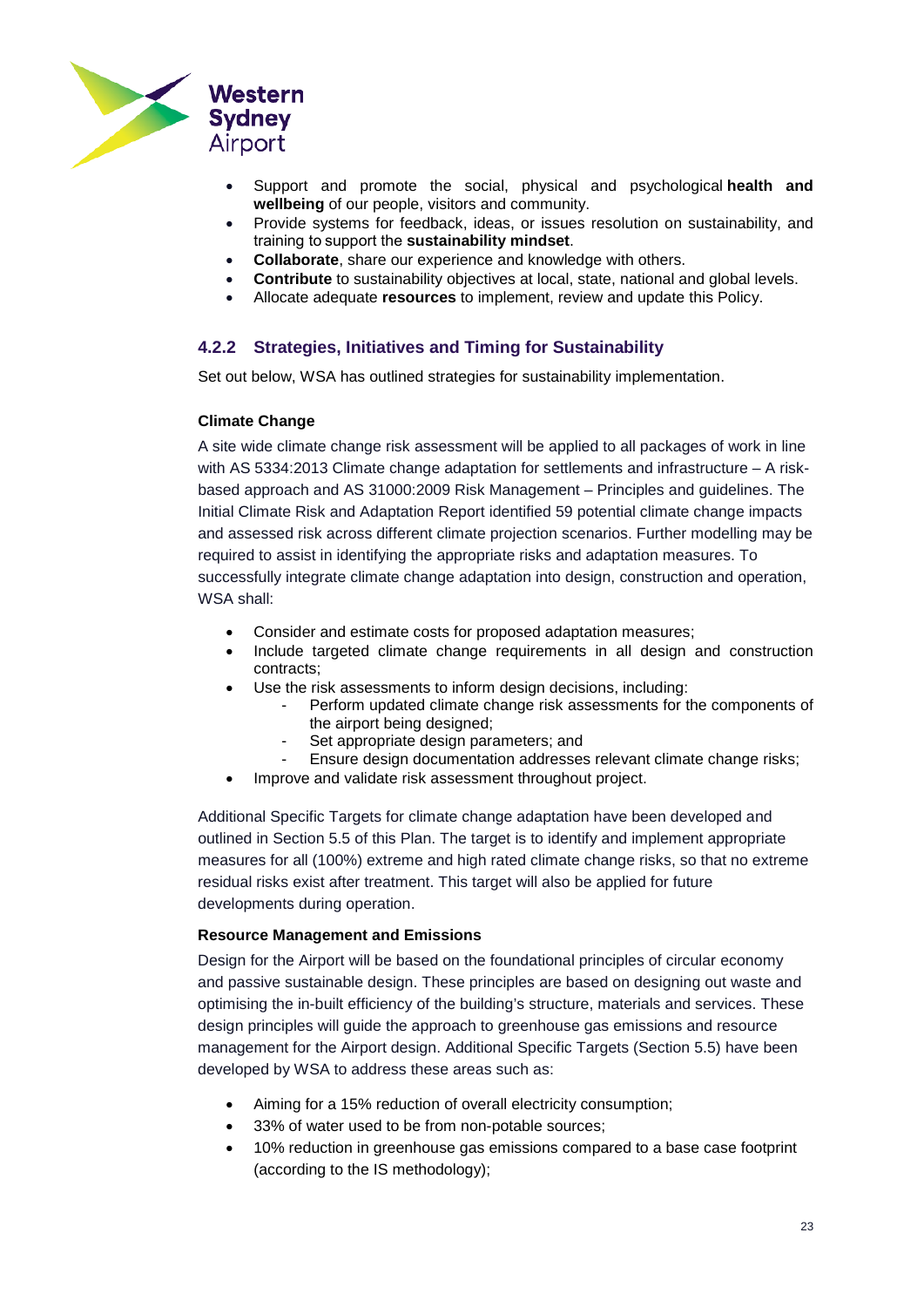

• Mandatory optimisation of recycled content in concrete and steel construction products.

Contractors will develop a base case of resource consumption for each package based on business as usual practices. From this base case footprint feasible opportunities can be identified and implemented to reduce resource consumption across the infrastructure lifecycle. Furthermore, WSA will ensure contractors record and report greenhouse gas emissions and energy consumption under the National Greenhouse and Energy Reporting Scheme (NGERS), if eligible.

During construction, resource use will be minimised by many different initiatives. The following list illustrates some examples:

- Using recycled glass in asphalt to reduce raw material consumption and carbon footprint
- Slip form construction method for runway/taxiways to reduce potable water consumption
- Biodegradable polymer binders for compaction and dust control to reduce potable water consumption
- Using tunnel waste as high quality capping material, reducing reliance on virgin aggregate and reducing carbon footprint

These targets will form the minimum requirements for construction that occurs during the operational phase of the Airport. Further operational targets will be developed during ORAT, to take into account changes in environmental and sustainability practices between now and 2025.

#### **Workforce Development**

WSA is committed to developing the current and future skills of the workforce. Our workforce skills development approach will increase the capability and capacity needed to meet future infrastructure, construction and operational requirements associated with the airport. Our strategy will support training, competency and transferable skill development for individuals and industry. Our workforce development strategy will aim to improve project performance, leadership, workplace health and safety, individual competency and transferable skills in specified occupational areas. WSA will work in partnership with our contractors, state and federal government agencies and education providers to deliver a suite of workplace initiatives targeting skills and employment in Western Sydney. These will include:

- Establishment of a Skills Taskforce to inform, advise and support the delivery of the Western Sydney Airport Workforce Initiatives (2019);
- Launch of a Skills Exchange in partnership with TAFE NSW to provide on-site workforce learning for the construction workforce (2019);
- Creation of pre-employment programs targeted to diverse and disadvantaged workers;
- Development of a WSA intern program targeting emerging sectors in design and construction (establishment program to be determined by Q4 2019);
- Establishment of a higher education forum to examine future worker capability requirements and facilitate pathways from education to employment (establishment program to be determined by Q4 2019); and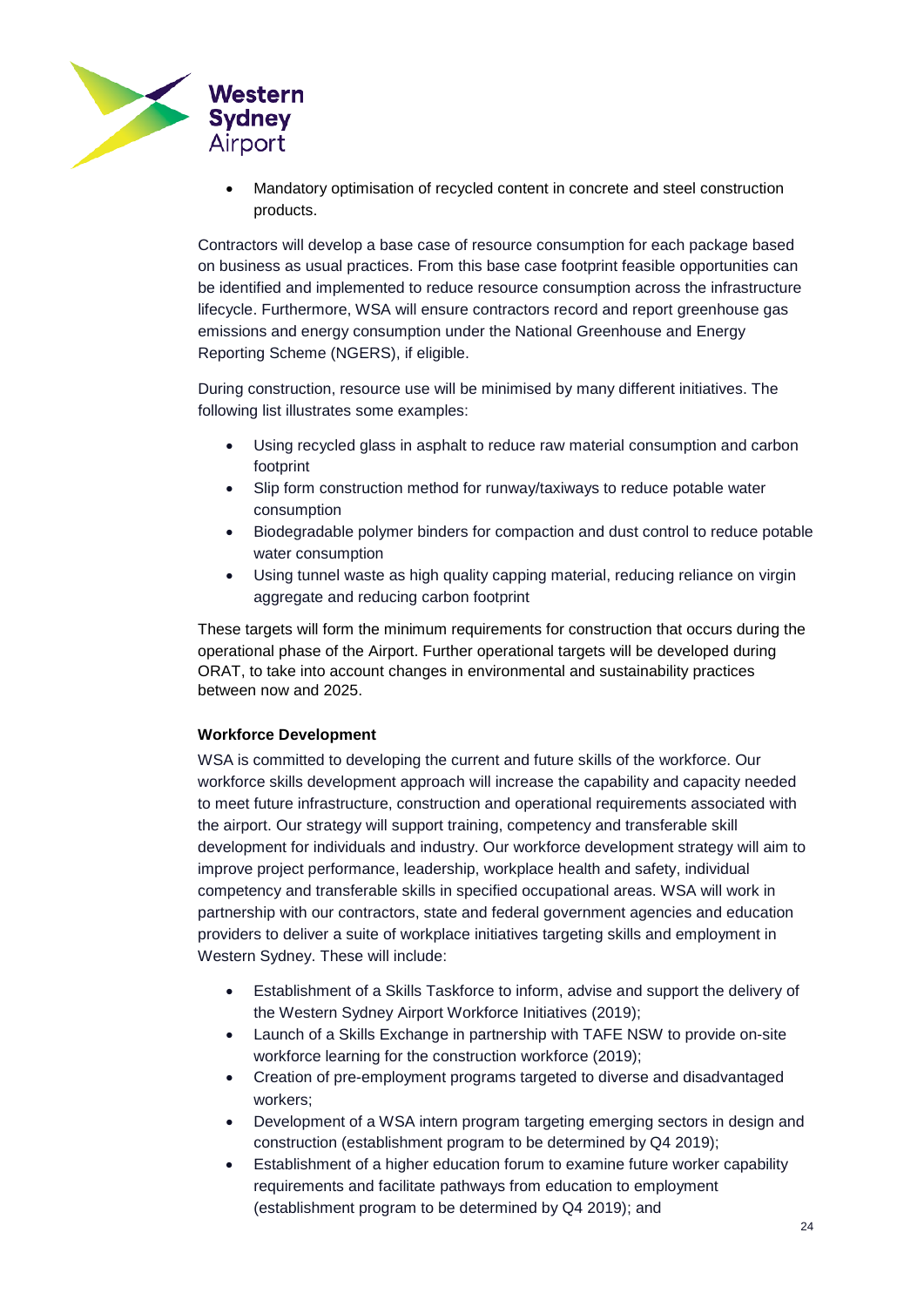

• Collaboration with indigenous partners to establish skills pathways to employment at WSA (2019).

#### **Heritage Management**

WSA have engaged an indigenous consultancy company to assist in the identification and assessment of heritage items and/or areas within the project boundary. Ongoing support and collaboration will be required to ensure best practice outcomes addressing Her-1 and Her-2 IS Rating credits.

WSA have also established the Aboriginal Stakeholder Forum (ASF) which includes representatives who have indicated a connection to the land upon which the Airport is to be built. The forum includes provision for stakeholders to be involved in issues including site survey, salvage, archaeological investigations, artefact storage, commemorative activities and smoking ceremonies in accordance with the Aboriginal Cultural Heritage Management CEMP. The initial survey and salvage plan and associated sub plans were developed in consultation with stakeholders at forums.

The Aboriginal Cultural Heritage Management CEMP will be revised for the operational phase to ensure a seamless approach and to incorporate interpretive use of artefacts for education and celebration of indigenous heritage within the Airport and/or Visitor Centre.

#### **Community Engagement**

WSA provides a 24-hour information line along with email or written contact options, which will be the main point of enquiry for any complaints or queries. Additionally, the Airports' first building, the Visitor Centre (scheduled to open in 2019) will provide an "in person" point of contact for the public. The Visitor Centre will also provide the public and surrounding community with sustainability education on topics such as sustainability ratings and sustainability initiatives. Further sustainability education opportunities will be pursued in surrounding primary schools by organising education and awareness activities.

WSA have formed a Stakeholder Planning Forum (SPF) to ensure regular and strategic engagement between WSA, the Australian and NSW governments, local governments and utility providers that will be directly affected by or have a role in the development of Western Sydney Airport. The SPF provides a forum for WSA and the parties involved either directly or indirectly as part of the project's construction, to exchange constructionrelated information and updates including planning, design, delivery schedules, progress and strategic objectives.

Department of Infrastructure, Regional Development and Cities (Western Sydney Unit) formed the Forum On Western Sydney Airport (FOWSA). The FOWSA links the community, the Government and WSA during planning and construction of Western Sydney Airport and provides a consultative forum for the exchange of information and ideas. FOWSA members have a responsibility to inform their communities about planning and progress of the airport project and share information on a range of issues relating to the broader airport development. In turn, members will raise community concerns to be discussed at FOWSA meetings. The Forum will be consultative and advisory only. It is not a formal decision-making, dispute resolution, or approvals body and has no formal power to direct any of its members.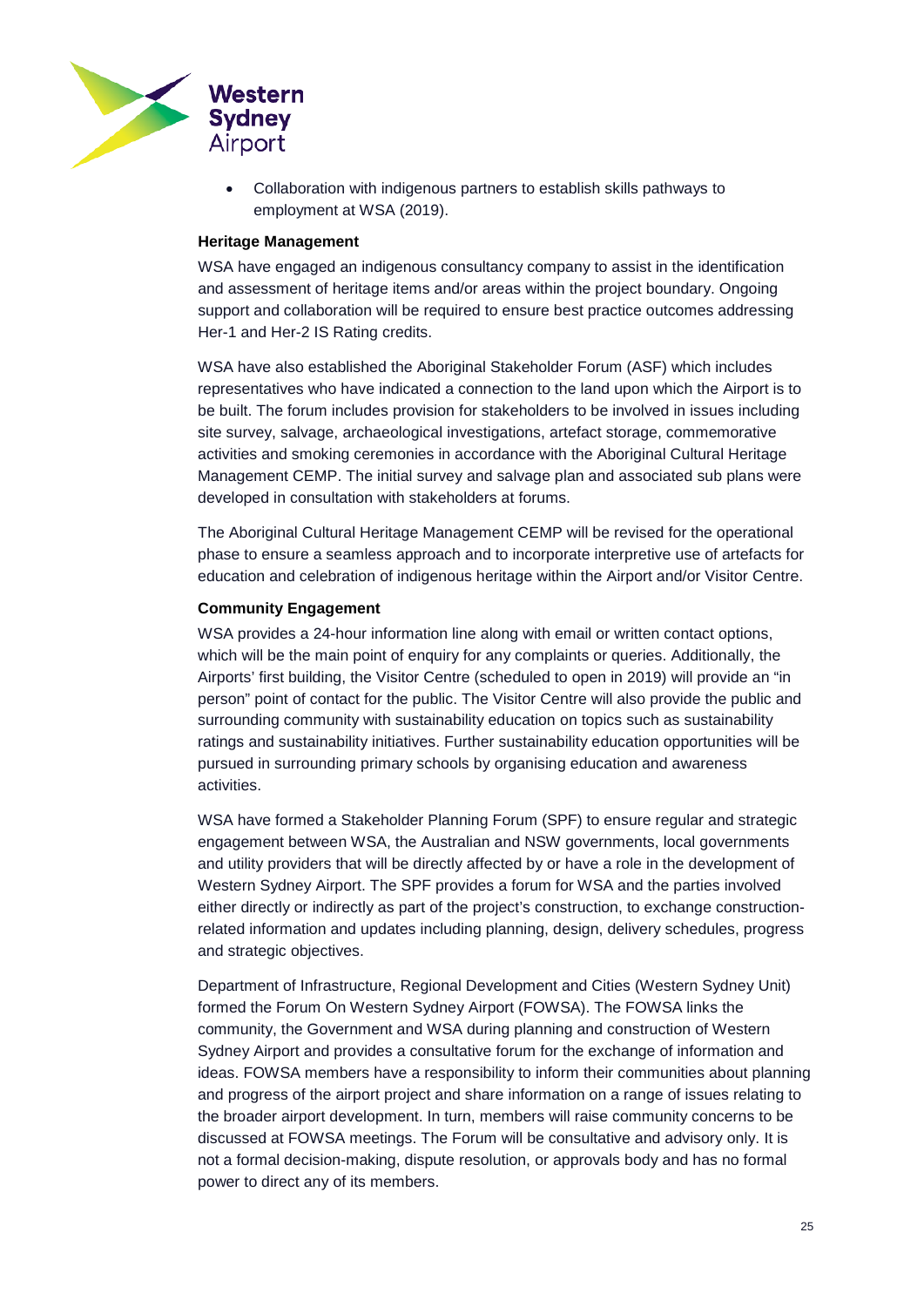

Community engagement will continue in the Airport's operational phase via the Visitor Centre, the 24-hour information line and other strategies that will be determined during ORAT by WSA's Community Engagement team.

#### **Biodiversity**

The Biodiversity Offset Delivery Plan (BODP) was prepared as a condition of the Airport Plan and approved by the Department of the Environment and Energy. It was developed in consultation with a Biodiversity Experts Group which included representatives from the NSW Office of Environment and Heritage (OEH), NSW Government Local Land Services, local councils in the vicinity of the project, Local Aboriginal Land Councils, other Western Sydney Aboriginal stakeholder groups, a university and conservation groups. The Department of Infrastructure, Regional Development and Cities is responsible for implementation and management of the BODP. Crucial components of the BODP include:

- Restoration and management of at least 900 hectares of native vegetation, including Cumberland Plain Woodland, at the Defence Establishment Orchard Hills;
- Acquisition of suitable parcels of land to be managed by local conservation groups;
- A contribution to the Greening Australia Cumberland Seed Hub program to develop a reliable source of native seed;
- Purchase of BioBanking credits through the NSW Biodiversity Offsets Scheme; and
- A range of other compensatory measures.

The Airport Plan specifies the development of a biodiversity CEMP by WSA that must be submitted to an approver for approval. This plan takes into consideration the BODP, WSA EIS and Environment Protection and Biodiversity Conservation Act 1999 to outline strategy for offsets and addressing ecology credits for IS Rating scheme.

Additional to the BODP, the Project site features a 117.1 hectare environmental conservation zone located around Badgery's Creek along the southern perimeter of the airport site, around Oaky Creek along the north-western perimeter of the airport site and along the south-western part of the airport site. 56.8 hectares of the environmental conservation zone is native vegetation which will maintain riparian corridors and would assist in maintaining vegetated fauna movement corridors and habitat stepping stones around the airport. The 60.3 hectares of land that does not currently contain native vegetation will be revegetated with natives to improve its function as a corridor.

During operation, WSA will continue to maintain and protect the environmental conservation zone.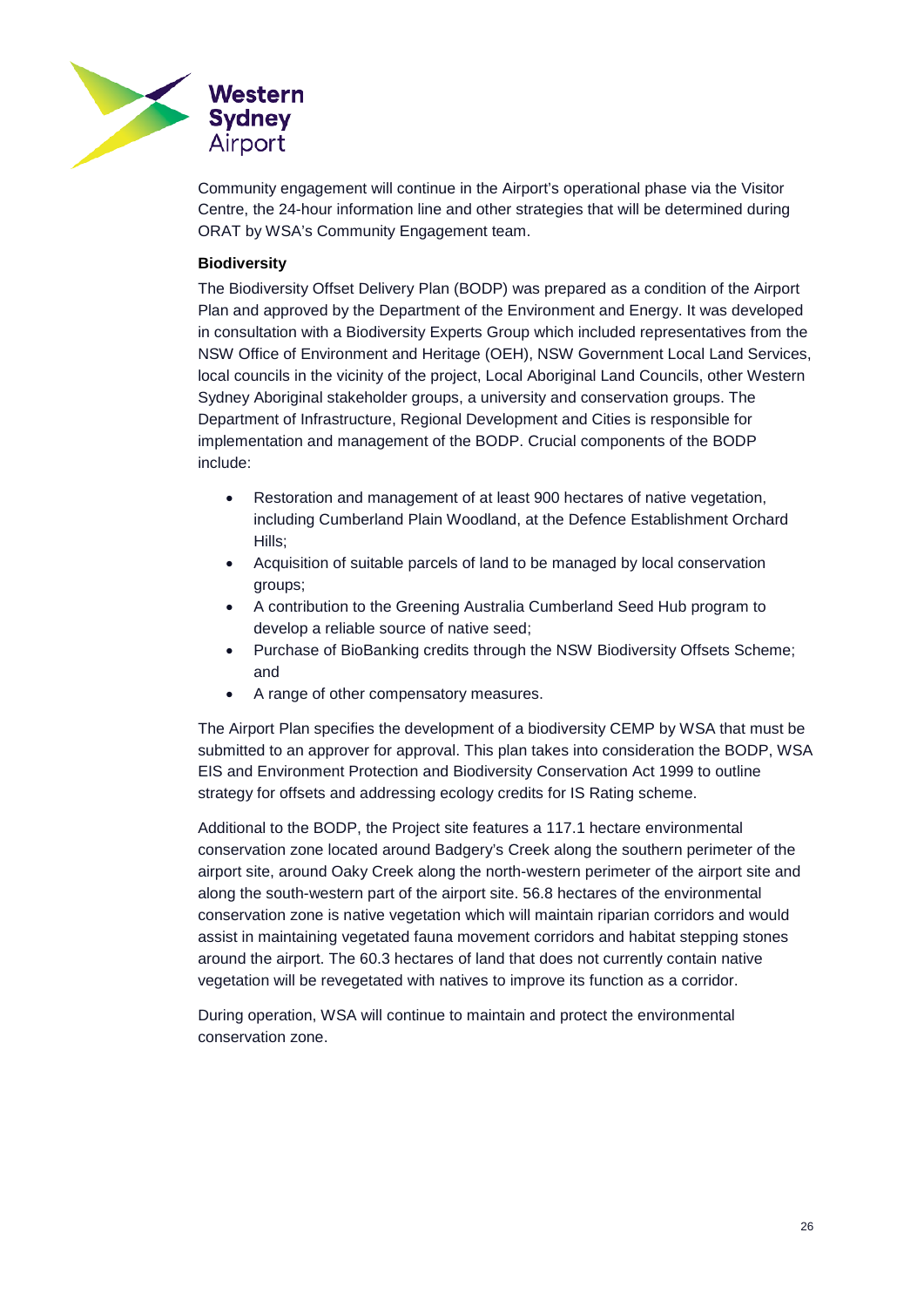

# <span id="page-26-2"></span><span id="page-26-0"></span>**5. Sustainability Metrics and Application**

As outlined in Section [3.2,](#page-8-0) the principal documents which mandate sustainability requirements for the Airport are the Airport Plan and EIS.

This section provides an overview of WSA's high-level sustainability commitments, constituting "sustainability" as an overarching discipline and the sustainability ratings which will be attained for the Western Sydney Airport.

The sustainability ratings may change to ratings higher than those specified where approved. Should this occur, the plan will be varied in accordance with the review process.

To target increased sustainability ratings may require additional funding and a business case to be approved by the Board.

In addition to sustainability ratings, other environmental, economic and social targets relating to sustainability must be achieved. These are described in Section [5.5.](#page-33-0)

## <span id="page-26-1"></span>**5.1 Timing of Rating Achievement**

WSA is required to achieve Green Star, ISCA and NABERs ratings subsequent to Operational Readiness of the Airport.

Green Star ratings will be achieved within 12 months of Operational Readiness.

NABERS ratings will be achieved within 18 months of Operational Readiness.

ISCA program-wide As Built rating will be achieved within 6 months and Operation rating will be achieved within 24 months of Operational Readiness.

Package specific ratings will be required to be achieved and handed over to WSA prior to completion of the contract.

Refer to Figure 3 for an indicative timeline for submission and achievement of the abovementioned ratings.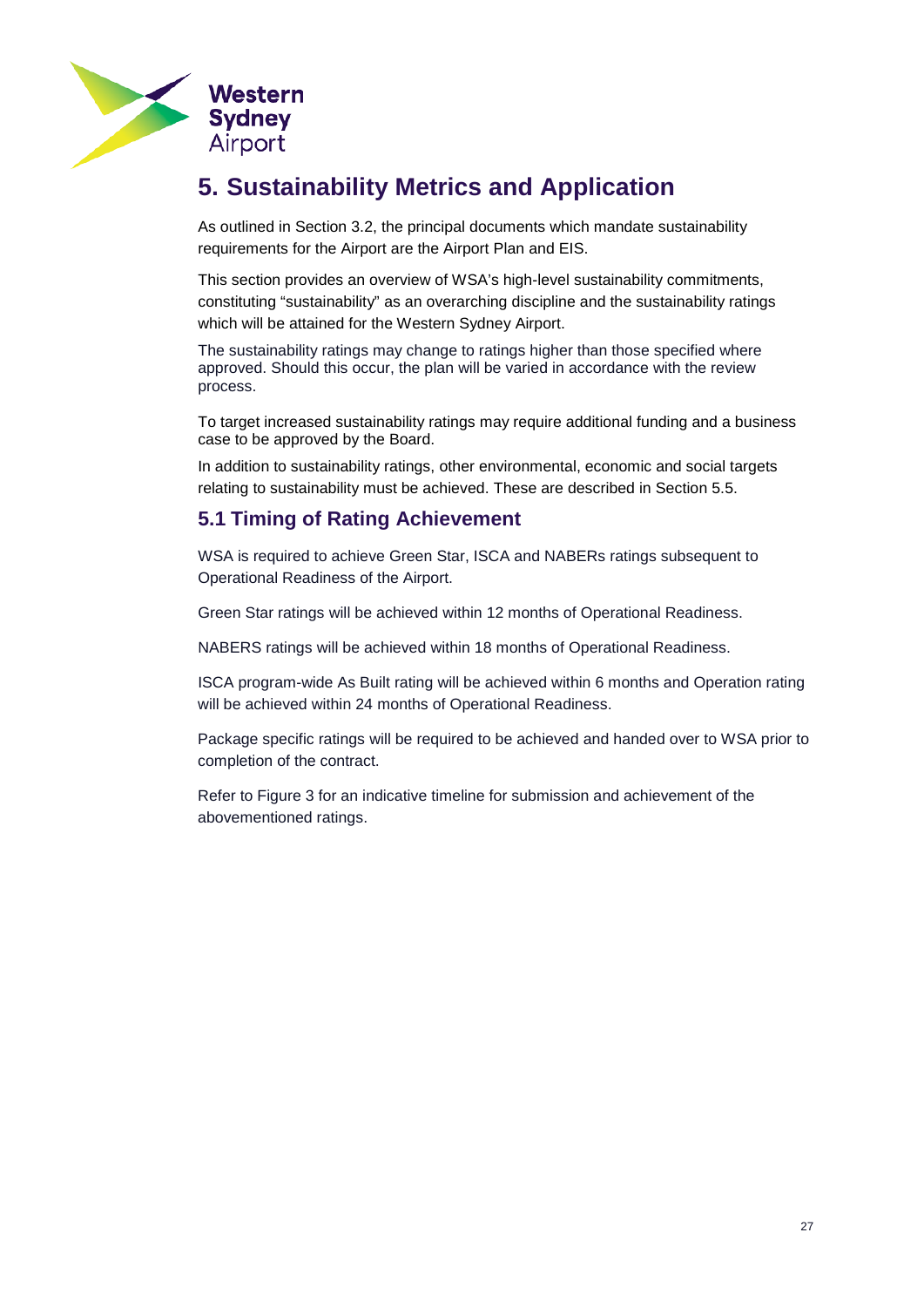

## **Figure 3 Indicative timing of packages and sustainability rating submissions**

<span id="page-27-0"></span>

| <b>Deliverable</b>                       |  | 2018 |  | 2019 |     |     | 2020 |  |     | 2021 |  | 2022            |  | 2023 |  | 2024 |                |  | 2025   |                |  |         | 2026 |  | 2027 |  |  | 2028 |                                                                                                                                                                         |
|------------------------------------------|--|------|--|------|-----|-----|------|--|-----|------|--|-----------------|--|------|--|------|----------------|--|--------|----------------|--|---------|------|--|------|--|--|------|-------------------------------------------------------------------------------------------------------------------------------------------------------------------------|
|                                          |  |      |  |      |     |     |      |  |     |      |  |                 |  |      |  |      |                |  |        |                |  |         |      |  |      |  |  |      | Q1 Q2 Q3 Q4 Q1 Q2 Q3 Q4 Q1 Q2 Q3 Q4 Q1 Q2 Q3 Q4 Q1 Q2 Q3 Q4 Q1 Q2 Q3 Q4 Q1 Q2 Q3 Q4 Q1 Q2 Q3 Q4 Q1 Q2 Q3 Q4 Q1 Q2 Q3 Q4 Q1 Q2 Q3 Q4 Q1 Q2 Q3 Q4 Q1 Q2 Q3 Q4 Q1 Q2 Q3 Q4 |
| Visitor Centre & Site Accommodation      |  |      |  |      |     |     |      |  |     |      |  |                 |  |      |  |      |                |  |        |                |  |         |      |  |      |  |  |      |                                                                                                                                                                         |
| <b>Early Earthworks</b>                  |  |      |  |      |     |     |      |  |     |      |  |                 |  |      |  |      |                |  |        |                |  |         |      |  |      |  |  |      |                                                                                                                                                                         |
| Bulk Earthworks & Drainage: P1A          |  |      |  |      |     |     |      |  |     |      |  |                 |  |      |  |      |                |  |        |                |  |         |      |  |      |  |  |      |                                                                                                                                                                         |
| Bulk Earthworks & Drainage: P1B          |  |      |  |      |     |     |      |  |     |      |  |                 |  |      |  |      |                |  |        |                |  |         |      |  |      |  |  |      |                                                                                                                                                                         |
| Runway Pavement & Airside Civils: P1C    |  |      |  |      |     |     |      |  |     |      |  |                 |  |      |  |      |                |  |        |                |  |         |      |  |      |  |  |      |                                                                                                                                                                         |
| Passenger Terminal Complex: P2           |  |      |  |      |     |     |      |  |     |      |  |                 |  |      |  |      |                |  |        |                |  |         |      |  |      |  |  |      |                                                                                                                                                                         |
| Landside Civil & Buildings: P3           |  |      |  |      |     |     |      |  |     |      |  |                 |  |      |  |      |                |  |        |                |  |         |      |  |      |  |  |      |                                                                                                                                                                         |
| Operational Readiness (Date: 24/12/2026) |  |      |  |      |     |     |      |  |     |      |  |                 |  |      |  |      |                |  |        |                |  |         |      |  |      |  |  |      |                                                                                                                                                                         |
| IS Rating: Design                        |  |      |  |      | EEW |     |      |  | P1A |      |  | P <sub>1B</sub> |  |      |  |      | P <sub>3</sub> |  | P1C P2 |                |  |         |      |  |      |  |  |      |                                                                                                                                                                         |
| IS Rating: As Built                      |  |      |  |      |     |     |      |  |     |      |  |                 |  |      |  |      |                |  |        |                |  |         |      |  |      |  |  |      |                                                                                                                                                                         |
| IS Rating: Operational                   |  |      |  |      |     |     |      |  |     |      |  |                 |  |      |  |      |                |  |        |                |  |         |      |  |      |  |  |      |                                                                                                                                                                         |
| IS Rating: Whole Project                 |  |      |  |      |     |     |      |  |     |      |  |                 |  |      |  |      |                |  |        |                |  |         |      |  |      |  |  |      |                                                                                                                                                                         |
| Green Star                               |  |      |  |      |     | VC. |      |  |     |      |  |                 |  |      |  |      | P3             |  |        | P <sub>2</sub> |  |         |      |  |      |  |  |      |                                                                                                                                                                         |
| NABERS (Commitment Agreement)            |  |      |  |      |     |     |      |  |     |      |  |                 |  |      |  |      |                |  |        |                |  | P2 & P3 |      |  |      |  |  |      |                                                                                                                                                                         |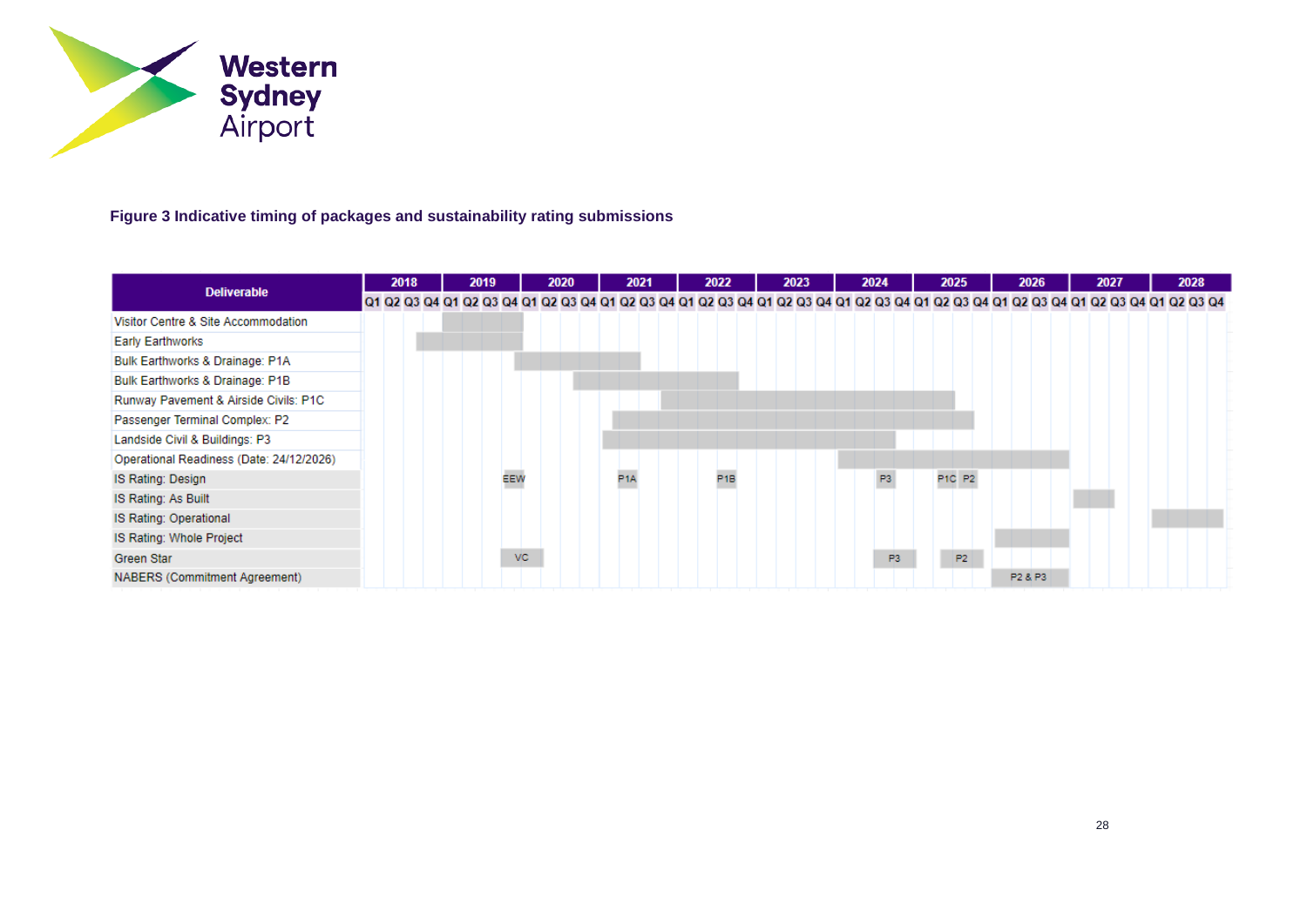

## <span id="page-28-0"></span>**5.2 Infrastructure Sustainability Rating**

The IS Rating Scheme (IS) is Australia's only comprehensive rating system for evaluating sustainability across the planning, design, construction and operational phases of infrastructure programs, projects, networks and assets. IS evaluates the sustainability performance of the quadruple bottom line (Governance, Economic, Environmental and Social) of infrastructure development.

There are three rating levels of IS ratings; Commended (25 to <50 points), Excellent (50 to <75 points) and Leading (75+ points). The Project will achieve an 'Excellent' IS As Built Rating, obtaining at least 65 points overall.

Points are awarded for achieving the requirements described within each credit. In order to gain the best value outcomes for the Airport, we will allow the market to decide the credit pathway, with the exception of the mandatory credits listed in Table 3 [Minimum IS](#page-29-1)  [Credit Requirements,](#page-29-1) which will be included in the contract for each package of works and will be achieved by the end of each package. These credits are mandatory because of their alignment with WSA values and objectives, or due to the value they will add to the Airport.

Western Sydney Airport must also achieve an 'Excellent' IS Operation Rating within 24 months after the Date of Operational Readiness, to demonstrate that the Airport is being operated in accordance with the sustainable design and construction.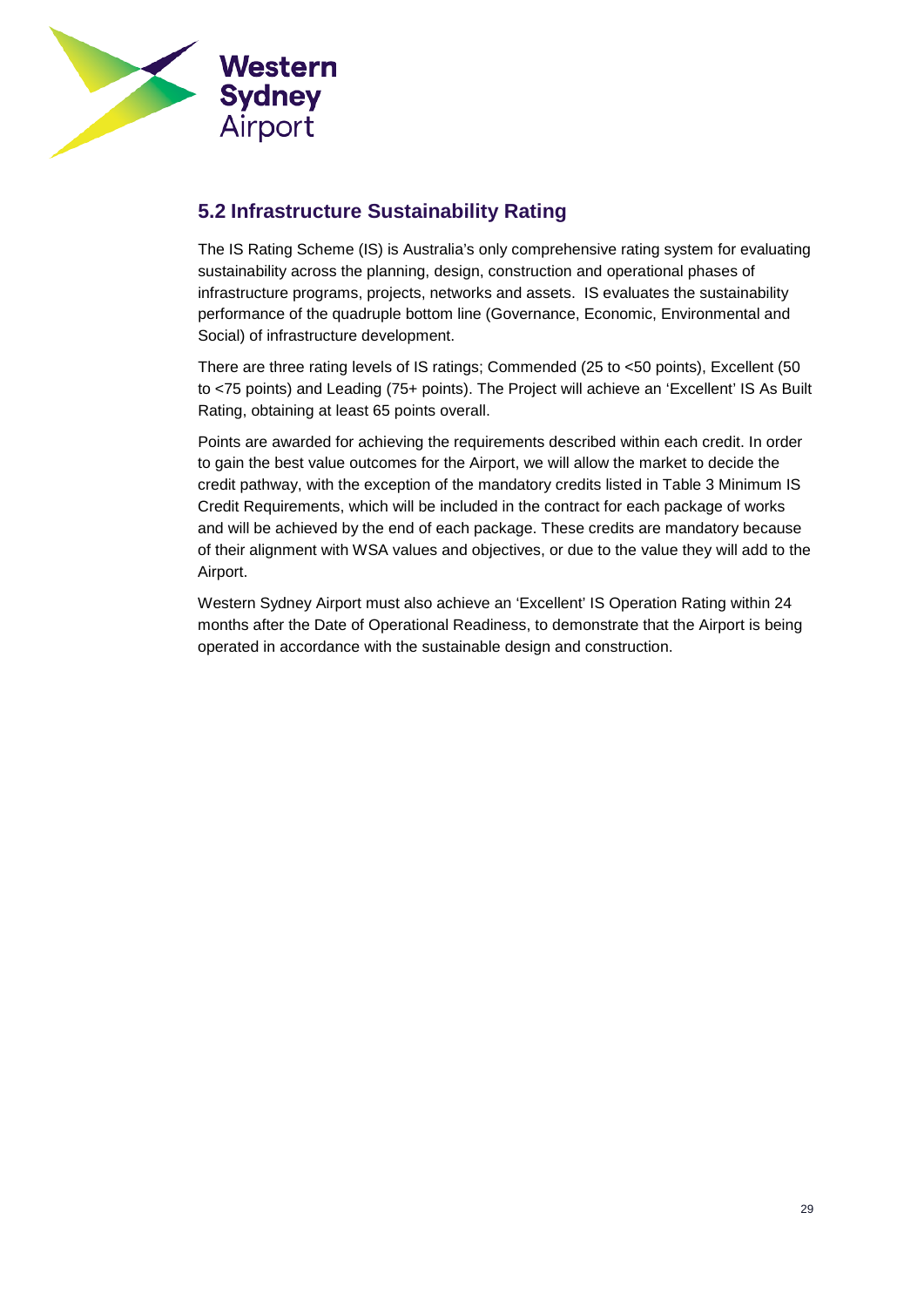

#### <span id="page-29-1"></span>**Table 3 Minimum IS Credit Requirements**

| <b>IS credit</b> | <b>Name</b>                                   | <b>Minimum level</b>            |
|------------------|-----------------------------------------------|---------------------------------|
| Overall          | Infrastructure Sustainability As Built rating | $\geq 65$ points<br>(Excellent) |
| MAN-1            | Sustainability leadership and commitment      | 3                               |
| <b>PRO-1</b>     | Commitment to sustainable procurement         | 3                               |
| $CLI-1$          | Climate change risk assessment                | $\mathfrak{p}$                  |
| CLI-2            | Adaptation options                            | 2                               |
| ENE-1            | Energy and carbon monitoring and reduction    | 1                               |
| WAT-1            | Water use monitoring and reduction            | 1                               |
| WAT-2            | Replace potable water                         | 1                               |
| MAT-1            | Materials footprint measurement and reduction | 1                               |
| WAS-2            | Diversion from landfill                       | 2                               |
| $HEA-1$          | Community health and well-being               | 1                               |
| URB-1            | Urban design                                  | 2                               |
| URB-2            | Implementation                                | 2                               |
| <b>INN-1</b>     | Innovation                                    | 3                               |

## <span id="page-29-0"></span>**5.3 Green Star and NABERS**

Green Star assesses the sustainable design, construction and operation of buildings, fitouts and communities. Green Star can help save money, create healthy places for people and minimise environmental footprint. It is Australia's own holistic sustainable rating system, created to suit our property market.

NABERS (National Australian Built Environment Rating System) can be used to measure a building's operational energy efficiency, carbon emissions, water consumption and waste produced, and compare these to similar buildings. NABERS can help save money, set efficiency targets, benchmark performance and strive for improvement. It is also an Australian system, designed for the Australian market.

NABERS and Green Star are applied to buildings which are deemed 'eligible'. For the purposes of both Green Star and NABERS ratings, an 'Eligible Building' is "a building, or part of a building, on the Airport Site which is not being constructed by a Commonwealth Body and is of a type of class of building to which the rating scheme described in that section may apply".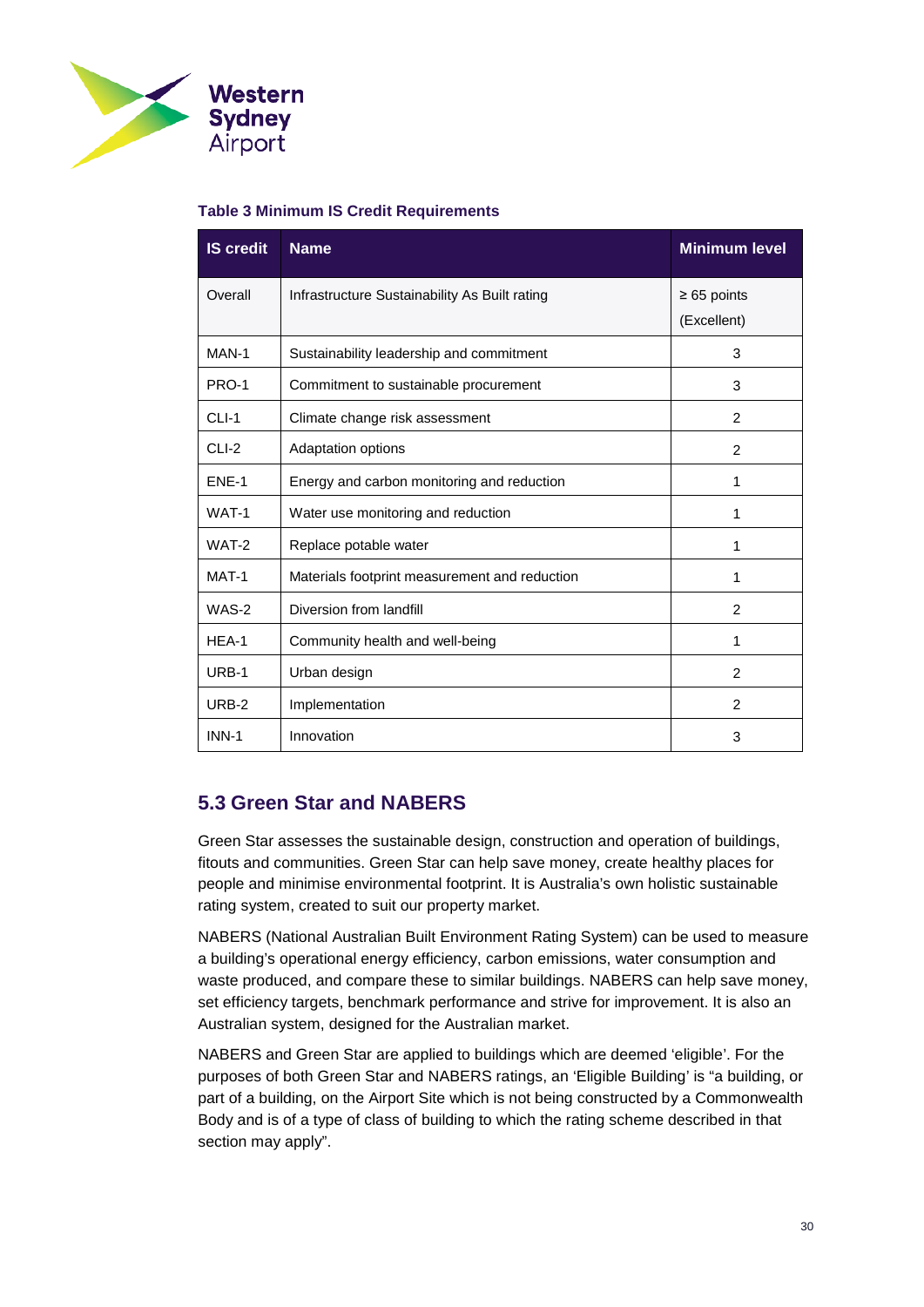

Green Star includes the potential for credits to be 'scoped out' where not applicable, therefore ratings are assigned based on a percentage of points achieved out of the total points available. These ratings are assigned on a scale from Zero Star to Six Star. Minimum targeted Green Star ratings are outlined in Table 4 [Targeted Green Star](#page-31-0)  [Requirements.](#page-31-0)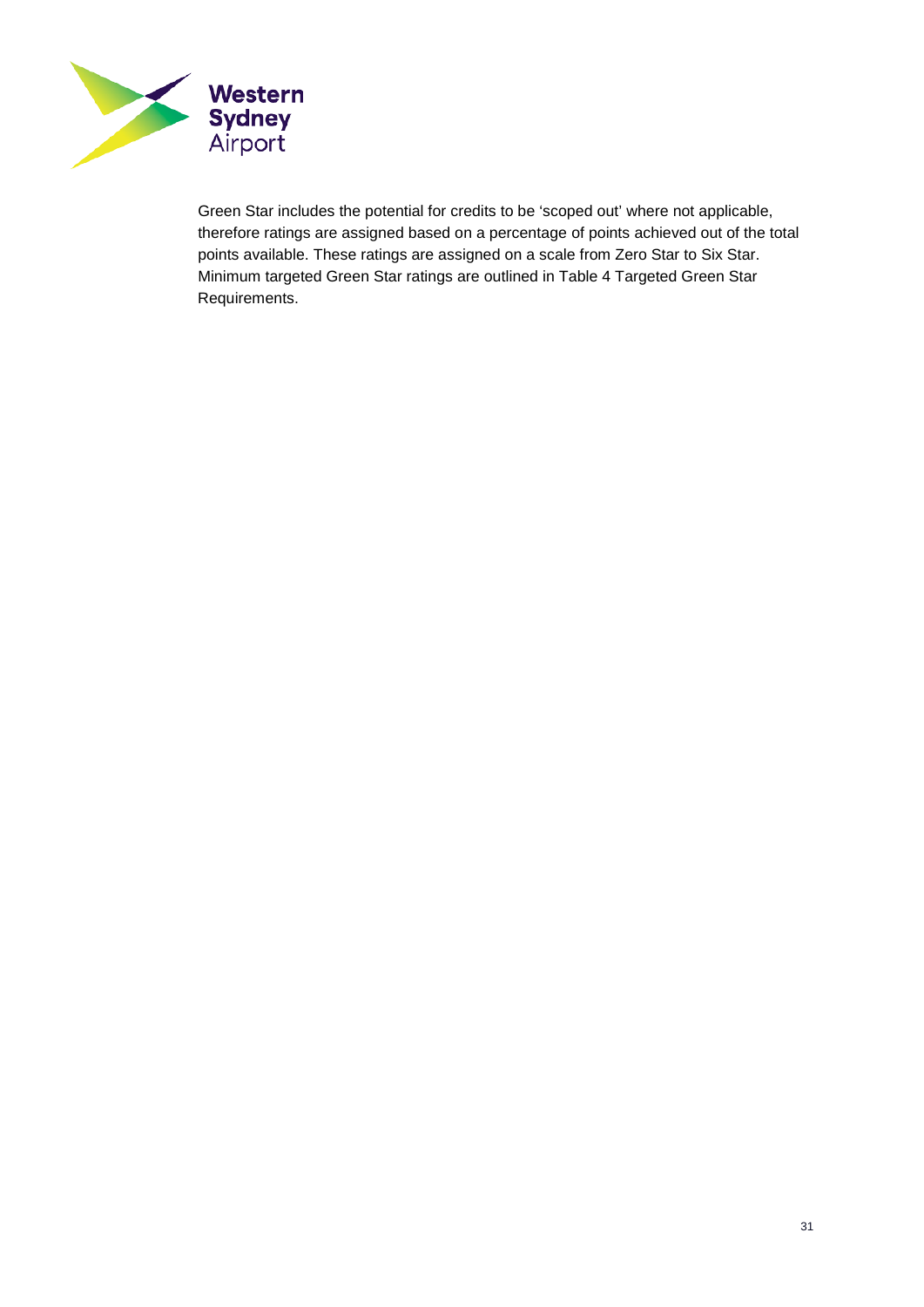

#### <span id="page-31-0"></span>**Table 4 Targeted Green Star Requirements**

| <b>Green Star</b><br>component             | Applicable area                                                                                                  | <b>Minimum Targeted rating</b>       |
|--------------------------------------------|------------------------------------------------------------------------------------------------------------------|--------------------------------------|
| Design<br>Review and<br>As Built<br>Rating | Eligible Buildings only;                                                                                         | 4 Star<br>(Australian Best Practice) |
| Interiors                                  | Eligible Buildings only, where fitout or<br>interior work is substantial enough to be<br>assessed and certified; | 4 Star<br>(Australian Best Practice) |

NABERS ratings vary from 0 stars (Very poor performance) through to 6 stars (market leading performance). Minimum targeted NABERS ratings are shown in Table 5 [Targeted](#page-31-1)  [NABERS Requirements.](#page-31-1)

#### <span id="page-31-1"></span>**Table 5 Targeted NABERS Requirements**

| <b>NABERS</b> rating<br>component | Applicable area                                                                          | <b>Minimum Targeted rating</b> |
|-----------------------------------|------------------------------------------------------------------------------------------|--------------------------------|
| <b>Energy Rating</b>              | Base building of each eligible<br>building under an appropriate<br>NABERS Energy scheme; | 4.5 Star<br>(Good)             |
| <b>Water Rating</b>               | Base building of each eligible<br>building under an appropriate<br>NABERS Water scheme;  | 4 Star<br>(Good)               |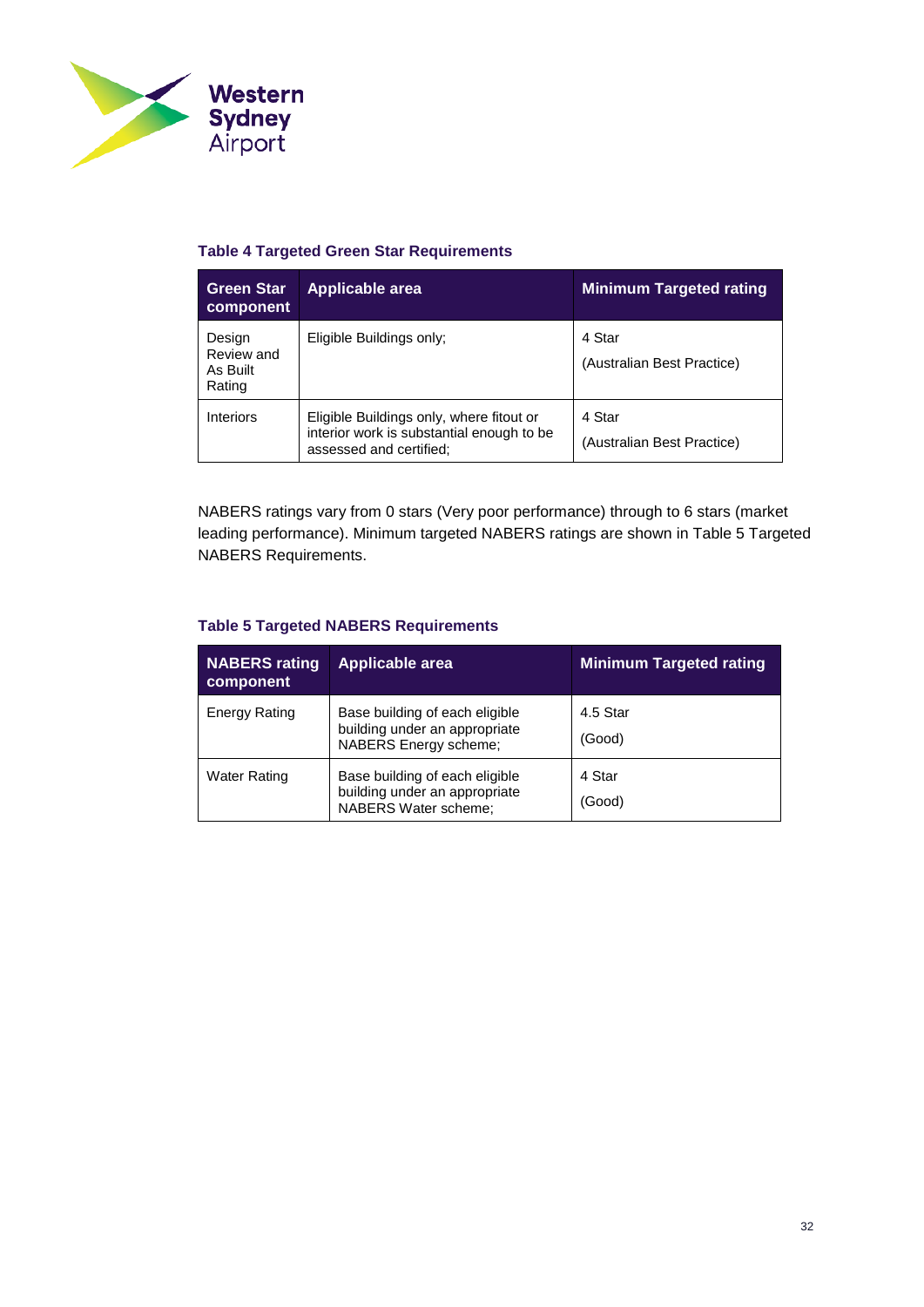

## <span id="page-32-0"></span>**5.4 Rating Application to Airport Buildings**

Rating systems will be applied in the following way across Airport buildings. Eligibility of building types has been discussed and confirmed with ISCA, Green Star and NSW OEH. The table below illustrates an example of the types of eligible buildings that each of the rating systems are able to certify (if these building types are developed on the Airport).

| <b>Airport Area</b>                              | <b>ISCA Design, As</b><br>Built,<br><b>Operations</b> | <b>NABERS</b><br><b>Energy and</b><br><b>Water</b> | <b>Green Star</b><br><b>Interiors</b> | <b>Green Star</b><br><b>Design</b><br>and As<br><b>Built</b> |
|--------------------------------------------------|-------------------------------------------------------|----------------------------------------------------|---------------------------------------|--------------------------------------------------------------|
| <b>Whole Airport Site</b>                        |                                                       |                                                    |                                       |                                                              |
| <b>Terminal Building</b>                         |                                                       |                                                    |                                       |                                                              |
| <b>Airside Buildings</b>                         |                                                       |                                                    |                                       |                                                              |
| <b>Business Park -</b><br><b>Infrastructure</b>  |                                                       |                                                    |                                       |                                                              |
| <b>Business Park -</b><br><b>Commercial</b>      |                                                       |                                                    |                                       |                                                              |
| <b>Business Park -</b><br><b>Industrial</b>      |                                                       |                                                    |                                       |                                                              |
| <b>Business Park -</b><br><b>Hotel</b>           |                                                       |                                                    |                                       |                                                              |
| <b>Business Park -</b><br><b>Shopping Centre</b> |                                                       |                                                    |                                       |                                                              |
| <b>Business Park -</b><br><b>Data Centre</b>     |                                                       |                                                    |                                       |                                                              |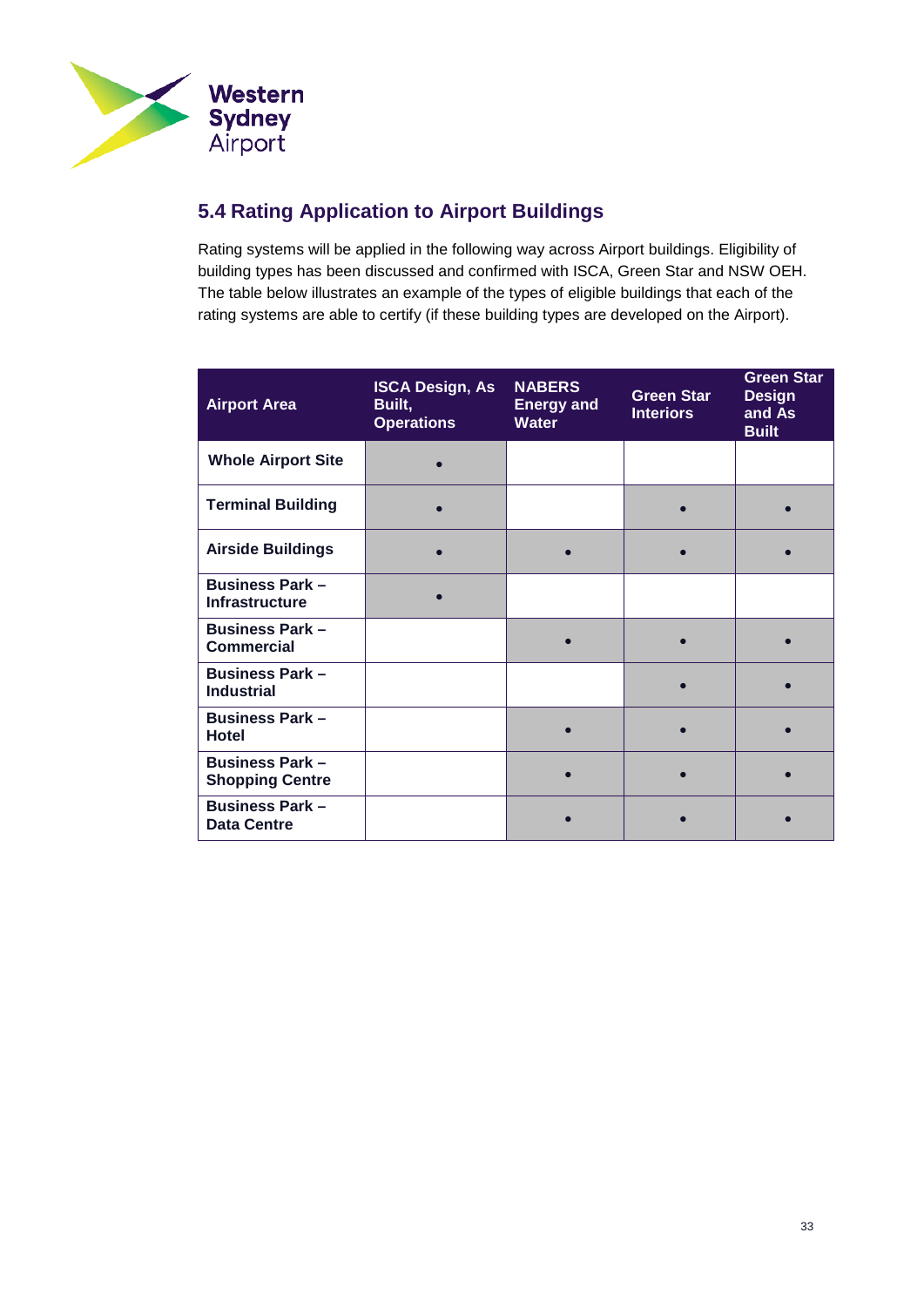

## <span id="page-33-0"></span>**5.5 Additional Specific Targets**

The following targets have been set for key aspects of sustainability in the Airport design and construction, as required by EIS Table 28-38. These must be achieved by the end of Operational Readiness And Testing (ORAT). They will be achieved at the program (Airport project) level, which will be determined by aggregating the results from each package of works.

Operational targets will be set prior to ORAT.

Some targets provide a pathway to the mandatory scores for the IS rating (minimum 65 points), and these must follow compliance requirements including base case development in accordance with ISCA protocol.

WSA aspires to achieve sustainability performance beyond the minimum targeted requirements, which will require the following targets to be met or exceeded. Further aspirational targets will be developed by Q4 2019.

The approach to achieving an IS Rating for Western Sydney Airport, includes how performance pathways will be determined for each package to optimise the final weighted average score across the project.

The additional specific targets tabled below will be incorporated into the project by including these into the relevant package specific documentation and implementation plans. Compliance will be audited, monitored and reported on in the same way as described for other sustainability requirements in this Plan. Achievement of these targets will be determined at the program (Airport project) level by aggregating the results from each package of works.

| <b>Relevant Target</b><br>(From EIS 28-38)          | <b>Objective</b>                                                                                                                                                        | <b>Minimum</b><br><b>Targeted</b><br><b>Requirements</b> |
|-----------------------------------------------------|-------------------------------------------------------------------------------------------------------------------------------------------------------------------------|----------------------------------------------------------|
| Climate Change Adaptation                           | 100% of extreme and high rated climate change risks are<br>identified, assessed and appropriate measures<br>implemented, with no extreme residual risks after treatment | 100%                                                     |
|                                                     | Adaptation options to treat a percentage of all medium<br>priority climate change risks are identified, assessed and<br>appropriate measures implemented                | 25-50%                                                   |
| <b>Reduced Electricity Use</b>                      | Design and construct for reduction in electricity use<br>compared to a base case (ISCA protocol)                                                                        | 15%                                                      |
| <b>Reduced Fuel Non-Aviation</b><br><b>Fuel Use</b> | Reduce non-aviation fuel use by designing for electric air-<br>side vehicles                                                                                            | N/A                                                      |
| <b>Reduced Water</b><br>Consumption                 | Reduction in total water use compared to a base case<br>footprint (ISCA protocol)                                                                                       | 5%                                                       |
|                                                     | Water use from non-potable sources, from reclaimed or<br>recycled waste water or harvested water                                                                        | 33%                                                      |

#### **Table 6 Additional Specific Targets for Stage 1 Development**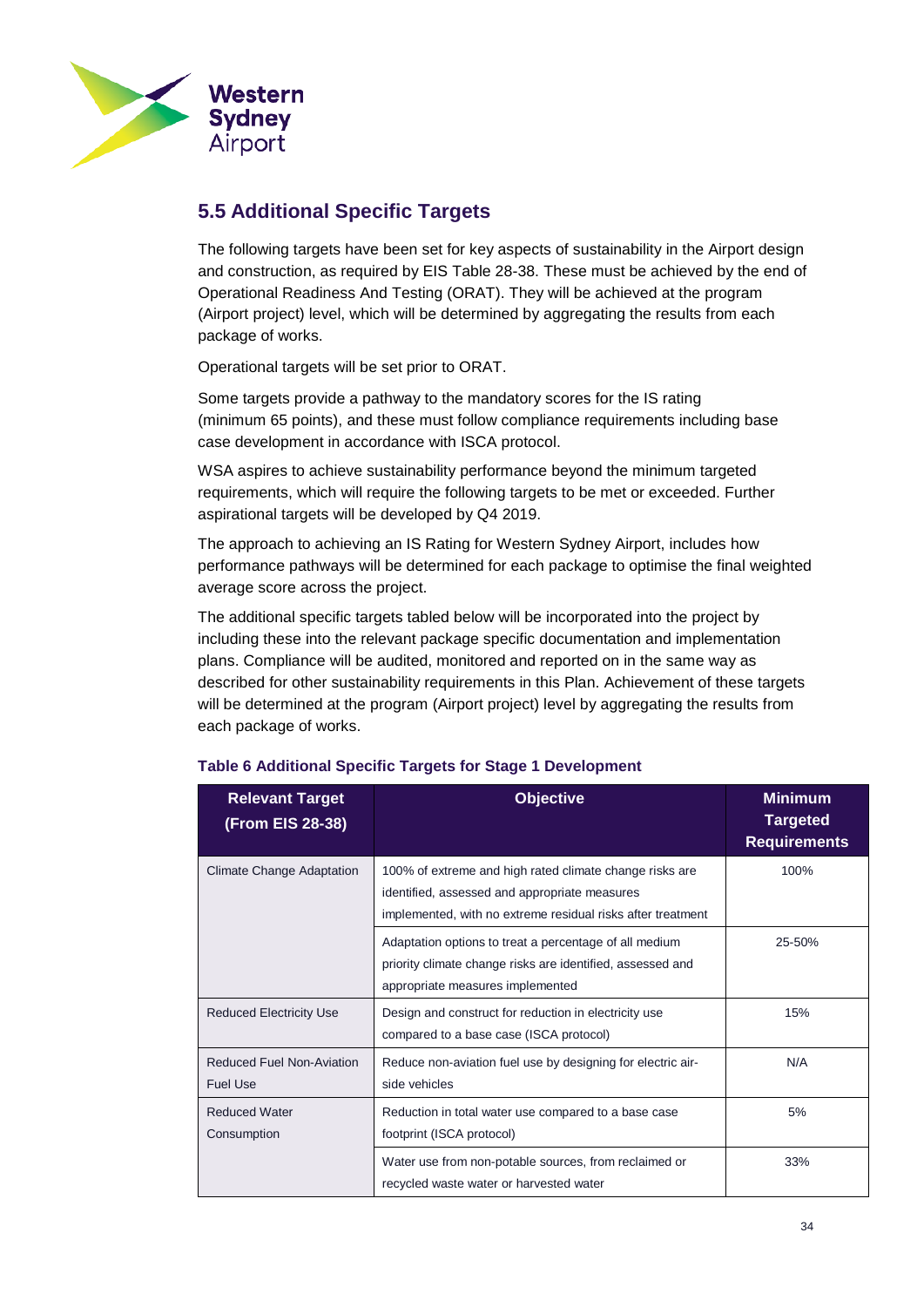

| Environmental Labelling                              | Material or products have an ISCA approved environmental<br>label                                                                                                        | At least 1<br>product/material |
|------------------------------------------------------|--------------------------------------------------------------------------------------------------------------------------------------------------------------------------|--------------------------------|
| Recycled Content in<br><b>Construction Materials</b> | Mandatory optimisation of recycled content in concrete and<br>steel construction products                                                                                | Not Specified                  |
| Reduced Emissions                                    | Reduction in greenhouse gas emissions compared to a base<br>case footprint including scope 1, scope 2 and land clearing<br>emissions                                     | 10%                            |
| Quantity of Waste to be<br>Recycled                  | Percentage of spoil waste diverted from landfill for recycling<br>or reuse                                                                                               | 80%                            |
|                                                      | Percentage of surplus VENM or ENM spoil to be reused on<br>or off site                                                                                                   | 100%                           |
|                                                      | Percentage of inert or non-hazardous waste diverted from<br>landfill for recycling or reuse                                                                              | 80%                            |
|                                                      | Percentage of office waste diverted from landfill for recycling<br>or reuse                                                                                              | 70%                            |
| Biodiversity & Landscaping                           | Plantings to be Australian Natives                                                                                                                                       | 70%                            |
|                                                      | Plantings to be indigenous native plants to preserve<br>Cumberland Plains identity in the Western Sydney region                                                          | 50%                            |
| <b>Workforce Diversity</b>                           | Representation of workforce through learning workers by<br>2025 (including trainees, apprenticeships and workers<br>training to upgrade their qualifications and skills) | 20%                            |
|                                                      | Percentage of the workforce locally employed during<br>construction                                                                                                      | 30%                            |
|                                                      | Percentage of overall workforce diversity. Broken down into:                                                                                                             | 10%                            |
|                                                      | Indigenous workforce (during construction)                                                                                                                               | 2.4%                           |
|                                                      | Women in non-traditional roles, socially and<br>economically disadvantaged people and people<br>with a disability                                                        | 7.6%                           |
|                                                      | Percentage of contracts awarded to indigenous businesses                                                                                                                 | 3%                             |
| People                                               | Number of priority community health and wellbeing issues to<br>be identified and measures implemented to positively<br>contribute to these issues                        | Minimum of 1                   |
| Innovation                                           | Sustainability innovations implemented                                                                                                                                   | Minimum of 3                   |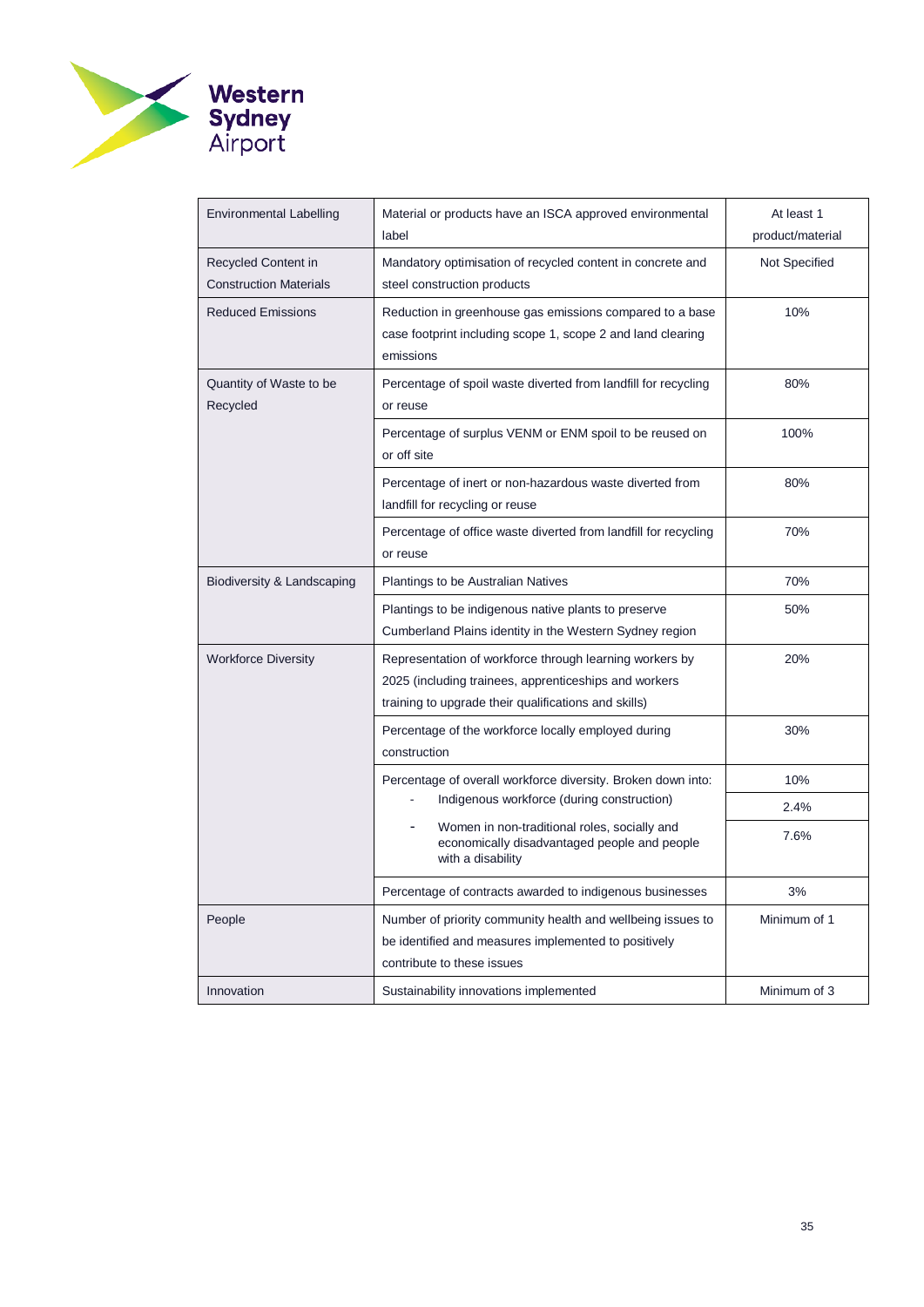

## <span id="page-35-0"></span>**5.6 Interface Between Sustainability Ratings**

Sustainability must be managed with an awareness of the intersection of all ratings and objectives which are being targeted across the project. The integrated approach to managing sustainability also refers to how sustainability aspects are managed with respect to ratings; it is important to understand which credits overlap across the various rating systems, as described in [Figure 4.](#page-35-1)

WSA will work with OEH, GBCA and ISCA to maximise efficiencies across the rating tools.

For example, an energy-efficient asset may be created to achieve IS requirements, which vary slightly from those in Green Star. NABERS is then used to verify energy efficient performance. An integrated approach will gain all target ratings in the lowest cost and most effective way.



## <span id="page-35-1"></span>**Figure 4 Example of Water Mangement Independently (left figure) and Integrated (right figure)**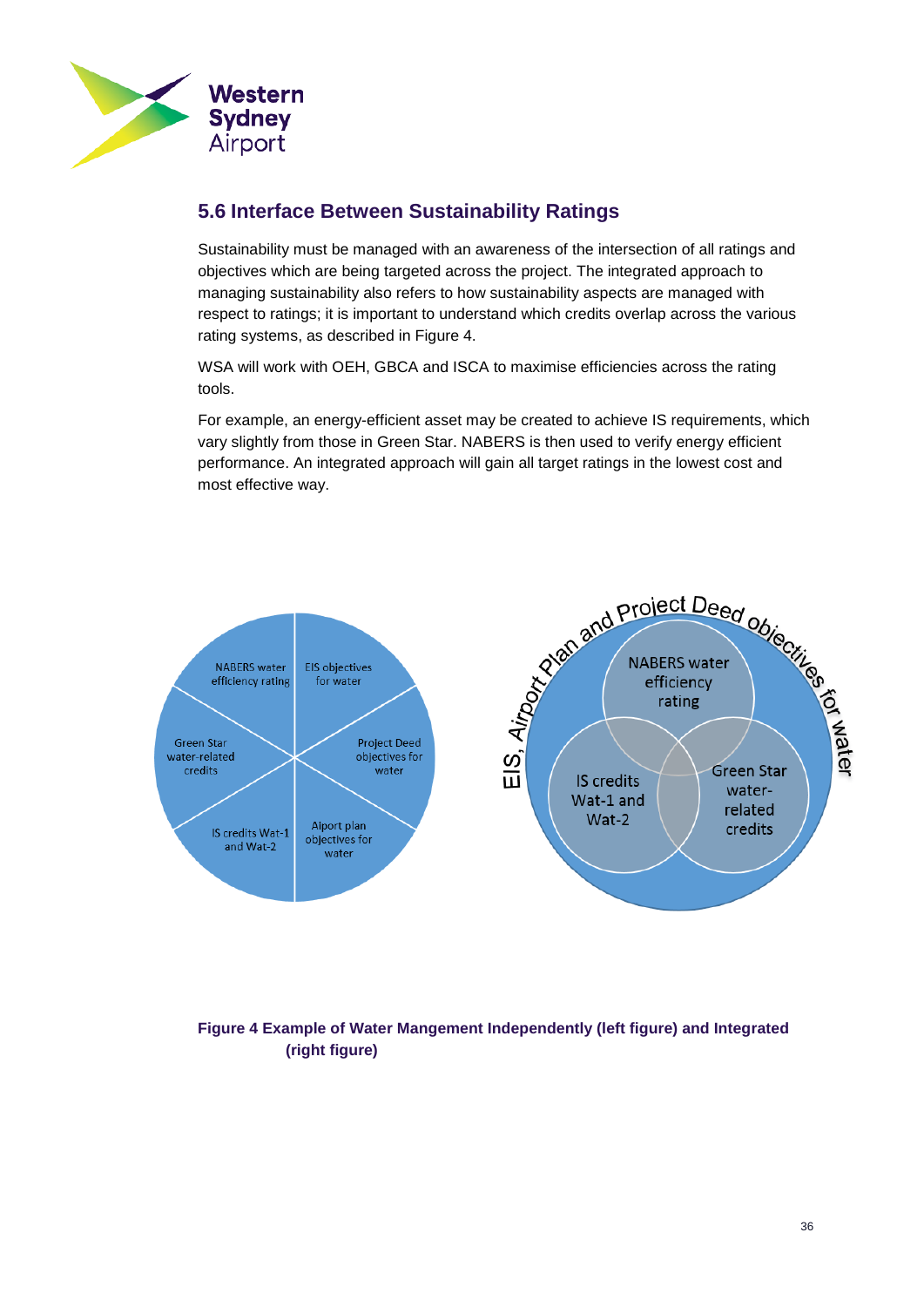

## <span id="page-36-0"></span>**5.7 Aspirational Sustainability Objectives and Targets**

The achievement of sustainable outcomes across Western Sydney Airport will be the result of integrated and combined efforts to apply good management principles and innovative thinking to all aspects of the project. Such is the breadth of sustainability – to address economic, social and environmental project considerations.

As design progresses, feasibility studies are performed and positive business cases are approved, the Sustainability Plan will be updated to include aspirational objectives and targets for the Stage 1 Development of Western Sydney Airport.

The aspects that relate to sustainability would include:

- procurement;
- climate change;
- energy and carbon;
- water;
- materials;
- waste;
- pollution control;
- indoor environment quality;
- land use;
- biodiversity;
- urban and landscape design;
- community health, wellbeing and safety;
- heritage;
- stakeholder participation;
- workforce development;
- sustainability transport;
- innovation.

These aspects closely align with the categories of the sustainability ratings which WSA is required achieve during design, construction and operation of the Airport. WSA will aim to identify targets that support both the ambitious position of WSA in achieving sustainable outcomes as well as the achievement of these ratings. Ambitious project wide targets will be set by Q4 2019.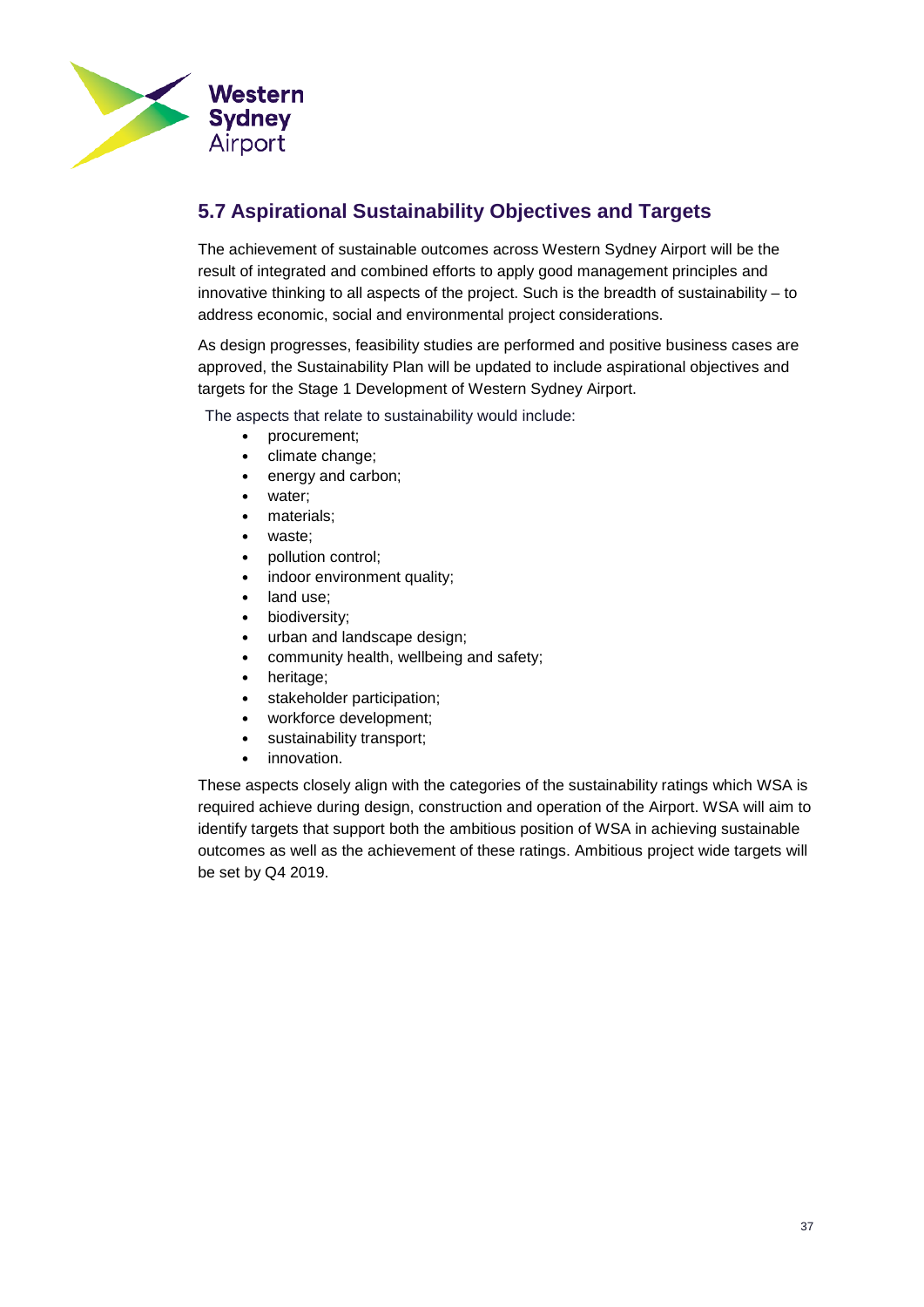

## <span id="page-37-4"></span><span id="page-37-0"></span>**6. Governance**

## <span id="page-37-1"></span>**6.1 WSA as the Airport Lessee Company**

WSA is the Airport Lessee Company (ALC) for Western Sydney Airport and as such is responsible for responsibilities and obligations designated to the ALC in the EIS or Airport Plan.

The Board of Directors of WSA has established a Design & Construction Committee as a committee of the Board to oversee the core design, construction and delivery projects associated with the development of Western Sydney Airport (the Project).

Regular reports about implementation, compliance and performance for sustainability issues covered by the Sustainability Plan will be provided to the D&C Committee.

The Sustainability Plan will be reviewed by the Design & Construction Committee annually.

## <span id="page-37-2"></span>**6.2 Service Delivery Partners**

### **6.2.1 Design and Construction**

WSA will work with service delivery partners to design and construct the Stage 1 Development of Western Sydney Airport. Each partner has a scope within design and construction delivery, described in Table 7 [Description of Service Delivery Partners,](#page-37-3) which informs their areas of input into the sustainability framework. [Figure 5](#page-38-0) describes the relationship of these partners to WSA.

| Service delivery partner               | Scope within design and construction                                                                                                                           |
|----------------------------------------|----------------------------------------------------------------------------------------------------------------------------------------------------------------|
| Technical Services Panel               | Provide consulting advice through definition and construction<br>phases including baggage handling, airport planning, quantity<br>surveying, engineering, etc. |
| <b>Delivery Partner</b>                | Project Management of the delivery of the project.                                                                                                             |
| <b>Project Manager Definition</b>      | Project Management of the Definition Phase of the project.                                                                                                     |
| Design and construction<br>contractors | Design and construction of the works.                                                                                                                          |

#### <span id="page-37-3"></span>**Table 7 Description of Service Delivery Partners**

The Project Manager Definition for Western Sydney Airport will lead the preliminary design of Package 2 and Package 3. Documents for tender will be handed over to the Delivery Partner.

The Delivery Partner is responsible for managing the delivery of all packages, including early earth works through to package 3.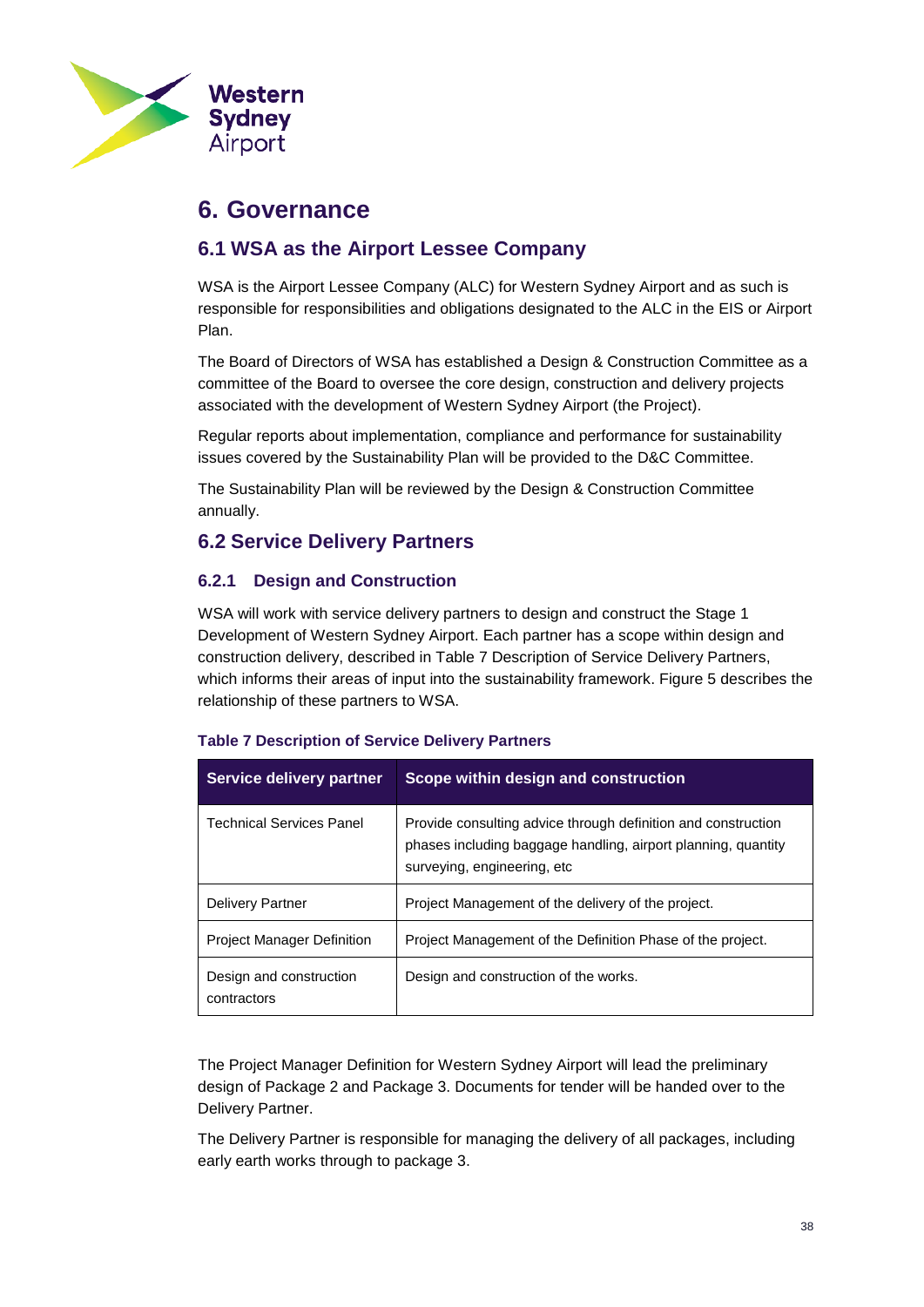

<span id="page-38-0"></span>**Figure 5 Western Sydney Airport Service Delivery Structure (Design and Construction)**

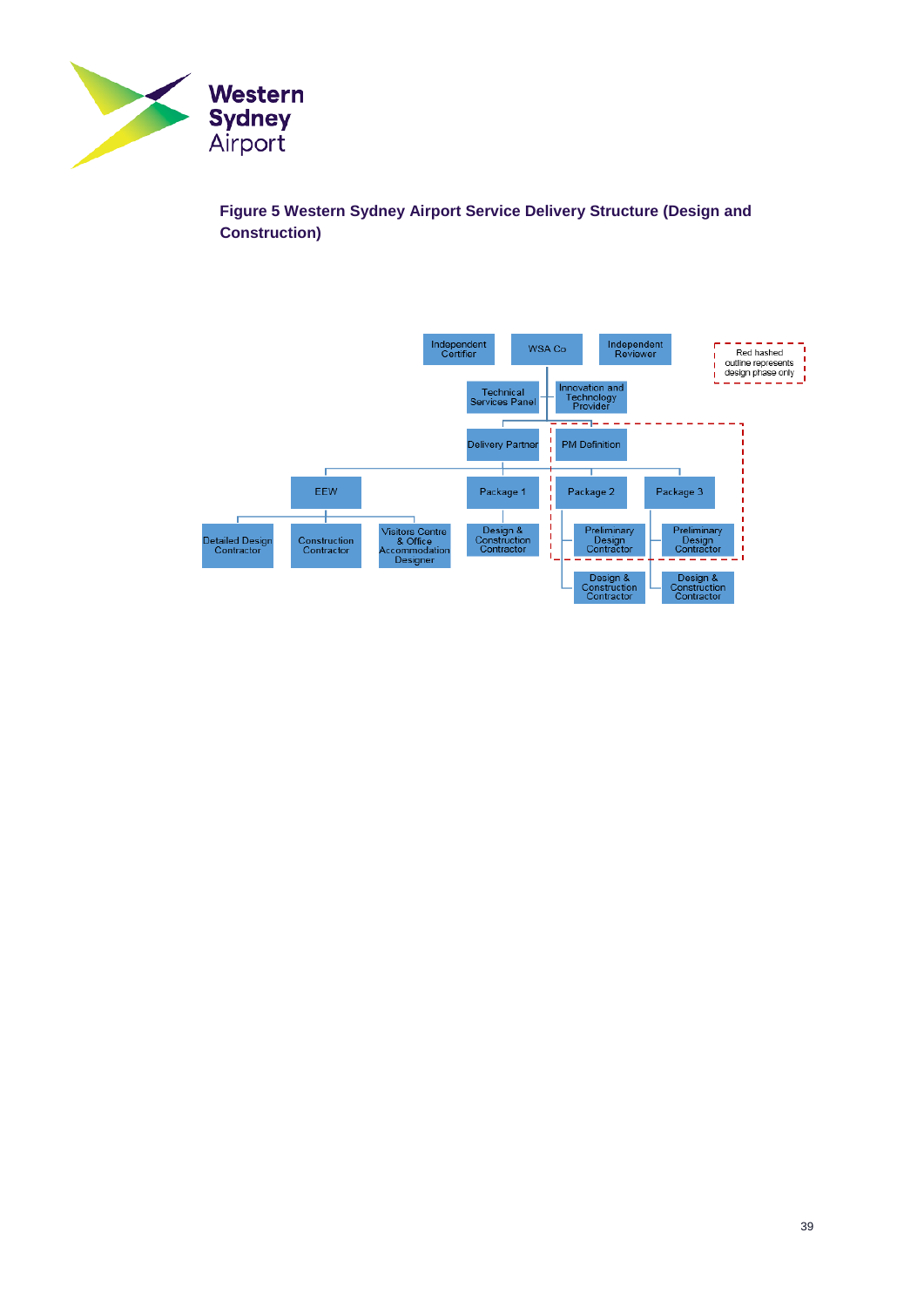

## **6.2.2 Operation**

This section of the Sustainability Plan will be developed prior to ORAT.

## <span id="page-39-0"></span>**6.3 Roles and Responsibilities**

To promote an effective and integrated approach to sustainability, roles across each representative organisation will contribute to sustainability management. [Table 8](#page-40-0) divides key responsibilities for implementing and monitoring the Sustainability Plan according to a RACI matrix which identifies:

- Responsible  $(R)$  those who complete the tasks.
- Accountable  $(A)$  those who must take ownership and sign off/approve the task being complete.
- Consulted (C) those who are asked to provide input and opinion regarding key decisions while the task is being completed.
- Informed (I) those who are updated on decisions and actions (typically one-way communication).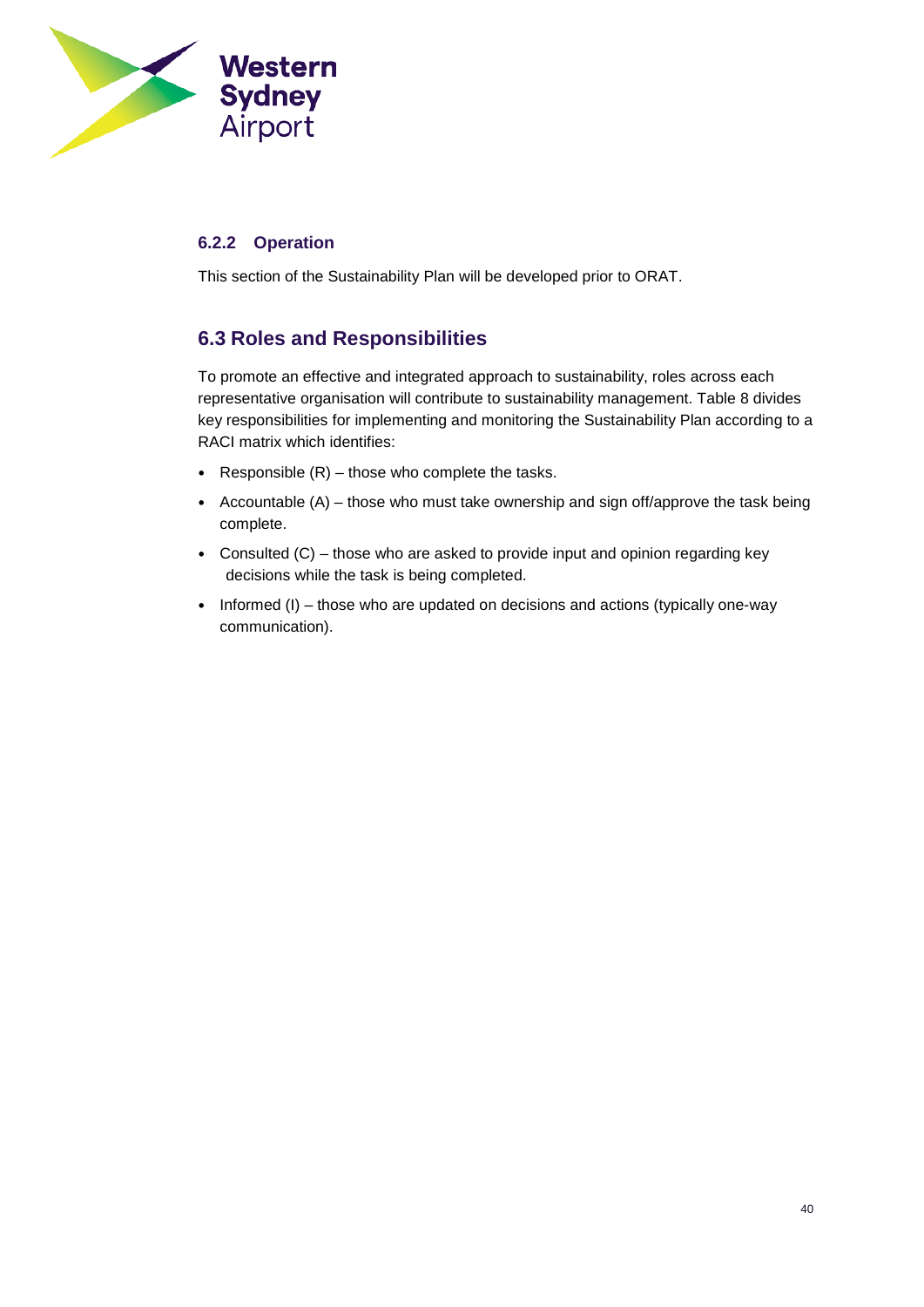

## <span id="page-40-0"></span>**Table 8 RACI Matrix for Sustainability Plan**

| <b>Role</b>                                                                                                                                                                        | <b>Responsible</b> | Accountable* | <b>Consulted</b> | <b>Informed</b> |
|------------------------------------------------------------------------------------------------------------------------------------------------------------------------------------|--------------------|--------------|------------------|-----------------|
| <b>WSA Executive Manager</b><br>Sustainability - Aviation                                                                                                                          | X                  | X            |                  |                 |
| General Manager Airport Planning                                                                                                                                                   |                    | X            | X                |                 |
| <b>Executive General Manager</b><br>Infrastructure                                                                                                                                 |                    | X            | X                |                 |
| Other members of WSA Executive<br>(Chief Financial Officer, Chief<br>People & Culture Office, General<br>Counsel & Co. Sec, Chief<br>Information Office, EGM Corporate<br>Affairs) |                    |              | X٨               |                 |
| <b>WSA CEO</b>                                                                                                                                                                     |                    | X            |                  |                 |
| WSA Board Design and<br><b>Construction Committee</b>                                                                                                                              |                    |              | X                | X               |
| WSA Board                                                                                                                                                                          |                    | X            |                  | X               |
| WSA sustainability team members                                                                                                                                                    | X                  |              |                  |                 |
| <b>WSA Design Manager</b>                                                                                                                                                          | X                  |              |                  |                 |
| <b>WSA Construction Manager</b>                                                                                                                                                    |                    |              | X                |                 |
| <b>WSA Environment Manager</b>                                                                                                                                                     |                    |              | X                |                 |
| <b>WSA Procurement Manager</b>                                                                                                                                                     |                    |              | X                |                 |
| <b>WSA Stakeholder and Community</b><br>Manager                                                                                                                                    |                    |              | X                |                 |
| <b>WSA General Manager Capability</b>                                                                                                                                              |                    |              | X                |                 |
| Delivery Partner - Sustainability<br>Manager                                                                                                                                       | X                  |              |                  |                 |
| PM Definition - Sustainability<br>Manager                                                                                                                                          | Χ                  |              |                  |                 |
| Design contractors - Sustainability<br>Lead                                                                                                                                        | X                  |              |                  |                 |
| Construction contractors -<br>Sustainability Lead                                                                                                                                  | X                  |              |                  |                 |
| <b>Technical Services Panel</b>                                                                                                                                                    | X                  |              | X٨               |                 |
| Innovation and Technology<br>Provider                                                                                                                                              |                    |              | X٨               |                 |
| Independent Reviewer                                                                                                                                                               |                    |              |                  | X               |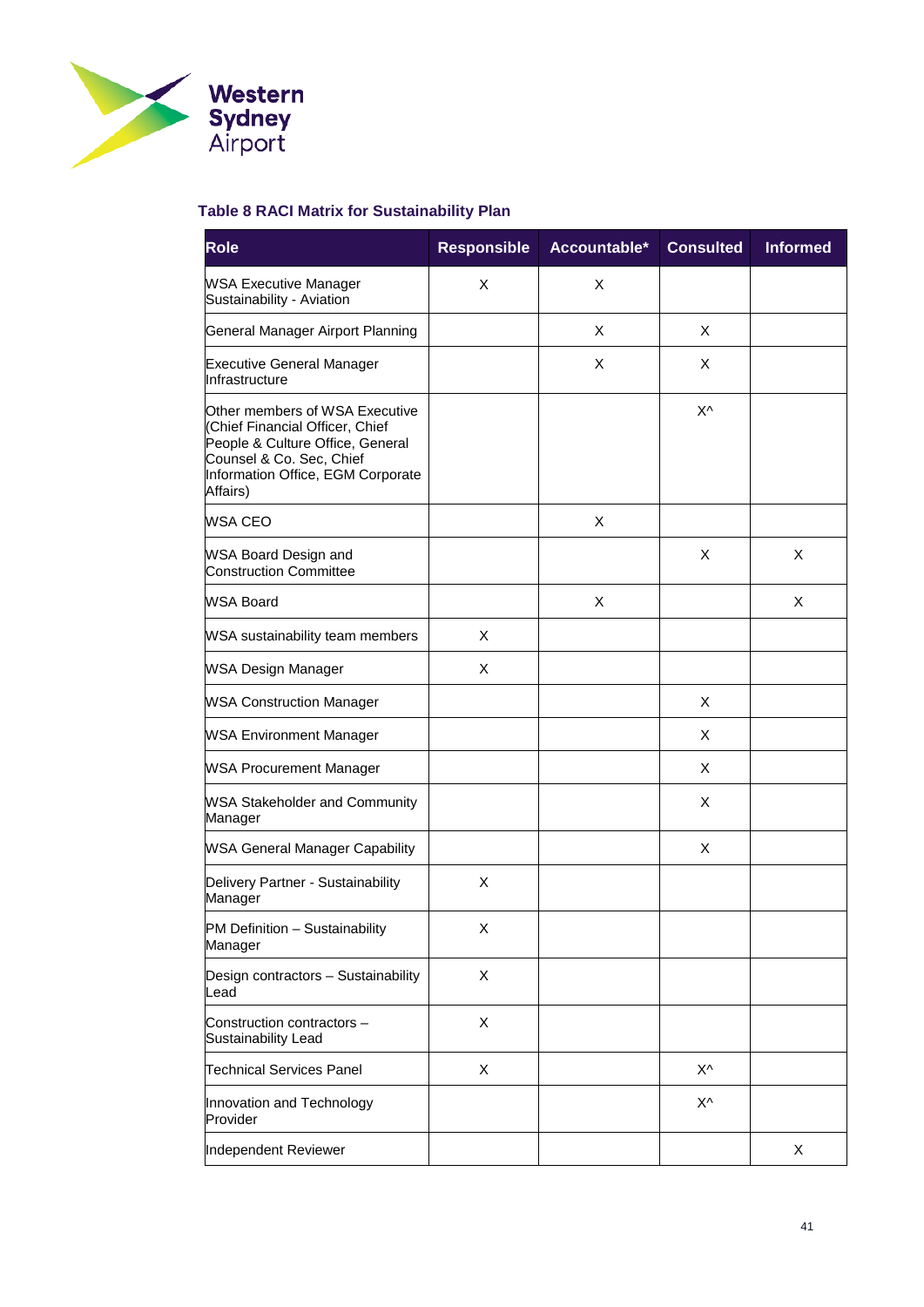

| Independent Certifier |  |  |
|-----------------------|--|--|
| <b>Third Parties</b>  |  |  |

\* Each role is accountable to a different level in the organisation. The WSA EMS is accountable to the General Manager Airport Planning, who is accountable to the CEO. The CEO is accountable to the Board and external stakeholders.

^Consultation with members of the Executive, the Technical Services Panel and Innovation and Technology Provider would be on an ad hoc basis and dependent on the subject matter requiring consultation.

[Table 9](#page-41-0) outlines the roles and responsibilities of those addressing or having input to the sustainability performance of Western Sydney Airport. Responsibilities will be documented in position descriptions, including any responsibilities stemming from direct or derived contractual sustainability requirements.

#### <span id="page-41-0"></span>**Table 9 Sustainability Roles and Responsibilities**

| <b>Role</b>                             | <b>Responsibility</b>                                                                                                                                                                                                                                                                                           |
|-----------------------------------------|-----------------------------------------------------------------------------------------------------------------------------------------------------------------------------------------------------------------------------------------------------------------------------------------------------------------|
| <b>WSA Executive</b>                    | Provide sustainability advice and leadership to the project team.<br>$\bullet$                                                                                                                                                                                                                                  |
| Manager<br>Sustainability -<br>Aviation | Advocate a strong sustainability culture throughout WSA during all<br>$\bullet$<br>phases of the project.                                                                                                                                                                                                       |
|                                         | Oversee implementation of the WSA Sustainability Plan and associated<br>$\bullet$<br>systems across the project and packages of work, ensuring conformance<br>to the Plan.                                                                                                                                      |
|                                         | Update the Sustainability Plan and other WSA sustainability<br>$\bullet$<br>documentation within the sustainability framework as required.                                                                                                                                                                      |
|                                         | Promote and drive solutions for WSA's project-wide objectives, including<br>$\bullet$<br>carbon targets, innovation, revenue and cost management and customer<br>experience.                                                                                                                                    |
|                                         | Undertake option analysis and develop business cases as required for<br>$\bullet$<br>specific sustainability initiatives.                                                                                                                                                                                       |
|                                         | Work with authorities (including ratings agencies) and regulatory<br>$\bullet$<br>agencies to ensure compliance of regulatory requirements and obtain<br>required Authority approvals.                                                                                                                          |
|                                         | Oversee the implementation of the IS Rating Scheme framework across<br>$\bullet$<br>the entire project, including coordination with relevant stakeholders in<br>charge of preparing various package submissions.                                                                                                |
|                                         | Oversee the implementation of the Green Star Rating Scheme and<br>$\bullet$<br>NABERS assessment across all relevant Eligible Buildings where the<br>ratings apply, including coordination with stakeholders in charge of<br>preparing submissions including those responsible for third party<br>developments. |
|                                         | Review design progressively to ensure all regulatory and ratings<br>requirements are being met, including contribution to Safety in Design<br>assessment.                                                                                                                                                       |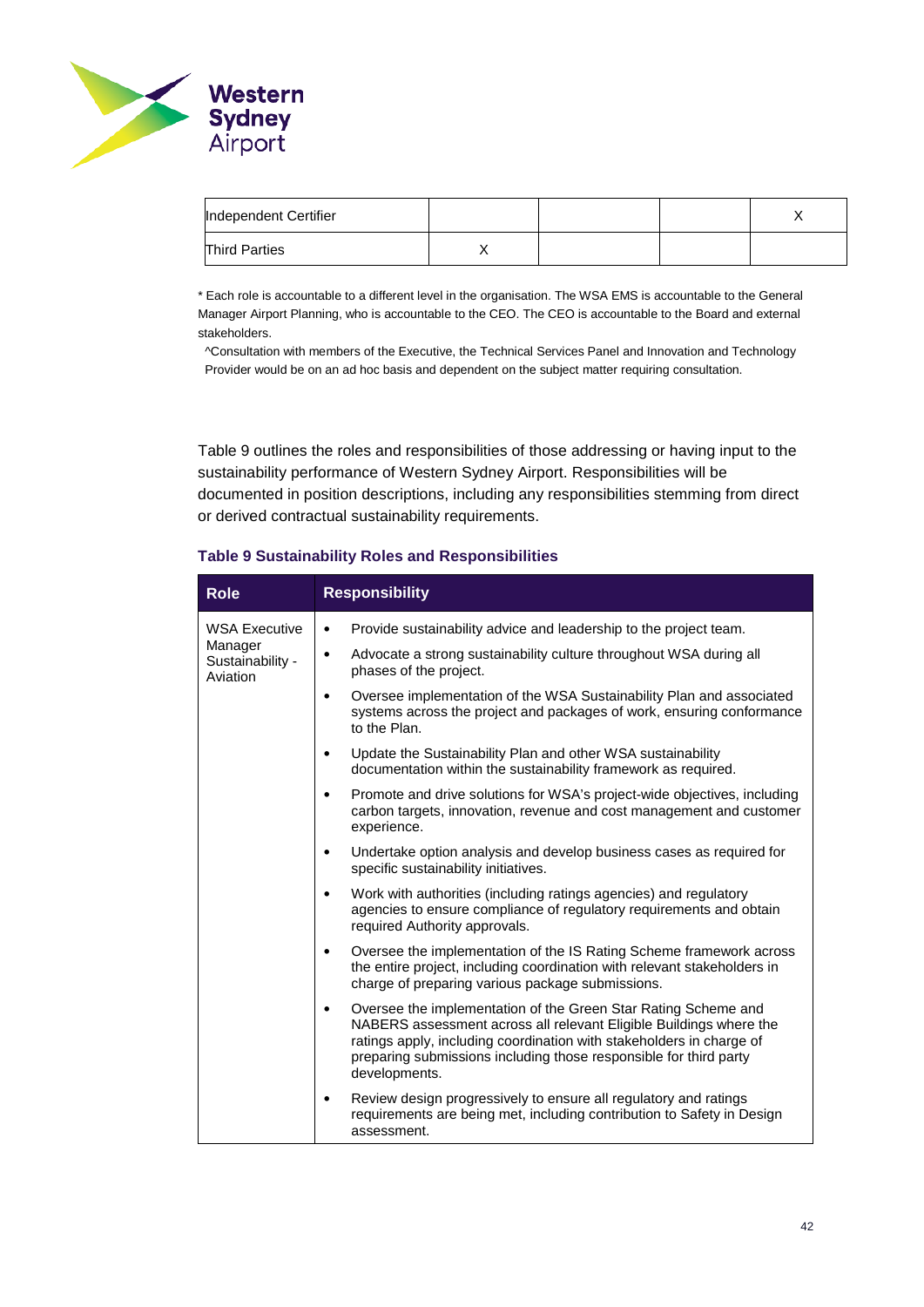

| <b>Role</b>                                  | <b>Responsibility</b>                                                                                                                                                                                                                             |
|----------------------------------------------|---------------------------------------------------------------------------------------------------------------------------------------------------------------------------------------------------------------------------------------------------|
|                                              | Ensure regular monitoring, reviewing and reporting against sustainability<br>$\bullet$<br>targets is conducted as described in the Sustainability Plan, holding<br>package leads to account on their package-specific sustainability targets.     |
|                                              | Implement project-wide audits and takes corrective action when required.                                                                                                                                                                          |
|                                              | Report on the performance of the project against the sustainability<br>$\bullet$<br>requirements to senior management and external stakeholders, including<br>assisting the General Manager Airport Planning with preparation of Board<br>papers. |
|                                              | Liaise with the Stakeholder and Community Manager and provide all<br>$\bullet$<br>information required to be made publicly available in advance of<br>significant developments, where public consultation is required.                            |
|                                              | Manage WSA sustainability team members.<br>$\bullet$                                                                                                                                                                                              |
|                                              | Liaise with other WSA and project parties responsible for interfacing<br>$\bullet$<br>plans and procedures to ensure consistency in sustainability approach<br>and promotion of knowledge sharing.                                                |
|                                              | Liaise with external parties about sustainability opportunities and<br>$\bullet$<br>challenges, where required and coinciding with contractual or regulatory<br>requirements.                                                                     |
| General<br>Manager Airport                   | Provide support, leadership and adequate resources to drive a culture of<br>$\bullet$<br>sustainability for the project.                                                                                                                          |
| Planning                                     | Ensure WSA sustainability requirements and objectives are achieved.<br>$\bullet$                                                                                                                                                                  |
|                                              | Keep WSA Leadership and Board informed on sustainability progress<br>$\bullet$<br>and performance.                                                                                                                                                |
|                                              | Identify sustainability ideas and innovation<br>٠                                                                                                                                                                                                 |
|                                              | Establish cross function teams of internal and external resources to<br>$\bullet$<br>identify initiatives and develop the design required to achieve<br>sustainability requirements and objectives                                                |
| Executive<br>General                         | Provide support, leadership and adequate resources to drive a culture of<br>$\bullet$<br>sustainability for the project.                                                                                                                          |
| Manager<br>Infrastructure                    | Embed sustainability into the project's strategic planning process.                                                                                                                                                                               |
| WSA Board<br>Design &                        | Makes recommendations to the Board with respect to design and<br>$\bullet$<br>construction strategy (see Charter)                                                                                                                                 |
| Construction<br>Committee                    | Receives regular reports on implementation and compliance.<br>٠                                                                                                                                                                                   |
|                                              | Embed sustainability into the project's strategic planning process.                                                                                                                                                                               |
| WSA CEO &<br>Board                           | Accountable for project-wide implementation of sustainability to external<br>٠<br>regulatory bodies.                                                                                                                                              |
|                                              | Ensure sustainability is placed on the agenda and prioritised, just as any<br>other important governance risk or opportunity.                                                                                                                     |
|                                              | Embed sustainability into the project's strategic planning process.<br>$\bullet$                                                                                                                                                                  |
|                                              | Place sustainability performance metrics evenly in the incentive<br>compensation schemes.                                                                                                                                                         |
| <b>WSA</b><br>sustainability<br>team members | Assist the WSA EMS with the implementation of the IS Rating Scheme<br>$\bullet$<br>and Green Star Rating Scheme across relevant aspects of the project                                                                                            |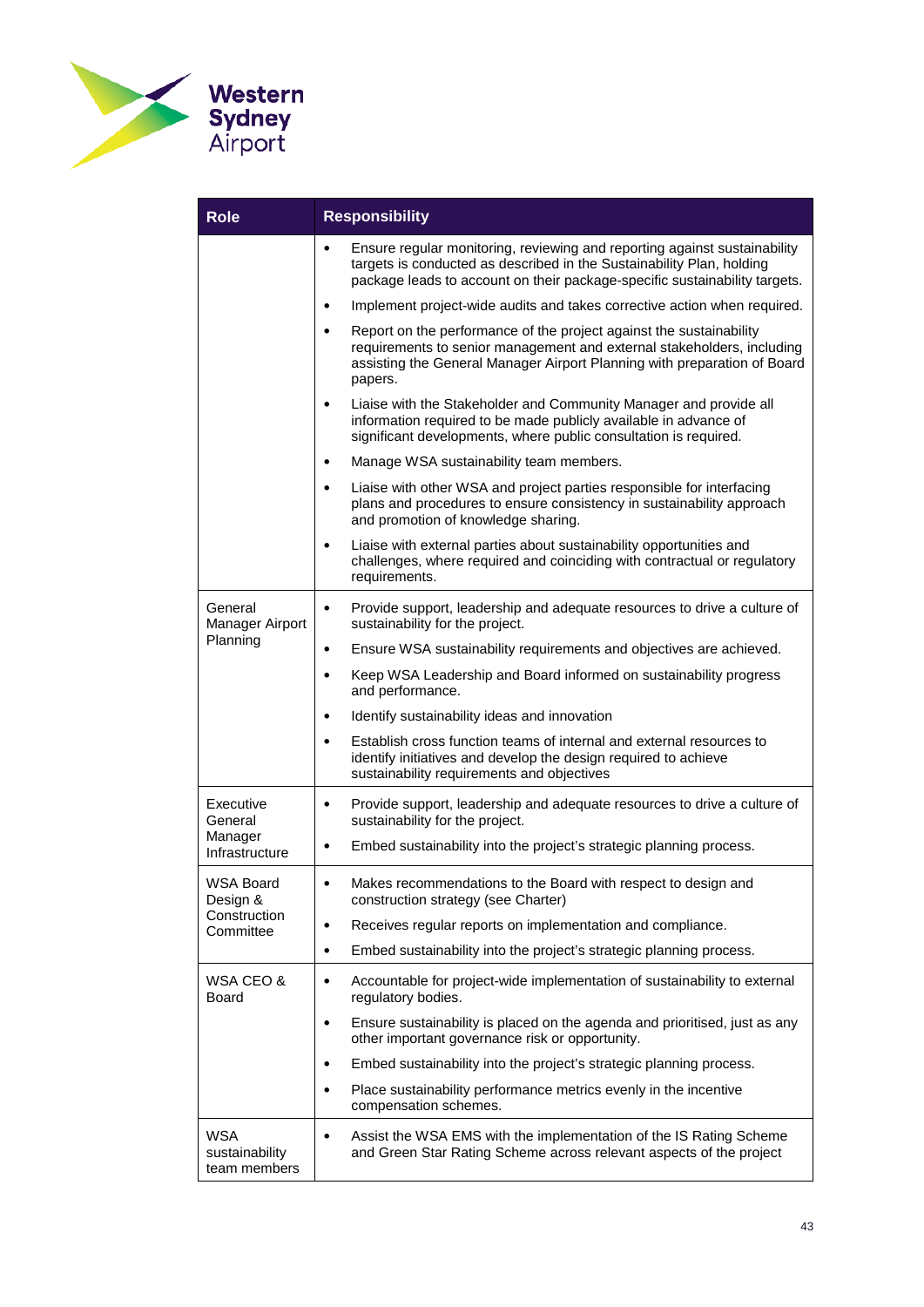

| <b>Role</b>                                                     | <b>Responsibility</b>                                                                                                                                                                                                                                                                                                     |  |  |
|-----------------------------------------------------------------|---------------------------------------------------------------------------------------------------------------------------------------------------------------------------------------------------------------------------------------------------------------------------------------------------------------------------|--|--|
|                                                                 | and with relevant project team members, through technical advice and<br>provision of key deliverables.                                                                                                                                                                                                                    |  |  |
|                                                                 | Assist in the collation of documentation of sustainability initiatives<br>$\bullet$<br>relevant for the EEW As Built IS Rating submission.                                                                                                                                                                                |  |  |
|                                                                 | Assist the WSA EMS to guide and support project team members in their<br>$\bullet$<br>efforts to manage sustainability performance in accordance with relevant<br>rating schemes, including sharing of documents, ideas, challenges, and<br>lessons learned, as appropriate and relevant.                                 |  |  |
|                                                                 | Team members will include at least one IS Accredited Professional<br>$\bullet$<br>(ISAP) and one Green Star Accredited Professional (GSAP).                                                                                                                                                                               |  |  |
| Consulted roles<br>within WSA<br>(Design,                       | Provide necessary documentation to the WSA EMS and other<br>$\bullet$<br>sustainability leads for specific packages to contribute to rating scheme<br>submissions.                                                                                                                                                        |  |  |
| Construction,<br>Environment,<br>Procurement,                   | Promote consistent approaches in the management of the respective<br>$\bullet$<br>discipline/area (design, construction, environment, and so on) across all<br>relevant project phases.                                                                                                                                   |  |  |
| Stakeholder<br>and Community<br>managers,<br>General<br>Manager | Act as a conduit of information and guidance between the respective<br>$\bullet$<br>discipline/area and sustainability to raise awareness of sustainability<br>principles within their discipline/ area and embed these principles into<br>relevant initiatives and actions.                                              |  |  |
| Capability)                                                     | Develop and implement management plans and processes which reflect<br>$\bullet$<br>the intentions of relevant applicable sustainability ratings.                                                                                                                                                                          |  |  |
|                                                                 | Monitor and report on the performance and implementation of<br>$\bullet$<br>discipline/area processes and adherence to regulatory and/or contractual<br>requirements.                                                                                                                                                     |  |  |
|                                                                 | Manage and maintain relationships with regulatory authorities,<br>$\bullet$<br>government agencies and customers and other stakeholders to ensure<br>that WSA's management of the discipline/area is sensitive to industry<br>trends, stakeholder, community and regulatory expectations and<br>legislative requirements. |  |  |
| WSA                                                             | In addition to the above:                                                                                                                                                                                                                                                                                                 |  |  |
| Stakeholder<br>and Community<br>Manager                         | Ensure information provided by the WSA EMS required to be made<br>$\bullet$<br>publically available is shared on the WSA website in an appropriate and<br>timely manner.                                                                                                                                                  |  |  |
|                                                                 | Develop a comprehensive stakeholder engagement strategy<br>$\bullet$<br>incorporating independent review or stakeholder input.                                                                                                                                                                                            |  |  |
|                                                                 | Ensure stakeholders are informed about non-negotiable, sustainability<br>٠<br>related issues.                                                                                                                                                                                                                             |  |  |
|                                                                 | Work directly with the public including deliberative polling or workshops<br>$\bullet$<br>to involve stakeholders in negotiable issues, and directly reflect<br>stakeholder concerns and aspirations in the alternatives developed.                                                                                       |  |  |
|                                                                 | Ensure that timely, meaningful and relevant information is provided to the<br>$\bullet$<br>community.                                                                                                                                                                                                                     |  |  |
| <b>Delivery Partner</b><br>- Sustainability                     | Work with WSA EMS to integrate sustainability requirements including<br>$\bullet$<br>rating system targets into all packages of work.                                                                                                                                                                                     |  |  |
| Manager                                                         | Adopt the principles, objectives and requirements of the WSA<br>$\bullet$<br>Sustainability Plan and monitor, review and report the sustainability                                                                                                                                                                        |  |  |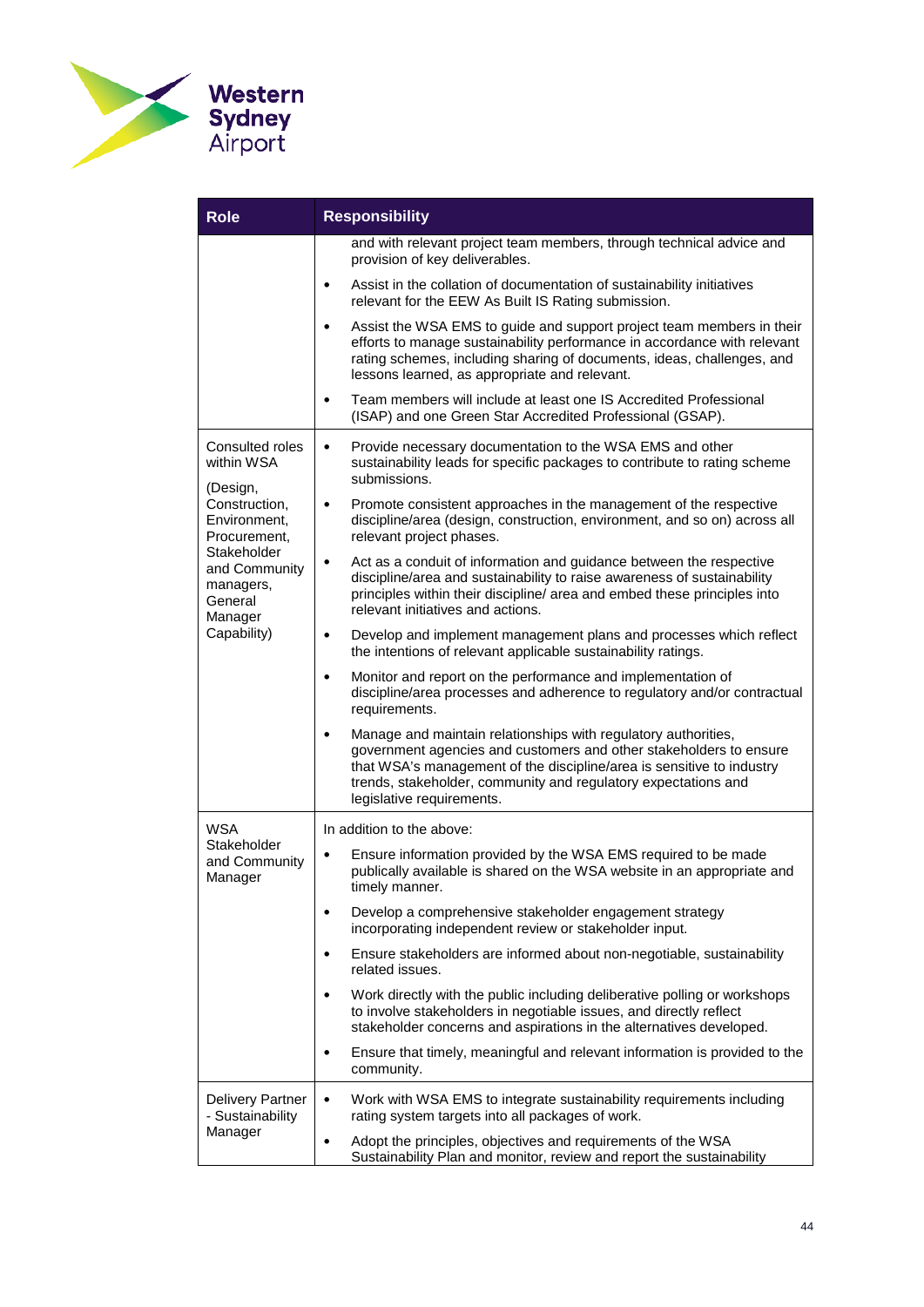

| <b>Role</b>                                       | <b>Responsibility</b>                                                                                                                                                                                                                            |  |  |
|---------------------------------------------------|--------------------------------------------------------------------------------------------------------------------------------------------------------------------------------------------------------------------------------------------------|--|--|
|                                                   | performance of relevant project stakeholders against those requirements<br>to the WSA EMS.                                                                                                                                                       |  |  |
|                                                   | Monitor compliance with sustainability requirements for design and<br>$\bullet$<br>construction contractors of each Package and appropriately manage<br>performance.                                                                             |  |  |
|                                                   | Maintain ongoing contact with ISCA, GBCA and other authorities as<br>$\bullet$<br>required to manage the application of sustainability ratings for each<br>package                                                                               |  |  |
|                                                   | Report on performance of sustainability to the WSA EMS on a monthly<br>$\bullet$<br>basis.                                                                                                                                                       |  |  |
|                                                   | Identify ideas and innovations and drive sustainability within teams.<br>$\bullet$                                                                                                                                                               |  |  |
| PM Definition -<br>Sustainability<br>Manager      | Adopt the principles, objectives and requirements of the WSA<br>$\bullet$<br>Sustainability Plan and monitor, review and report the sustainability<br>performance of relevant project stakeholders against those requirements<br>to the WSA EMS. |  |  |
|                                                   | Monitor compliance with sustainability requirements for design<br>٠<br>contractors and appropriately manage performance.                                                                                                                         |  |  |
|                                                   | Report on performance of sustainability to the WSA EMS on a monthly<br>$\bullet$<br>basis.                                                                                                                                                       |  |  |
|                                                   | Identify ideas and innovations and drive sustainability within teams.<br>$\bullet$                                                                                                                                                               |  |  |
| Design<br>contractors-<br>Sustainability<br>Lead  | Adopt the principles, objectives and requirements of the WSA<br>$\bullet$<br>Sustainability Plan to develop package specific sustainability plans that<br>are consistent with this Plan.                                                         |  |  |
|                                                   | Implement sustainability per the requirements identified in the WSA<br>$\bullet$<br>Sustainability Plan and package-specific sustainability plans, focusing on<br>driving optimal sustainability outcomes.                                       |  |  |
|                                                   | Monitor design compliance with sustainability requirements and<br>$\bullet$<br>appropriately manage performance.                                                                                                                                 |  |  |
|                                                   | Report on sustainability performance to the PM Definition on a monthly<br>basis.                                                                                                                                                                 |  |  |
|                                                   | Identify ideas and innovations and drive sustainability within teams.<br>$\bullet$                                                                                                                                                               |  |  |
|                                                   | When relevant, take accountability for package specific IS and Green<br>$\bullet$<br>Star ratings.                                                                                                                                               |  |  |
| Construction<br>$contractors -$<br>Sustainability | Adopt the principles, objectives and requirements of the WSA<br>$\bullet$<br>Sustainability Plan to develop package specific sustainability plans that<br>are consistent with this Plan.                                                         |  |  |
| Lead                                              | Develop and implement site-specific environmental procedures and work<br>$\bullet$<br>method statements in accordance with the requirements of this Plan.                                                                                        |  |  |
|                                                   | Implement sustainability per the requirements identified in the WSA<br>Sustainability Plan and package-specific sustainability plans, focusing on<br>driving optimal sustainability outcomes.                                                    |  |  |
|                                                   | Monitor construction compliance with sustainability requirements and<br>٠<br>appropriately manage performance.                                                                                                                                   |  |  |
|                                                   | Report on sustainability performance to the Delivery Partner on a<br>monthly basis.                                                                                                                                                              |  |  |
|                                                   | Identify ideas and innovations and drive sustainability within teams.                                                                                                                                                                            |  |  |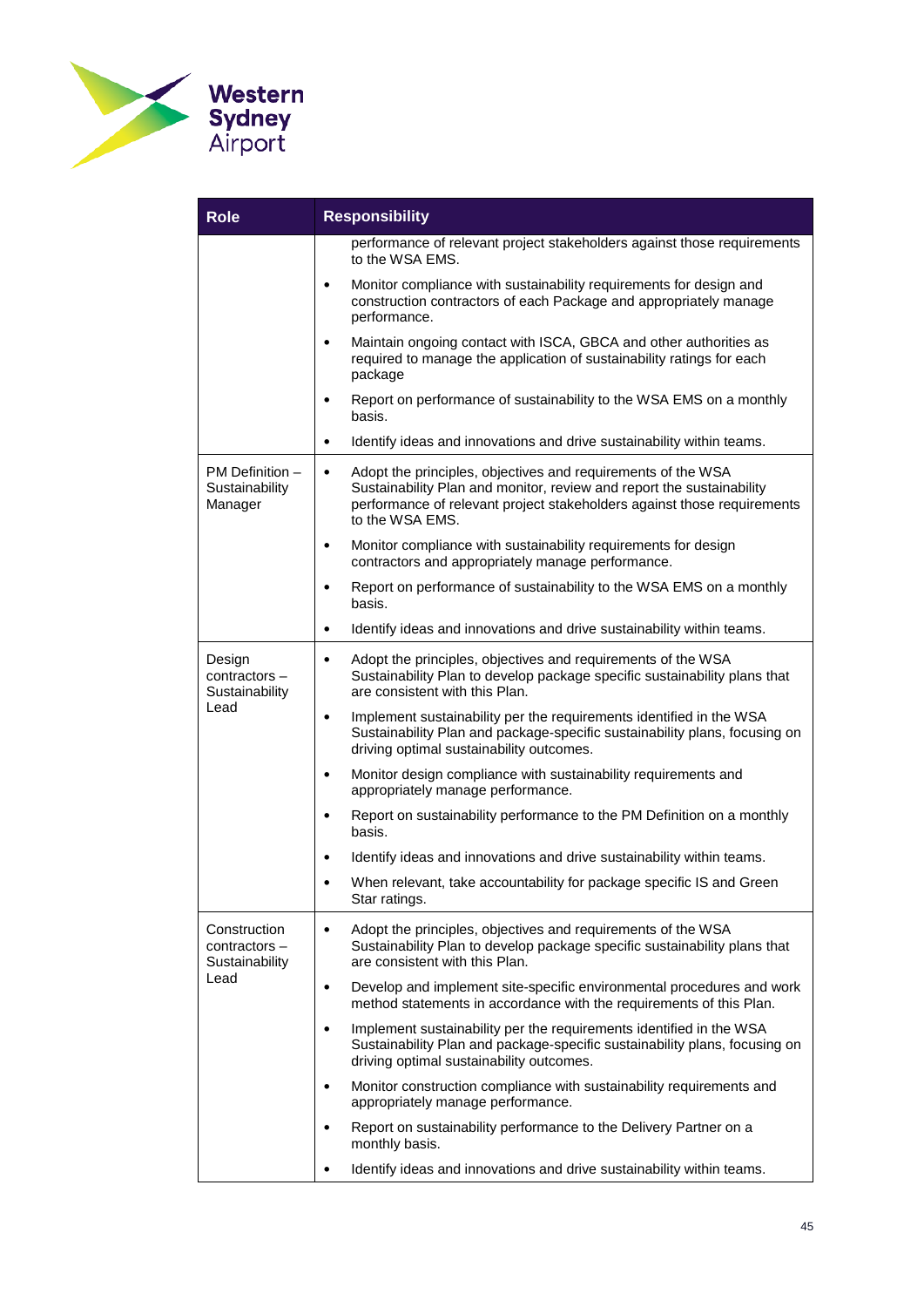

<span id="page-45-0"></span>

| <b>Role</b>                                     | <b>Responsibility</b>                                                                                                                                                 |  |
|-------------------------------------------------|-----------------------------------------------------------------------------------------------------------------------------------------------------------------------|--|
|                                                 | When relevant, take accountability for package specific IS and Green<br>Star ratings.                                                                                 |  |
| Third parties<br>(developers<br>and/or tenants) | To adhere to the contractual obligations set with WSA which may include<br>sustainability requirements, monitoring/and or reporting on sustainability<br>performance. |  |
|                                                 | Accountability for achieving sustainability ratings e.g. Green Star and/or<br>NABERS, subject to contractual arrangements made with WSA.                              |  |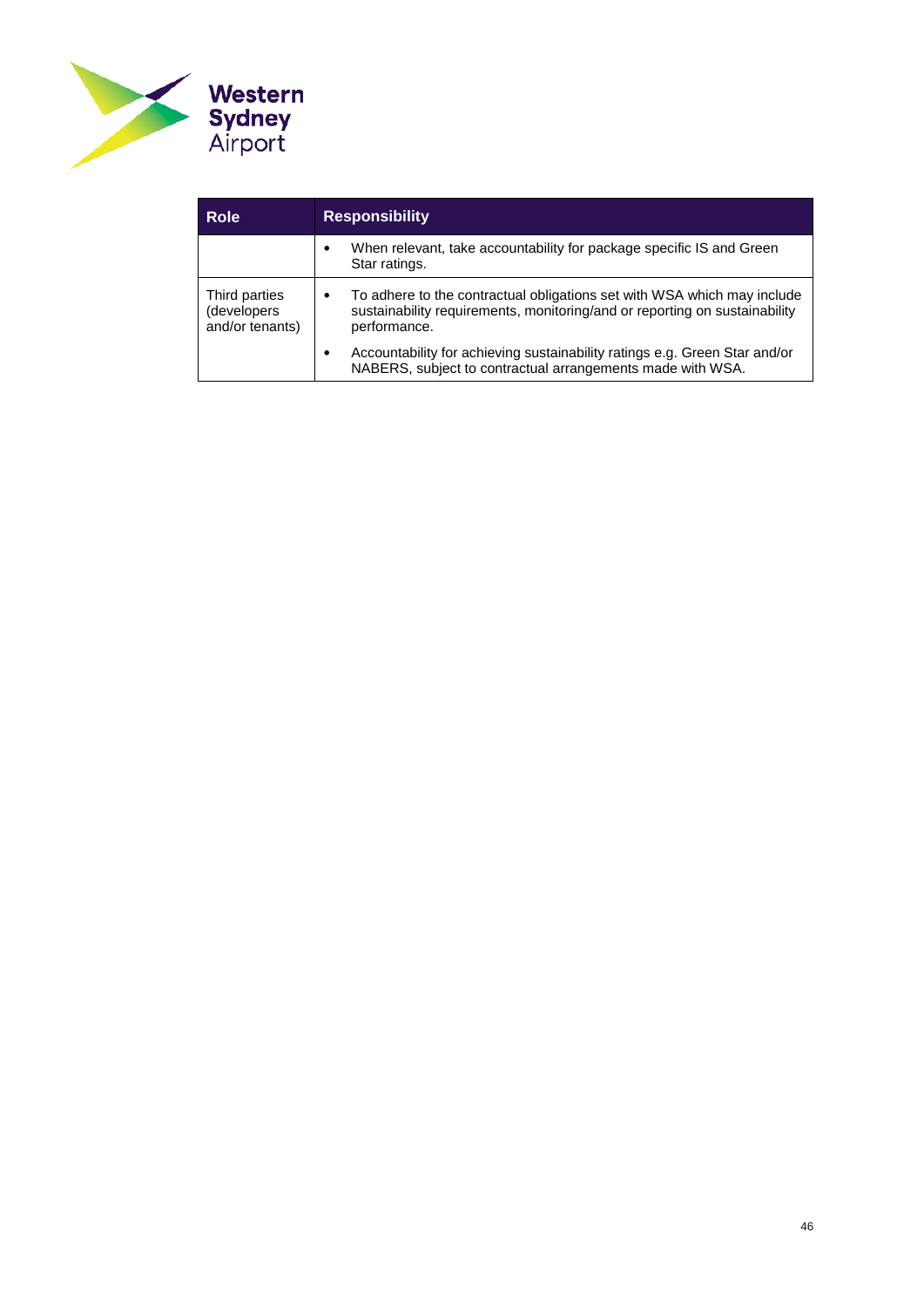

## <span id="page-46-0"></span>**6.4 Sustainability Steering Committee**

Further to the description of individual roles, a Sustainability Steering Committee will be established for Western Sydney Airport. The Committee will play an important role in advising project leadership on matters pertaining to sustainability across the Stage 1 Development.

The Committee will be chaired by the WSA Executive Manager Sustainability and include all roles identified as "Responsible" or "Consulted" in the RACI matrix including the General Manager Airport Planning. The Technical Services Panel and Innovation and Technology Provider may participate on an ad-hoc basis. Members of the Executive may also participate on an ad-hoc basis, or persons to whom the Executive delegate responsibilities, where they are in charge of particular aspects of sustainability, such as workforce diversity, environmental management, or procurement. The Committee will meet monthly to achieve an effective flow of information and knowledge sharing as well as collaboration across the packages of work.

The Sustainability Steering Committee's objectives will be to:

- monitor and manage the effectiveness of the project-wide approach to sustainability to achieve the intended outcomes and objectives of the project;
- implement WSA's integrated sustainability approach by acting as the key point of interface between the different project parties;
- identify opportunities for leading practice, and the mechanisms by which they can be delivered;
- ensure that the resources needed for sustainability are available;
- communicate the importance of effective sustainability management and of conforming to the requirements;
- direct and support persons in order to contribute to the effectiveness of sustainability efforts;
- promote continual improvement; and
- support relevant managers to highlight their leadership in their areas of responsibility.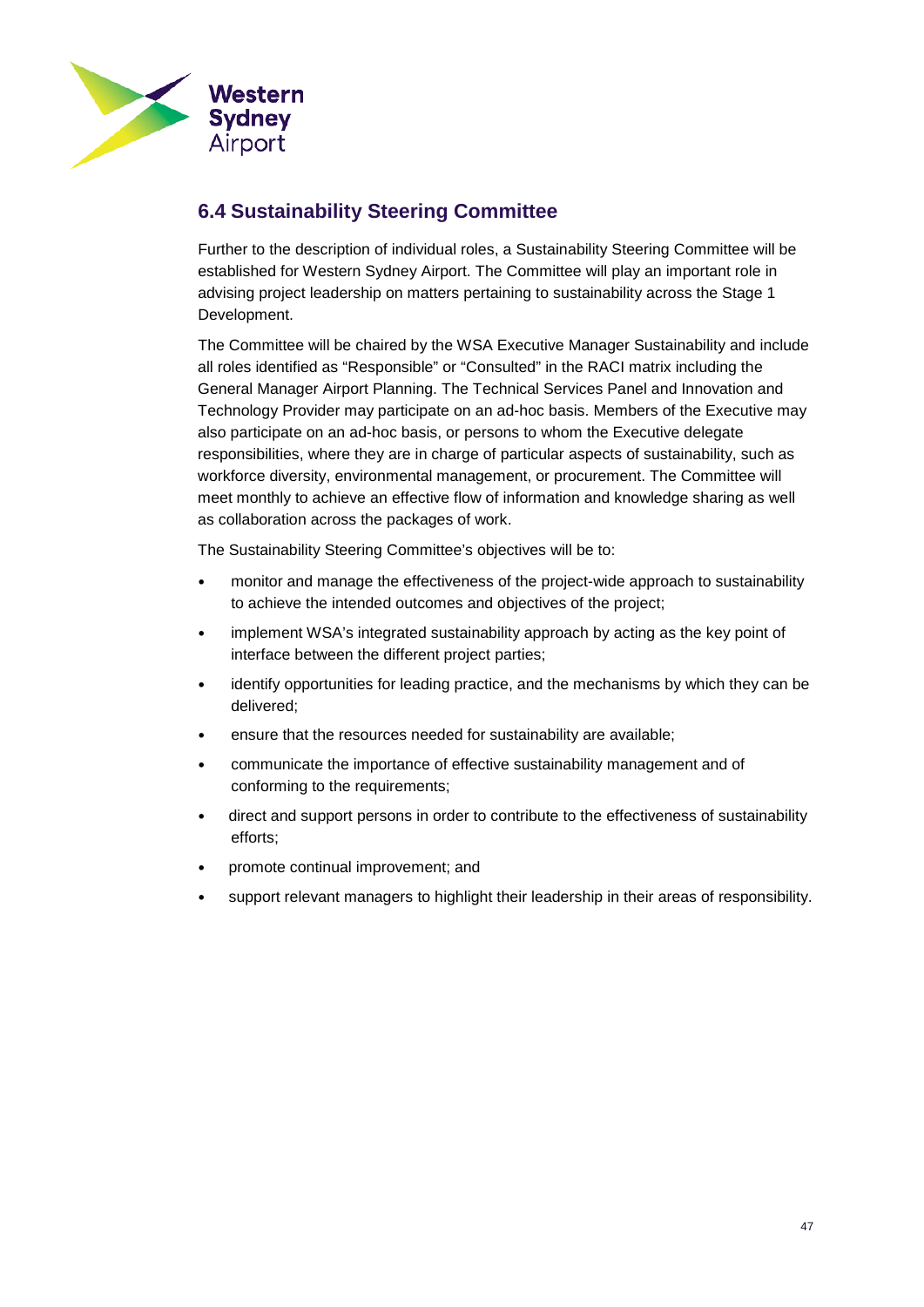

## <span id="page-47-0"></span>**6.5 Ratings Agencies**

WSA and its service delivery partners will have ongoing contact with representatives of ratings agencies in charge of administering and certifying sustainability ratings, as described in Section [1.6.1.](#page-16-0) Frequency and timing of interaction with the ratings agencies will be confirmed with each agency when the project is registered as part of the rating application process. This process is further described in Section 5.

## **6.5.1 Contact with GBCA**

The WSA EMS is accountable for ensuring that the Green Star ratings (Design and As Built, Interiors) are achieved. The Delivery Partner and PM Definition may also be required to assist with this process.

A Green Star Accredited Professional (GSAP) will interface between the GBCA and the rating registrant, and will be nominated as the 'Project Contact' to meet Green Star requirements.

## **6.5.2 Contact with ISCA**

ISCA is engaged to provide planning support services for the IS Rating and recommend how to achieve the rating across the packages of work. Deliverables and decisions made during this planning support phase will be communicated to service delivery partners as required.

The WSA EMS will maintain ongoing contact with ISCA to oversee the application of the IS Rating across the packages of work. Concurrently, the Delivery Partner will maintain ongoing contact with ISCA to manage the application of the IS rating for each package.

The Delivery Partner will meet with the ISCA Case Manager for Western Sydney Airport project on a regular basis, approximately monthly. This frequency may change during the project, subject to the level of activity and deliverables due. Outcomes and decisions from discussions and meetings with ISCA will be communicated to relevant package D&C Contractors. The Delivery Partner will manage this communication.

### **6.5.3 Contact with OEH**

The WSA EMS will oversee the gathering of operational performance data for Eligible Buildings for NABERS Energy and Water ratings.

Where applicable, the WSA EMS may rely on third parties such as developers and tenants to provide operational data, or may set requirements on those third parties to engage with OEH and undertake the NABERS rating independently of WSA for specific Eligible Buildings managed by those third parties.

The WSA EMS will meet with OEH as required.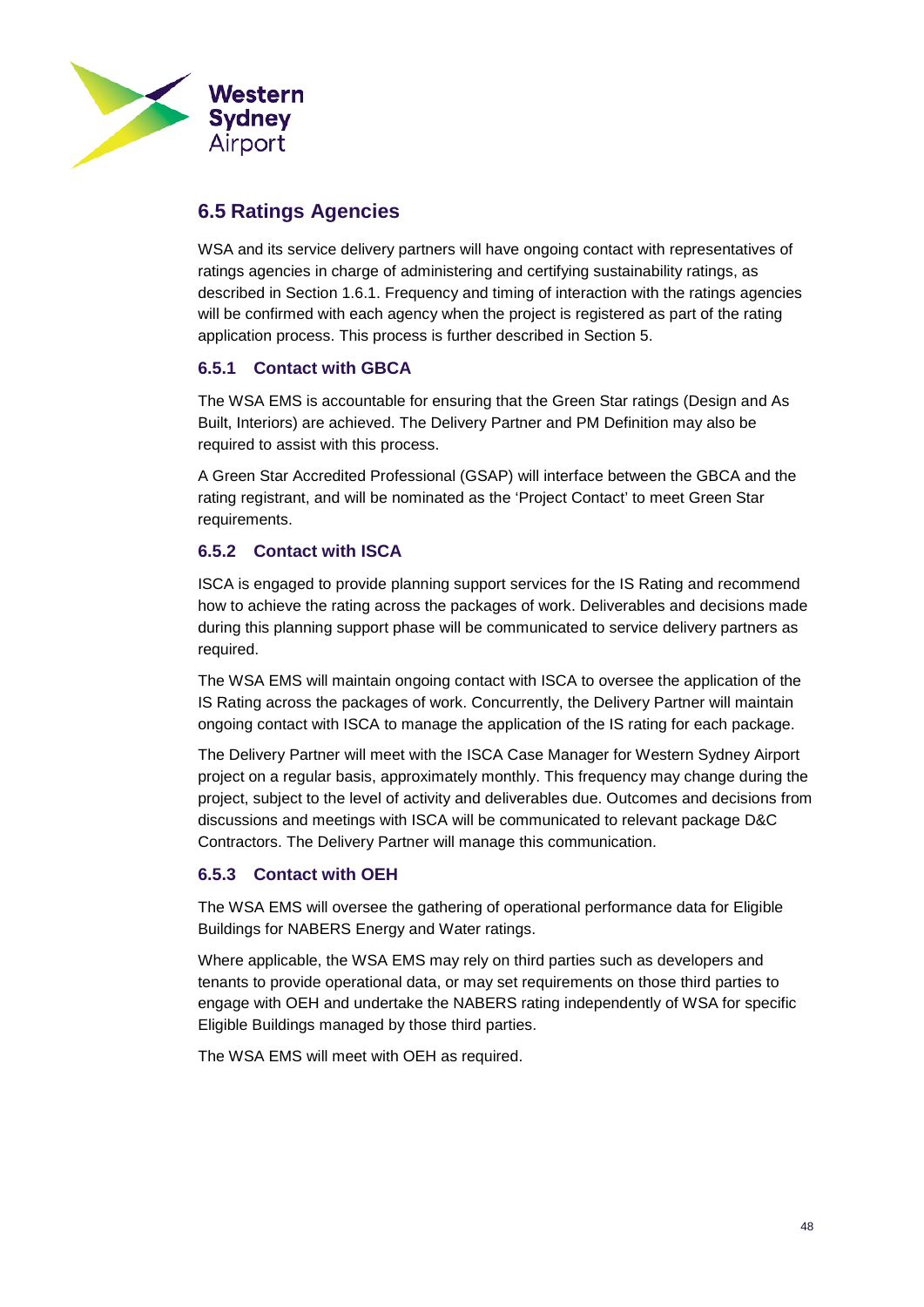

# <span id="page-48-0"></span>**7.Sustainability Management**

Sustainability items will be included in the project-wide requirements register, to capture all contractual and regulatory requirements.

The requirements register will be the master document for identifying and measuring internal sustainability performance, and will assign accountability to each requirement, at project and package level. This was discussed in Section 6 of this Sustainability Plan. The following sections describe the high-level approach to managing sustainability.

## <span id="page-48-1"></span>**7.1 Management Objectives**

The key management objectives include:

- 1. Enhance the effectiveness of environmental management and sustainable design measures during construction and in operation of the Stage 1 Development and assist in avoiding, reducing or mitigating environmental impacts
- 2. Maximise social and economic benefits of the Stage 1 Development
- 3. Contribute to the productivity and liveability of communities in Western Sydney
- 4. Reduce the airport's exposure to long term risks such as climate change

## <span id="page-48-2"></span>**7.2 Management System Principles**

In order for the sustainability framework to successfully function for Western Sydney Airport, certain management principles should be followed to recognise and plan for risks, assign responsibility, manage and monitor processes and foster appropriate liaison between relevant parties.

There is currently no Australian standard for sustainability management systems, but system principles can be adopted from other standards guiding environmental, safety or quality management. The cycle of planning, implementation, monitoring and review, known as the Plan-Do-Check-Act (PDCA) concept [\(Figure 6\)](#page-49-0), allows iterative performance improvement from lessons learned and adoption of new innovations.

This management method ensures that frequent monitoring and review is undertaken to identify and address potential issues before significant complications arise. This aligns with the Airport Plan requirements to regularly review and update the Sustainability Plan and adopt new sustainability innovations as they are developed, at subsequent iterations of the performance evaluation and improvement stages.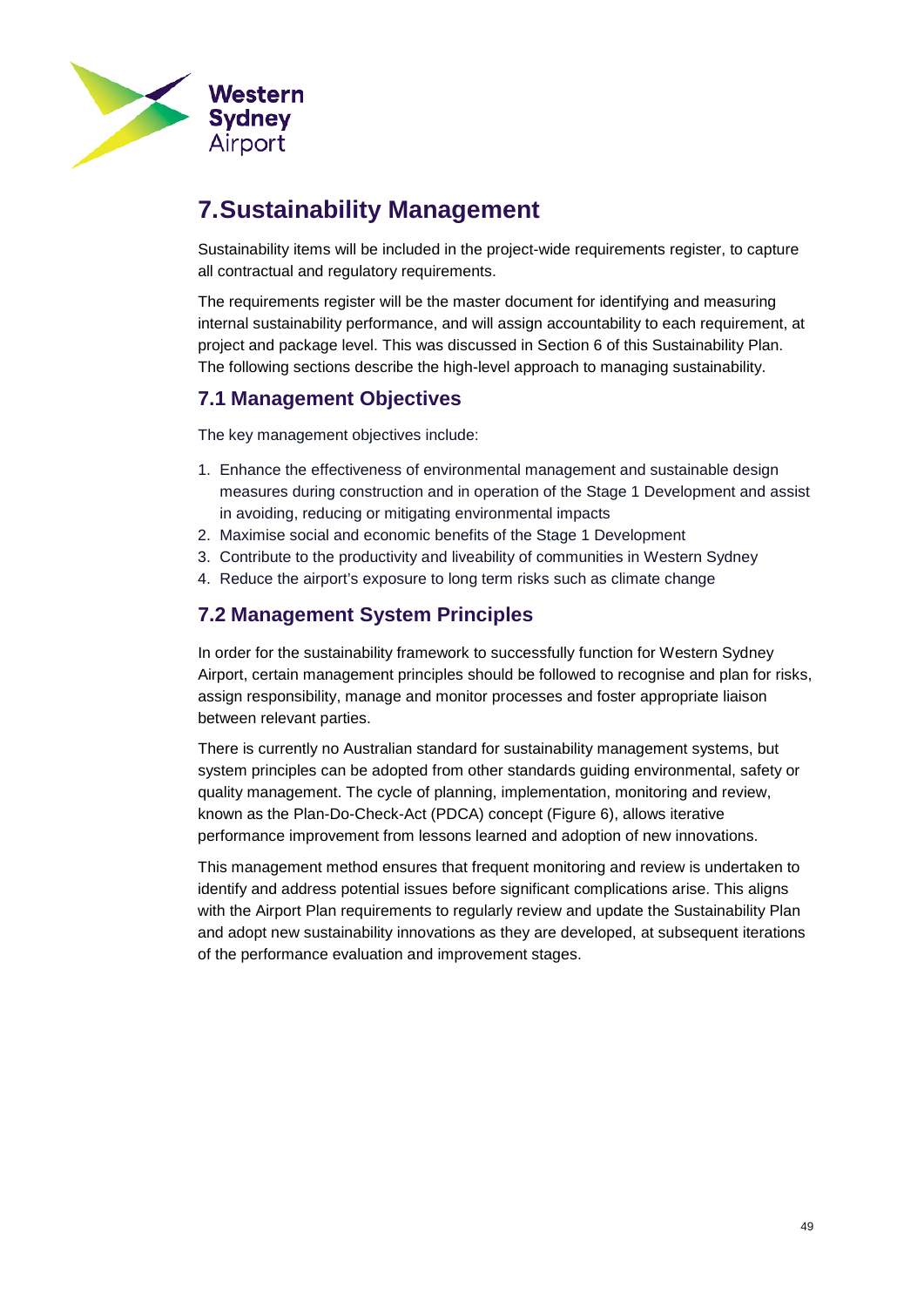



## <span id="page-49-0"></span>**Figure 6 Relationship between PDCA and the ISO 14001:2015 Standard framework (adopted from Figure 1 ISO 14001)**

Adopting the PDCA concept within the sustainability framework will provide consistency across the project and maximise sustainability performance. The WSA EMS will ensure the framework's alignment to this concept.

The following elements will be developed and implemented through the framework documentation:

- definition of the system scope and context;
- identification of material sustainability aspects for the project/development;
- definition of policy commitments and sustainability targets;
- assignment of roles and responsibilities to operate the system;
- implementation of support functions for communication, documentation and competence;
- measurement of progress;
- implementation of audits and reviews to evaluate performance;
- engagement with stakeholders through transparent reporting and dialogue; and
- opportunity for continual improvement and implementation of corrective actions.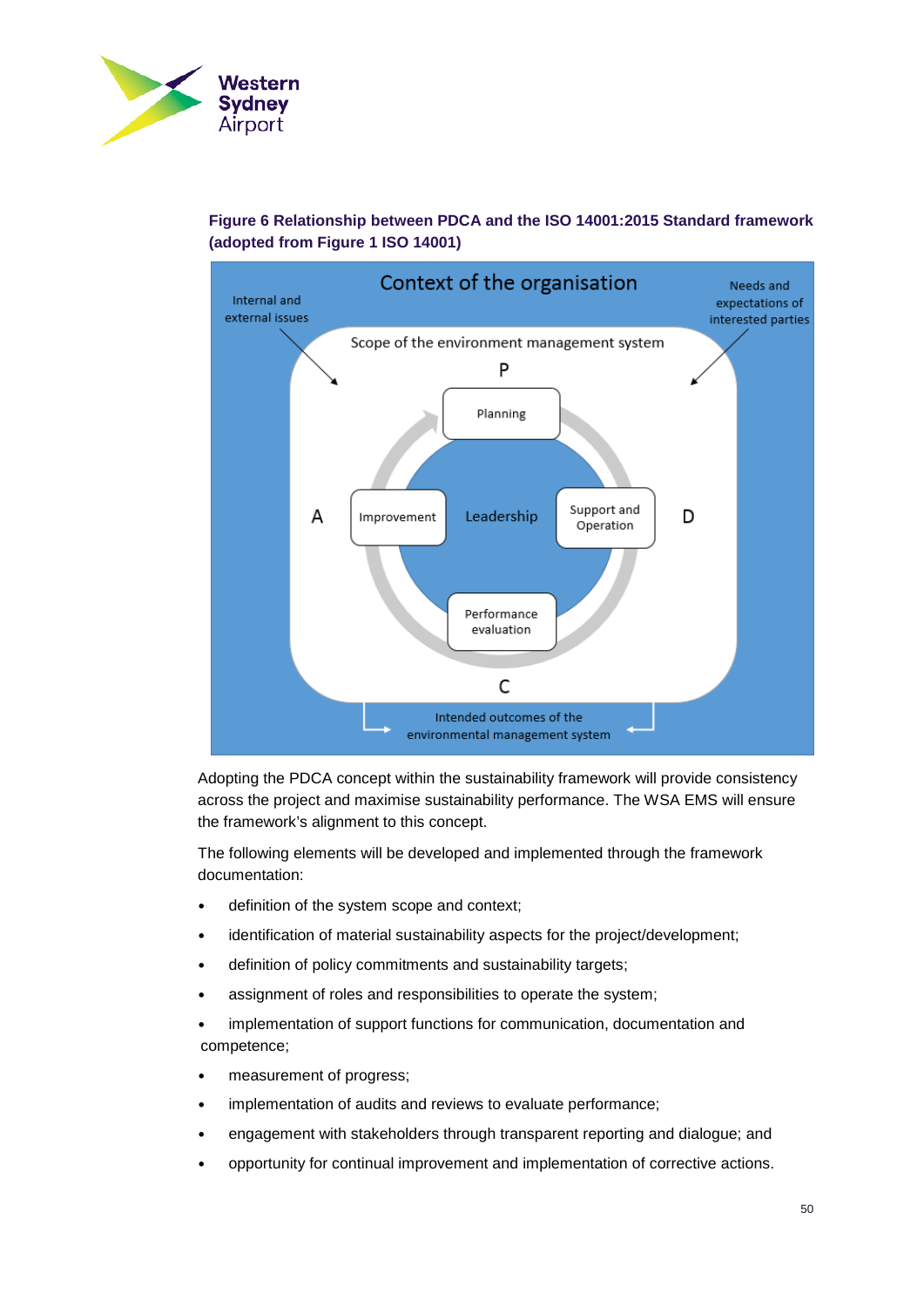

The IS and Green Star guidelines reward best practice governance and the integration of a robust management system.

## <span id="page-50-0"></span>**7.3 Implementation of Sustainability in Phases of the Stage 1 Development**

Sustainability must be considered within each of the phases of the Stage 1 Development, as well as transferring knowledge and information between the phases of work.

Workshops will be held at appropriate milestones for the Stage 1 Development to promote knowledge transfer. The proposed workshops are described within Section 5 of this Sustainability Plan, though ultimately will be determined in conjunction with relevant stakeholders, including those responsible for specific packages of work.

### **7.3.1 Planning**

During the planning phase, sustainability has been considered and implemented through the following actions:

- definition of roles and assignment of responsibilities pertaining to sustainability for all phases of the Stage 1 Development;
- development of this Sustainability Plan including sustainability framework and management system principles;
- setting of sustainability objectives and commitments;
- allocation of high level sustainability requirements across the project and to specific packages of work;
- engagement of ISCA for planning support services for IS Rating across the project;
- preliminary discussions with the GBCA regarding Green Star Rating application to project;
- preliminary discussions with OEH regarding NABERS rating application to project.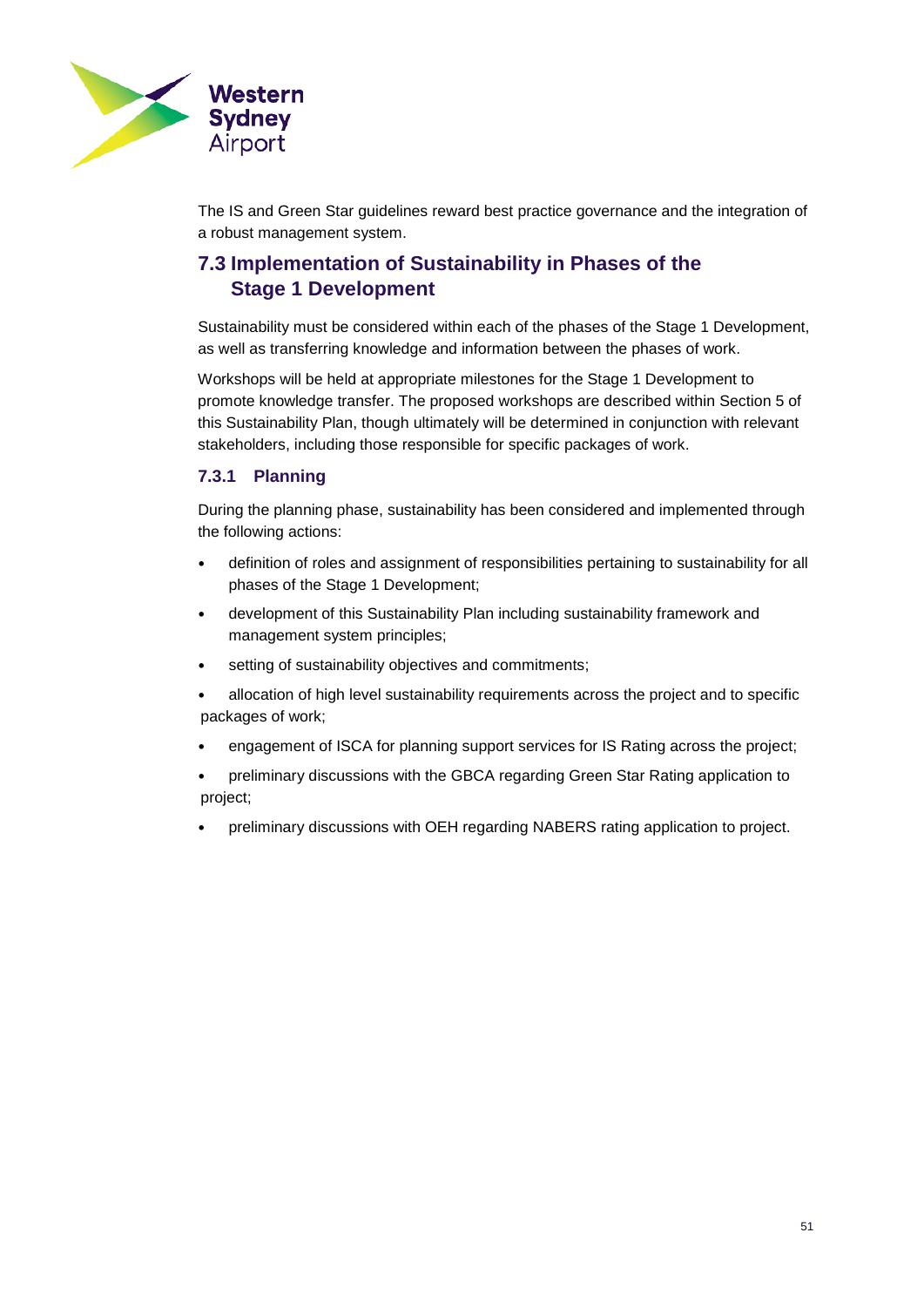

## **7.3.2 Design**

As design and construction is developed for packages of work, the timeframe for implementing sustainability will be staged (refer Section 5.5). The following actions will be implemented during the design phase of each relevant package of work, or as a projectwide response, as appropriate:

- investigate and document sustainability opportunities and risks, including options studies;
- develop sustainability requirements register for all project phases, and monitor progress for design-based requirements;
- document design alignment to sustainability objectives, project-wide and in each package of work;
- referral to D&C Committee;
- regular engagement to monitor progress, provide opportunities for feedback and share learning across packages;
- monitor and report on sustainability performance, including emerging issues and aspects measured by Green Star and IS Design ratings;
- identify community priority issues across the project;
- review and update sustainability risks and opportunities.

#### **7.3.3 Procurement**

Sustainability will be embedded into the procurement process, for major contractors, subcontractors, material suppliers and the workforce. Actions that will be undertaken include:

- include sustainable procurement objectives during design and construction and align with ISO 20400:2017 Sustainable Procurement in operation;
- identify roles and responsibilities, including sub-contractor and workforce procurement and management.
- include sustainability aspects within procurement selection criteria;
- monitor progress of procurement requirements;
- document procurement alignment to sustainability objectives;
- specify subcontractor's obligations to provide information and records regarding sustainability, including for materials supplied;
- review and update sustainability risks and opportunities;
- build awareness of sustainable procurement practices within the industry;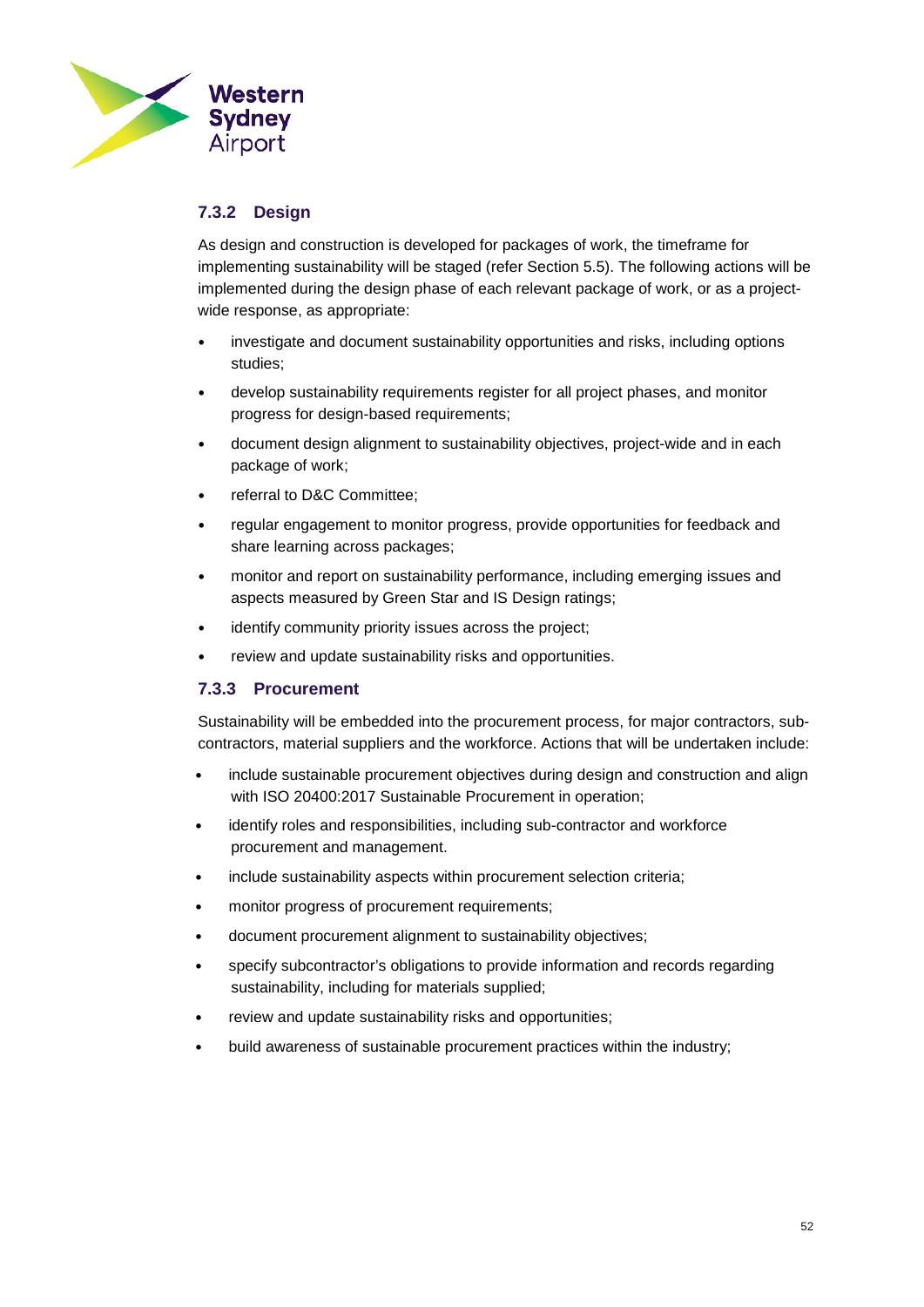

## **7.3.4 Construction**

The following actions will be implemented during construction within each relevant package of work, or as a project-wide response, as appropriate:

- integrate sustainability management principles in construction methodology for each package of work;
- monitor progress of construction sustainability related requirements;
- document construction alignment to sustainability objectives, project-wide and in each package of work;
- regularly engage to monitor progress, provide opportunities for feedback and mutually share learning across packages;
- monitor and report on sustainability performance, including emerging issues and aspects measured by Green Star and IS As Built ratings.
- evaluate effectiveness of controls;
- interface with external stakeholders to address priority issues, measure satisfaction and manage complaints;
- review and update sustainability risks and opportunities.

## **7.3.5 Operation**

During operations, WSA will monitor ongoing performance and take account of developments and innovations in the area of sustainability. Actions associated with sustainability during operations include:

- review the Sustainability Plan and the sustainability framework, including processes, roles and responsibilities and performance criteria applicable during operation;
- incorporate sustainability principles into operations and maintenance plans;
- monitor progress of operational sustainability requirements;
- monitor and report on sustainability performance, including aspects measured by NABERS and IS Operations ratings;
- evaluate effectiveness of controls;
- referral to D&C Committee;
- interface with external stakeholders to address priority issues, measure satisfaction and manage complaints;
- adopt continual improvement through regular interaction between airport operation teams, providing opportunities for mutual learning and feedback;
- investigate sustainability opportunities and innovations for Western Sydney Airport;
- review and update sustainability risks and opportunities.

### <span id="page-52-0"></span>**7.3.6 Performance Criteria**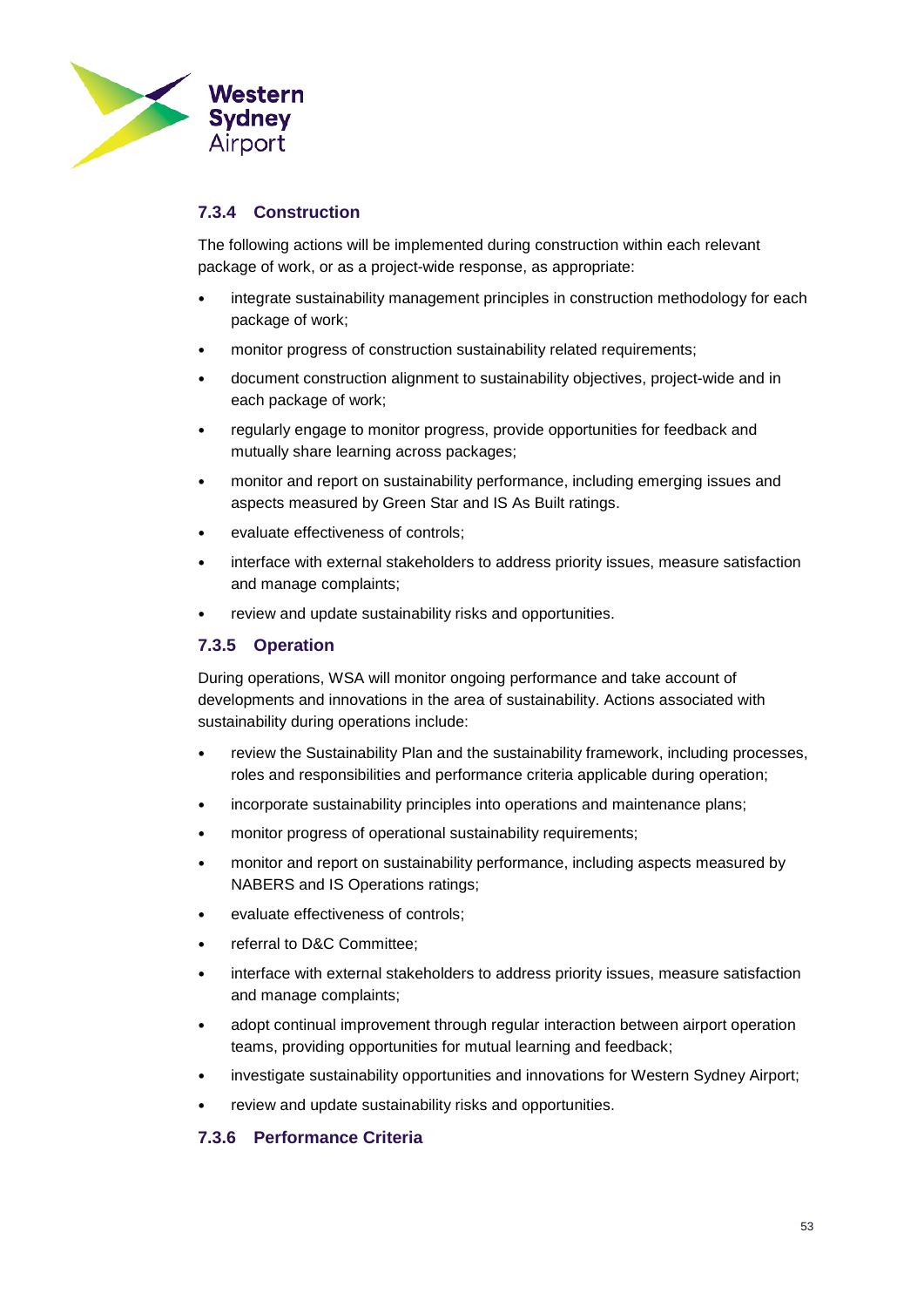

Performance criteria are established as part of the EIS. The timing and parties responsible for each criterion are outlined in [Table 10](#page-53-1) below.

## <span id="page-53-1"></span>**Table 10 EIS Performance Criteria**

| <b>EIS performance</b><br>criteria                                                                                     | <b>Party</b><br>accountable<br>for this<br><b>criterion</b>                  | <b>Parties required to</b><br>comply with this<br><b>criterion</b>                                    | Timing                                                                   |
|------------------------------------------------------------------------------------------------------------------------|------------------------------------------------------------------------------|-------------------------------------------------------------------------------------------------------|--------------------------------------------------------------------------|
| Compliance with the<br>approved Sustainability<br>Plan                                                                 | <b>WSA EMS</b>                                                               | WSA and all its service<br>delivery partners, including<br>subcontractors, workforce<br>and suppliers | All phases of the<br>project                                             |
| Establishment and<br>demonstrated<br>achievement of<br>sustainability targets as<br>outlined in the EIS<br>Table 28-38 | WSA EMS, PM<br>Definition &<br><b>Delivery Partner</b>                       | Design & Construction<br>Contractors - all packages<br>WSA                                            | Design<br>Construction<br><b>After Operational</b><br><b>Readiness</b>   |
| Achievement of the<br>relevant sustainability<br>ratings outlined in the<br>EIS Table 28-38.                           | WSA EMS<br>(project-wide) &<br><b>Delivery Partner</b><br>(package-specific) | WSA and all its service<br>delivery partners, including<br>subcontractors, workforce<br>and suppliers | End of Detailed<br>Design and<br>Construction<br>practical<br>completion |
|                                                                                                                        |                                                                              | <b>WSA</b>                                                                                            | <b>After Operational</b><br><b>Readiness</b>                             |

## <span id="page-53-3"></span><span id="page-53-0"></span>**7.4 Communication**

Communication is integral to maximising sustainability performance and establishing a culture of continual improvement. There will be various audiences to communicate with both internally within WSA and externally.

[Table 11](#page-53-2) provides a high level summary of the proposed communication methods across the project phases. These communication methods will be agreed between the WSA EMS and relevant parties and an outline of confirmed meetings and discussions will be included in the sustainability plans as appropriate to each package of works.

#### <span id="page-53-2"></span>**Table 11 Project Communication Methods Relevant to Sustainability**

| <b>Communication</b><br>method                     | <b>Audience</b>                                            | <b>Purpose</b>                                                                                     | <b>Project</b><br>phase    | <b>Frequency</b> |
|----------------------------------------------------|------------------------------------------------------------|----------------------------------------------------------------------------------------------------|----------------------------|------------------|
| Sustainability<br>steering<br>committee<br>meeting | WSA EMS and<br>committee<br>members (refer<br>Section 3.4) | To review<br>sustainability<br>performance,<br>translate<br>requirements into<br>tangible outcomes | Design and<br>construction | Monthly          |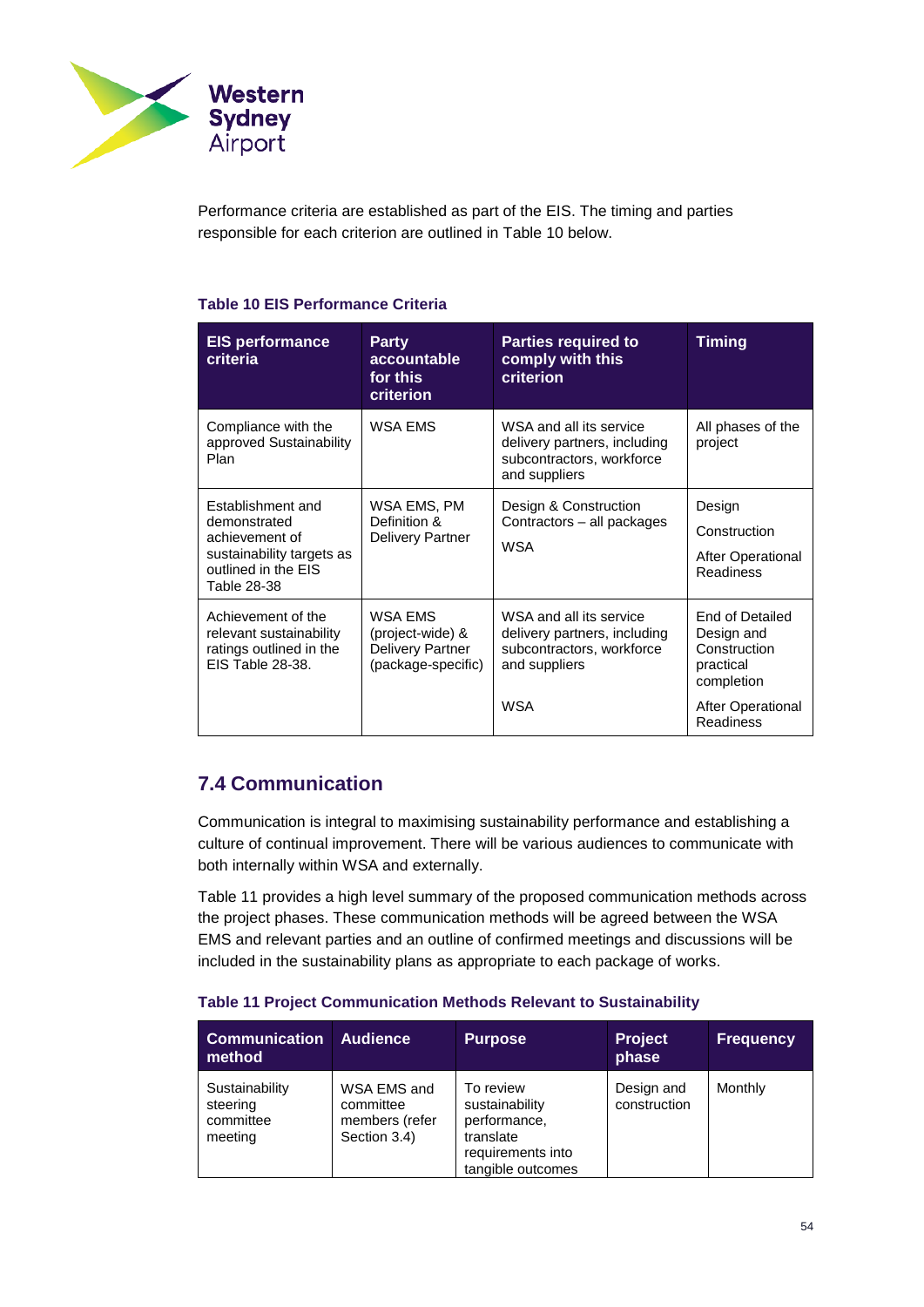

| <b>Communication</b><br>method     | <b>Audience</b>                                                           | <b>Purpose</b>                                                                                                                                                                                     | <b>Project</b><br>phase                     | <b>Frequency</b>                                                        |
|------------------------------------|---------------------------------------------------------------------------|----------------------------------------------------------------------------------------------------------------------------------------------------------------------------------------------------|---------------------------------------------|-------------------------------------------------------------------------|
|                                    |                                                                           | and promote<br>knowledge sharing                                                                                                                                                                   |                                             |                                                                         |
| Design<br>Coordination<br>Meetings | Design Team                                                               | To review progress,<br>identify problems,<br>and set action plans<br>for resolution                                                                                                                | Design                                      | Fortnightly                                                             |
| Sustainability<br>workshops        | WSA and its<br>service providers                                          | To engage relevant<br>parties in discussion<br>of a particular<br>sustainability aspect,<br>and satisfy the<br>requirements of<br>certain credits within<br>the mandated<br>sustainability ratings | Design,<br>construction<br>and<br>operation | In line with<br>appropriate<br>milestones of<br>each project<br>phase   |
| Sustainability<br>internal forums  | WSA,<br>developers and<br>tenants, airport<br>operators                   | To review<br>sustainability<br>performance, discuss<br>new developments<br>and innovations and<br>promote knowledge<br>sharing                                                                     | Operation                                   | Quarterly                                                               |
| Performance<br>reporting           | Department of<br>Infrastructure,<br>Regional<br>Development<br>and Cities | To provide a report of<br>ongoing sustainability<br>performance, notably<br>through the delivery<br>of this Sustainability<br>Plan and reporting<br>against sustainability<br>targets              | Design,<br>construction<br>and<br>operation | Monthly                                                                 |
| Performance<br>reporting           | <b>WSA Board</b><br>Design &<br>Construction<br>Committee                 | To provide a report of<br>ongoing sustainability<br>performance, notably<br>through the delivery<br>of this Sustainability<br>Plan and reporting<br>against sustainability<br>targets              | Design,<br>construction<br>and<br>operation | Quarterly<br>Reporting                                                  |
| Compliance<br>reporting            | <b>WSA Board</b><br>Design &<br>Construction<br>Committee                 | To report compliance<br>with Table 28-38 of<br>the EIS and the<br>Sustainability Plan<br>over each 12 month<br>construction period<br>as required by the<br>Airport Plan condition<br>39.          | Construction                                | Quarterly<br>Reporting                                                  |
| Compliance<br>reporting            | Public (published<br>on website)                                          | To report compliance<br>with Table 28-38 of<br>the EIS and the<br>Sustainability Plan<br>over each 12 month                                                                                        | Construction                                | Annually,<br>available<br>online for 12<br>months within<br>3 months of |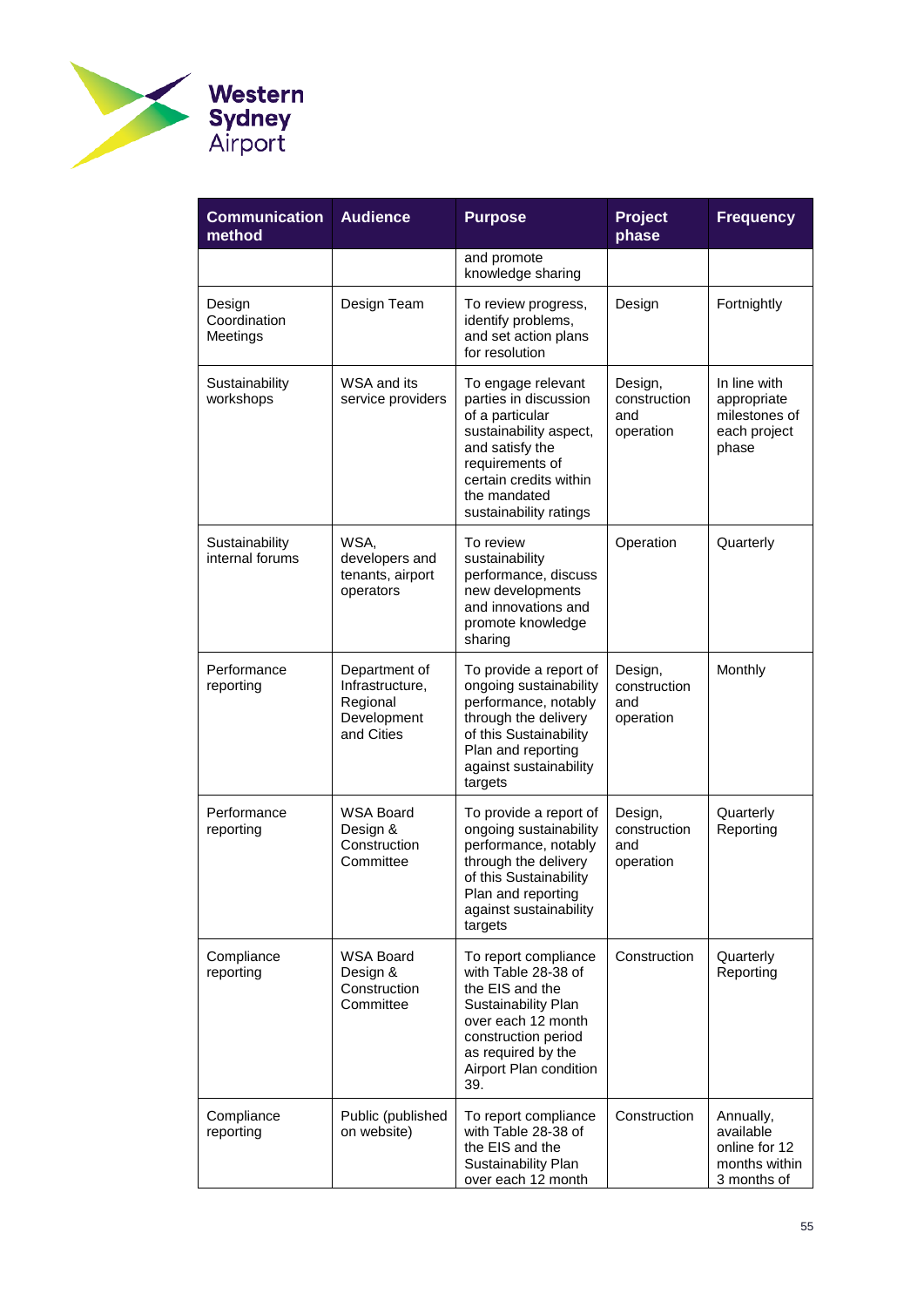

| <b>Communication</b><br>method         | <b>Audience</b>                                     | <b>Purpose</b>                                                                                                                                                                                                                                                       | <b>Project</b><br>phase                     | <b>Frequency</b>                                                                                                                                       |
|----------------------------------------|-----------------------------------------------------|----------------------------------------------------------------------------------------------------------------------------------------------------------------------------------------------------------------------------------------------------------------------|---------------------------------------------|--------------------------------------------------------------------------------------------------------------------------------------------------------|
|                                        |                                                     | construction period<br>as required by the<br>Airport Plan condition<br>39.                                                                                                                                                                                           |                                             | the end of the<br>reporting<br>period                                                                                                                  |
| Sustainability<br>external outreach    | External<br>stakeholders and<br>community<br>groups | To provide an<br>avenue for<br>discussion of<br>community priority<br>issues, including<br>negotiable issues,<br>and to receive<br>feedback                                                                                                                          | Design,<br>construction<br>and<br>operation | In line with<br>appropriate<br>milestones of<br>each project<br>phase, and at<br>least once<br>during design<br>and annually<br>during<br>construction |
| Complaints and<br>enquiries            | External<br>stakeholders and<br>community<br>groups | To provide an<br>avenue for receiving<br>complaints and<br>enquiries, in<br>accordance with the<br>Community and<br>Stakeholder<br>Engagement Plan                                                                                                                   | Construction<br>and<br>operation            | Available<br>throughout<br>the relevant<br>project<br>phase(s)                                                                                         |
| Publically<br>available<br>information | Public                                              | To communicate<br>information about the<br>Western Sydney<br>Airport and WSA that<br>may be interesting or<br>pertinent for public<br>knowledge, as well<br>as to satisfy the<br>requirements of<br>certain credits within<br>the mandated<br>sustainability ratings | All project<br>phases                       | Available<br>throughout all<br>project<br>phases                                                                                                       |

## <span id="page-55-1"></span><span id="page-55-0"></span>**7.5 Knowledge Sharing**

Knowledge sharing is a process through which individuals responsible for delivery of sustainability outcomes learn from one another in order to increase their own capacity to meet or exceed the project sustainability requirements.

This process aligns with one of the credits of the IS Rating (Man-6 Knowledge sharing) and will capture lessons learned to share internally and beyond the project. It is also aligned with a Green Star credit 7.2.2 (Knowledge of Sustainable Practices), which requires the project to provide training to site workers on project specific sustainable practices and initiatives.

Knowledge sharing will occur during all phases of the project. It will include achievements, good news stories, and examples of any identified practices that had negative consequences.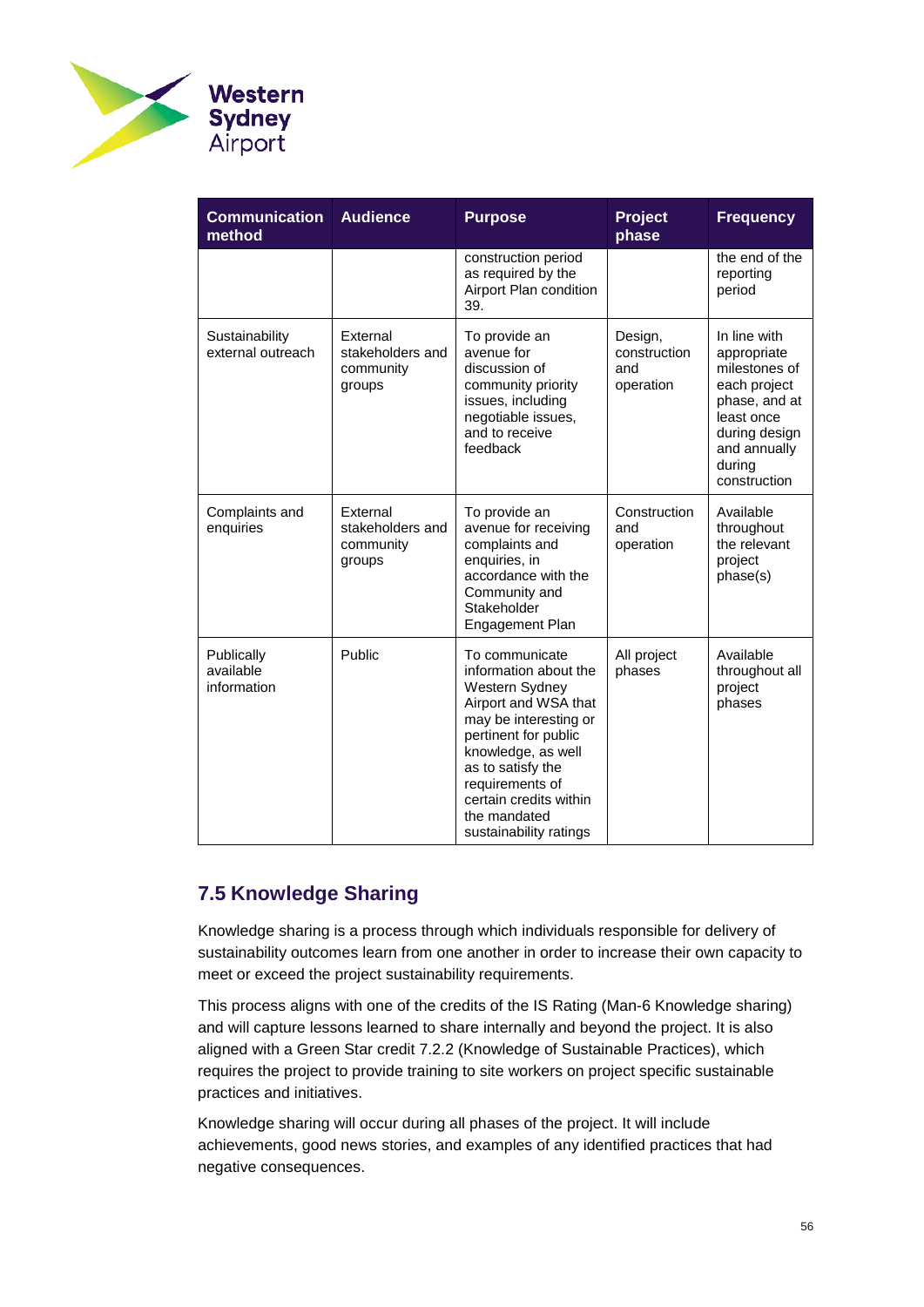

Knowledge sharing will be achieved through:

- formal and informal internal discussions sharing knowledge between packages of work;
- knowledge transfer beyond the Western Sydney Airport to other projects;
- acquiring knowledge from other airport and infrastructure projects for use in the Western Sydney Airport;
- knowledge transfer to the public realm, for example through forums, papers or presentations.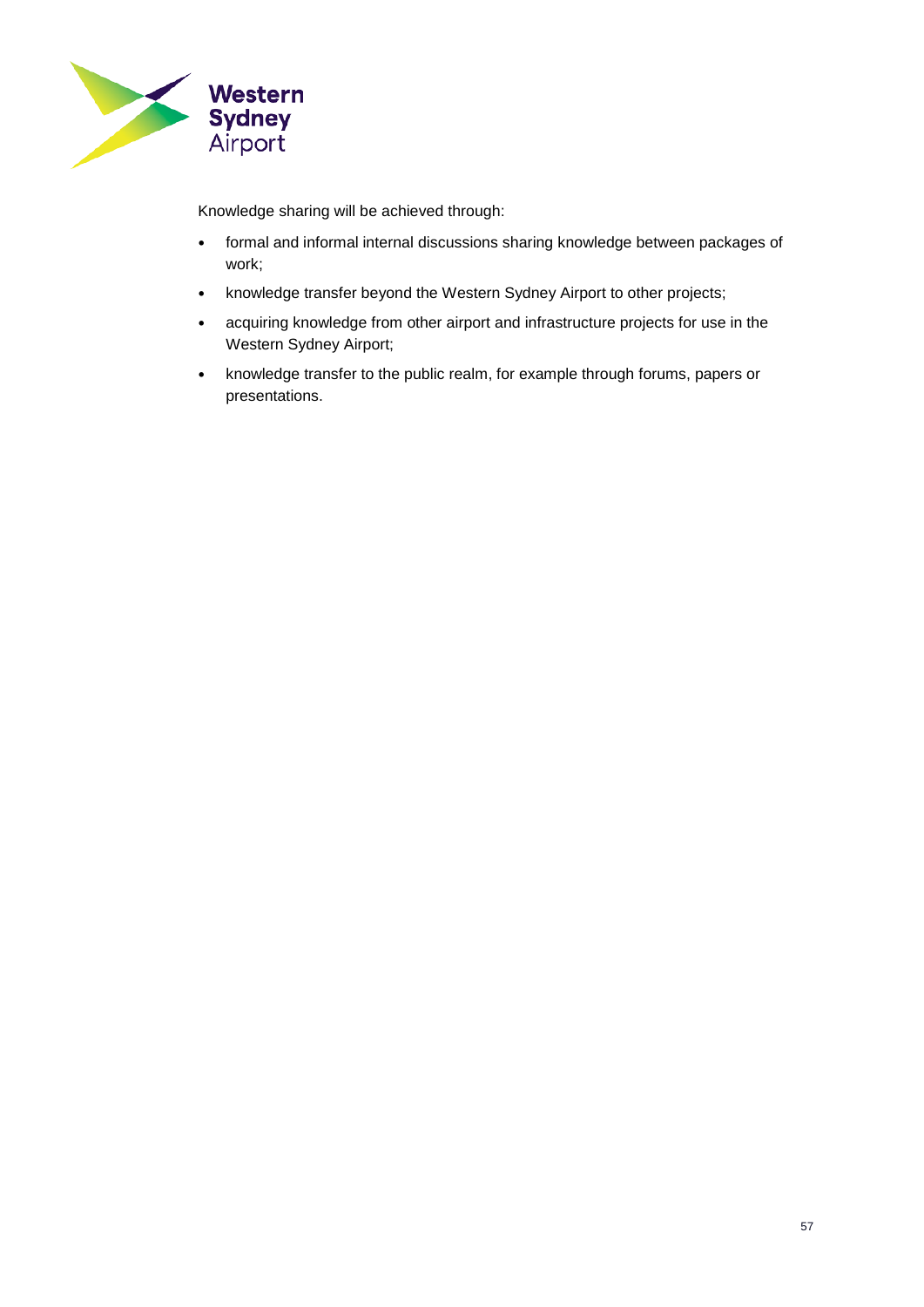

## <span id="page-57-0"></span>**7.6 Competence and Awareness**

Different levels of sustainability competence will be required, depending on project role.

All WSA staff will undergo sustainability training as part of on-boarding and will participate in regular training on broad sustainability topics that are relevant to the WSA business. This will include social, environmental, and commercial aspects, as well as governance.

A "training needs" analysis will be developed by Contractors as part of sustainable workforce planning. This will outline minimum sustainability competency requirements, and highlight opportunities for capability improvement.

The "training needs" analysis will consider sustainability competency requirements across all phases of the project and will be updated when the Airport enters a new phase of development, or where there are significant changes.

"Suitably Qualified Experts" may be required to perform specific sustainability tasks such as implementation, monitoring and reporting. The WSA EMS and will ensure that Suitably Qualified Experts are engaged as required to sustainability requirements.

## **7.6.1 Accredited Professionals (IS, Green Star, NABERS)**

In addition to specific competencies required within WSA, accredited professionals will be engaged to help deliver the IS, Green Star and NABERS ratings. Western Sydney Airport will engage the services of the following accredited professionals during relevant phases of the project:

- IS engaged for duration of project to assist in delivery of the IS Design, As-Built and Operation ratings;
- GS engaged during design and construction to assist in delivery of the Green Star Design & As Built and Interiors ratings for specific Eligible Buildings;
- NABERS engaged during operation to assess the base building performance of Eligible Buildings against the Energy and Water schemes for the relevant rating types.

Records of suitable education, training and/or experience will be obtained and verification of competencies will be conducted in line with project requirements. This process will be managed by WSA General Manager Capability.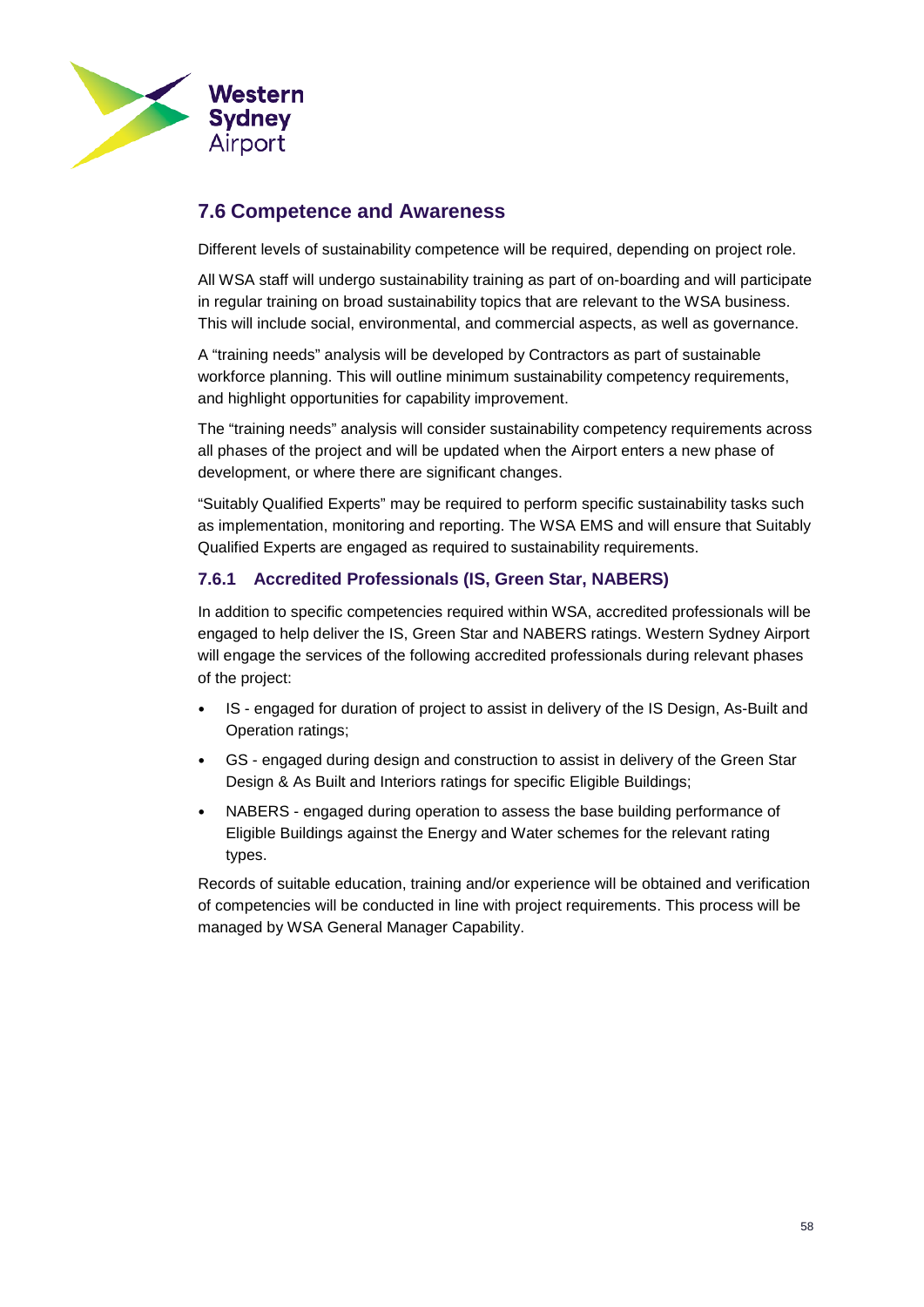

## **7.6.2 Sustainability Onboarding**

Sustainability will form part of workforce onboarding to promote an awareness of projectwide sustainability requirements and each individual's contribution to sustainable performance.

The induction process will require all project employees, contractors and suppliers to participate in orientation training, which will be tailored to the specific work they will be undertaking. WSA is responsible for training of WSA employees, each package head contractor will be responsible for training of their own employees, contractors and suppliers. Sustainability topics to be included in onboarding will include:

- an overview of sustainability requirements, including how they pertain to this Sustainability Plan;
- identifying significant sustainability issues and how these might relate to workforce activities;
- implications of non-compliance with sustainability requirements;
- introduction to external sustainability resources.

## <span id="page-58-0"></span>**7.7 Records**

Accurate records will be maintained to demonstrate compliance with Sustainability Plan, specific resource consumption targets, IS, Green Star and NABERS ratings.

## <span id="page-58-2"></span><span id="page-58-1"></span>**7.8 Monitoring**

Sustainability performance will be monitored throughout all project phases.

WSA EMS will ensure monitoring is undertaken by Suitably Qualified Experts, in accordance with industry best practice, base sustainability requirements, ISCA and Green Star rating tools. Results of monitoring will be recorded.

Aspects to be monitored during design, construction and operation may include;

- implementation and evidence gathering for relevant sustainability ratings;
- site sustainability inspections;
- resource consumption including electricity, fuels, water, materials, and emissions;
- waste and recycling;
- stakeholder engagement and community feedback;
- workforce management;
- biodiversity and heritage management;
- emerging issues.

For example, the IS Rating specific credits that require monitoring include: receiving water quality, noise, vibration, air quality, light pollution, conservation of onsite resources, waste management, community health and well-being, community and user safety,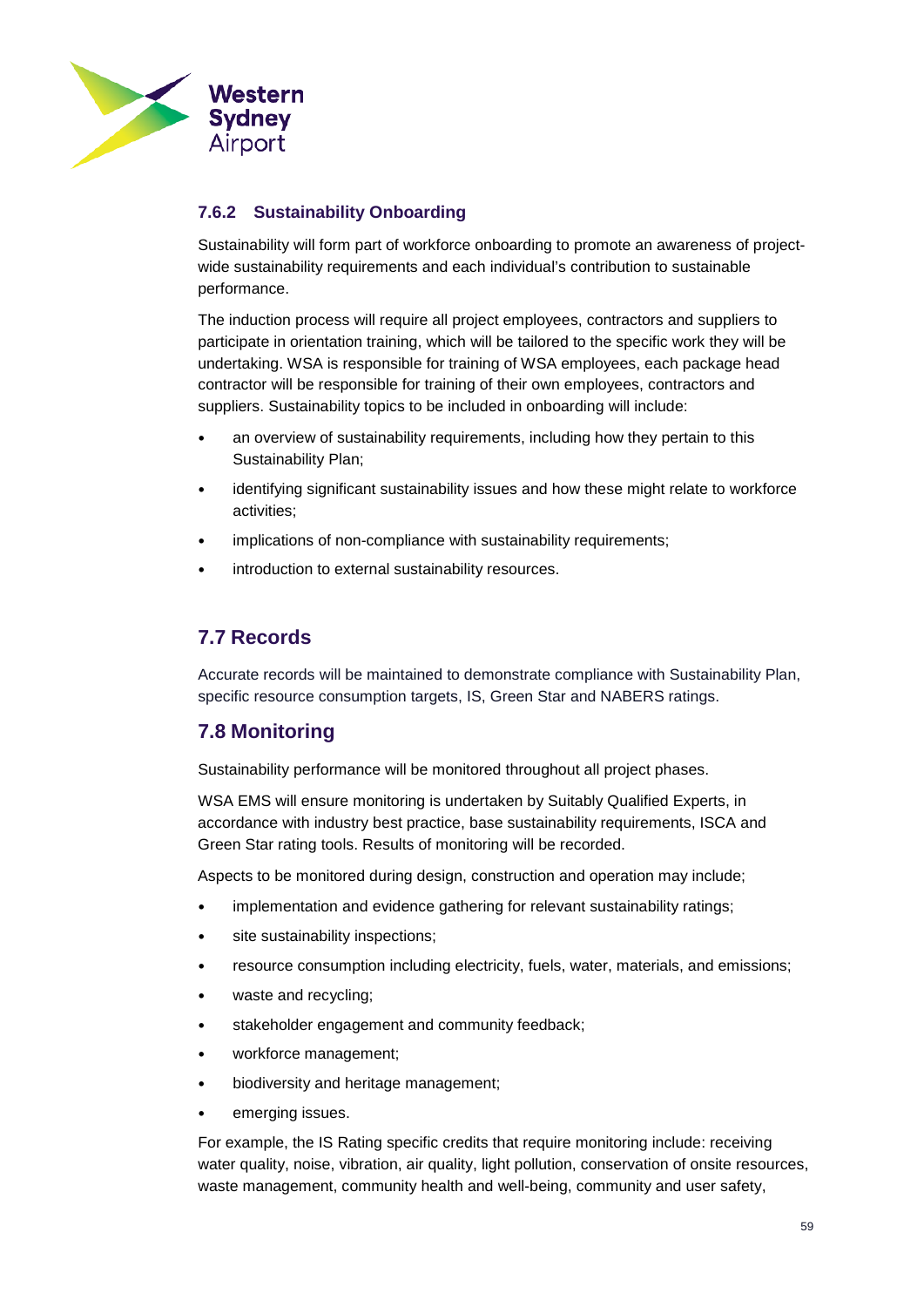

organisation structure, roles and responsibilities, water use, water saving opportunities and replacing potable water.

## <span id="page-59-0"></span>**7.9 Reporting**

Progress of sustainability performance will be reported on a regular basis throughout all phases of the project, in compliance with base sustainability requirements and to satisfy the Green Star and IS ratings.

Internal sustainability reports will be produced quarterly, while communication with the public will occur via an annual sustainability report that will be published on WSA's website.

Internal quarterly reports will include the following information:

- sustainability performance against targets;
- progress towards sustainability ratings relevant to the phase of the project;
- resource consumption figures, including electricity, non-aviation fuel, water, waste and materials;
- emerging sustainability issues:
- progress on workforce sustainability including performance against targets;
- summary of consultation efforts achieved in the reporting period, both with regulatory agencies and community stakeholders;
- identification of risk areas to avoid non-conformances and manage actions to ensure base requirements are achieved;
- progress on improvement actions identified and/or closed out from previous inspections and audits.

The annual Sustainability Report will be made available on the WSA website and the WSA EMS will be responsible for ensuring any queries on this report are addressed.

The annual report will also be provided to the Secretary of the Department of Infrastructure, Regional Development and Cities, in accordance with the base sustainability requirements, containing information about monitoring results and details of performance, including progress against sustainability targets and achievement of sustainability ratings.

Information in the annual Sustainability Report may be assured externally.

## <span id="page-59-1"></span>**7.10 Auditing and Review**

Auditing is an essential component of the PDCA management principle as it produces tangible data to inform the review or 'check' component. Audits and reviews apply to all phases of the project and will be performed by head contractors for each package.

The project will include internal and external audits of sustainability management practices and reporting as required. Audits will include compliance with sustainability requirements including ISCA, Green Star and NABERS rating credits/documentation,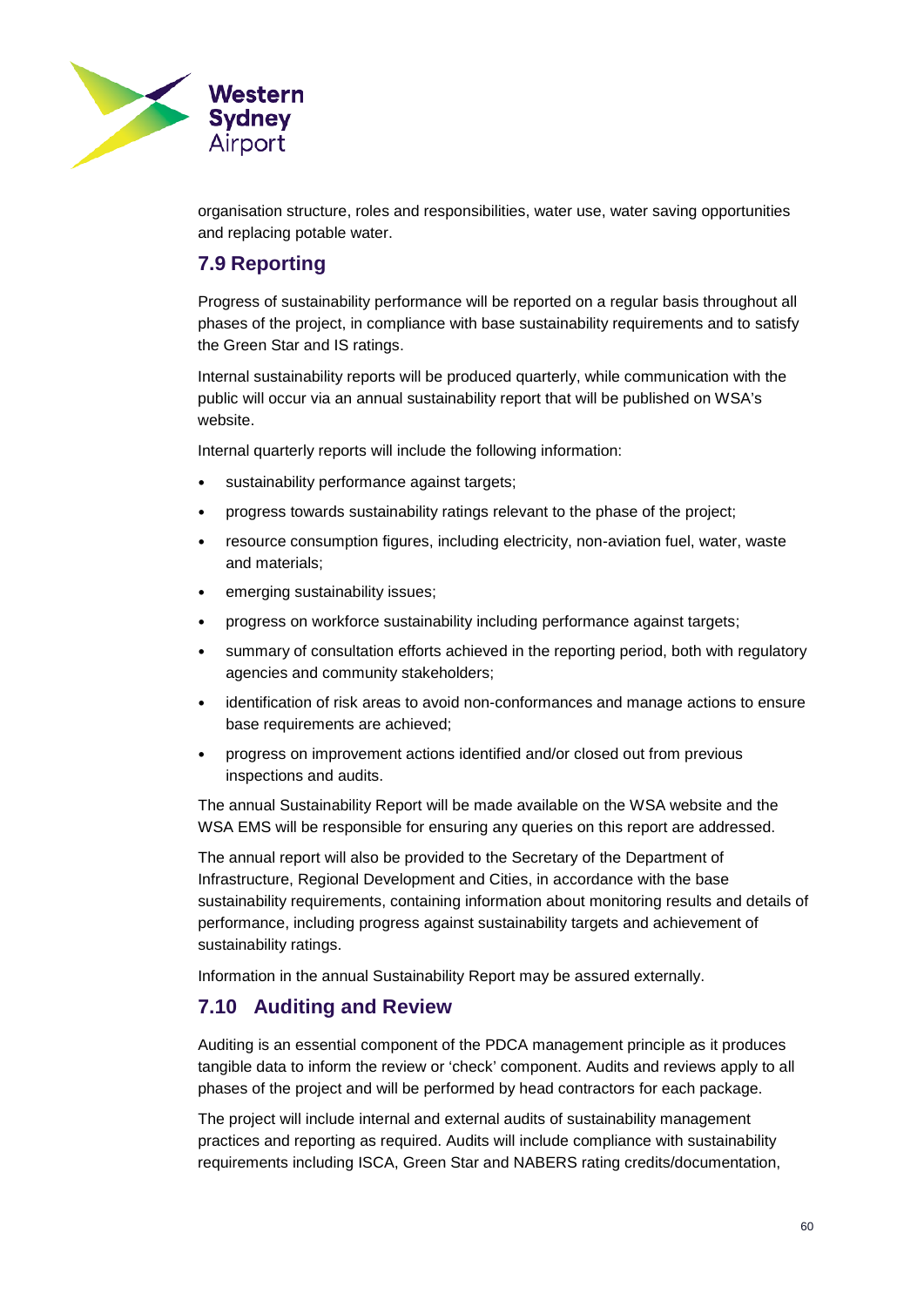

inspection commitments and outcomes, non-conformances and corrective actions, lessons learned and communicated.

Audits of the sustainability management system and record of performance will be conducted internally, as well as engaging an independent reviewer. Results will be shared internally via quarterly sustainability reports.

Audits will be tracked on the project audit register.

Several IS rating credits require auditing to be performed, and compliance will be in accordance with these credits for each package of works.

The Sustainability Plan will be reviewed annually.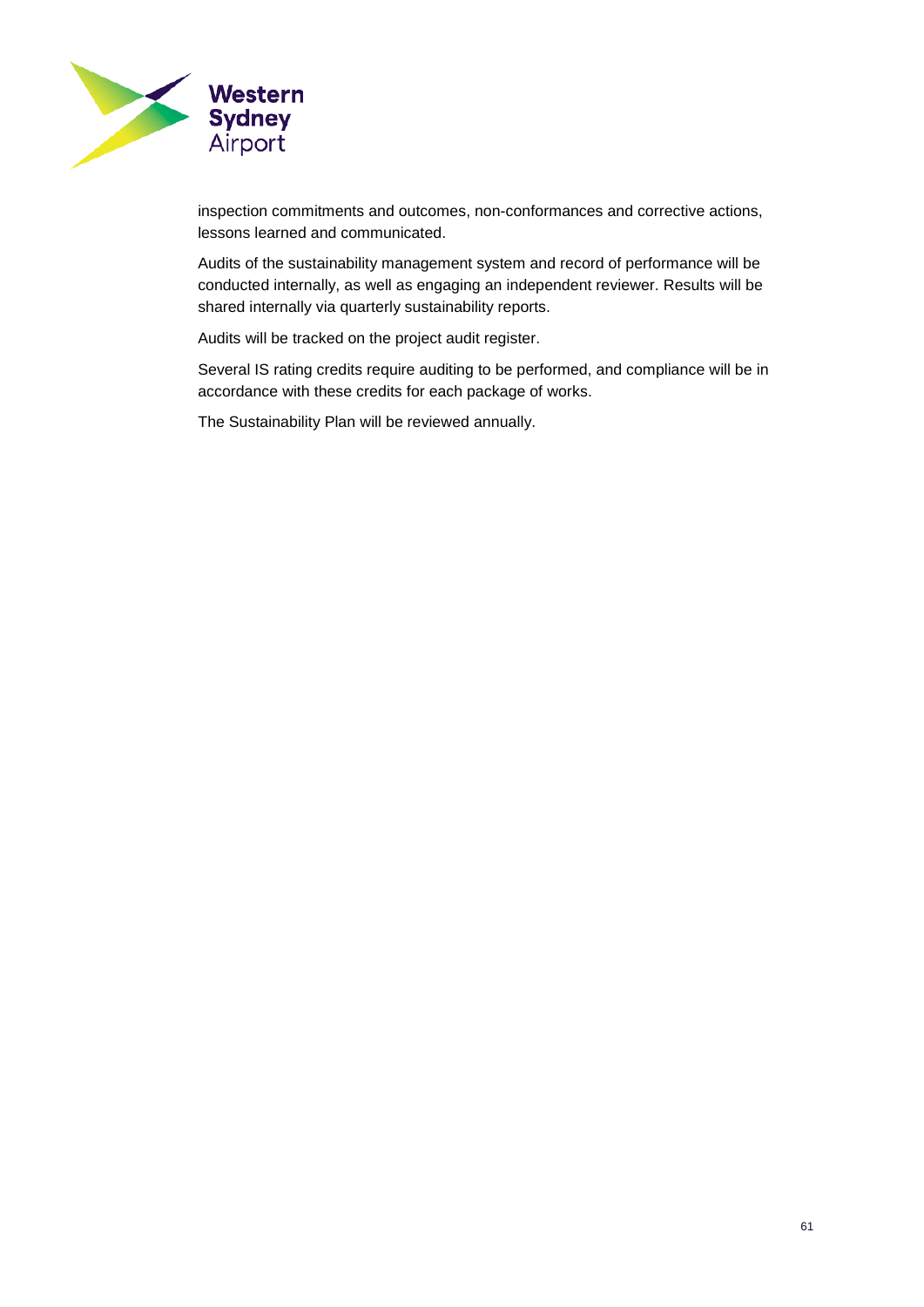

## <span id="page-61-0"></span>**Appendix A Sustainability Requirements in Part 3 of the Airport Plan**

| <b>Section/clause</b> | <b>Description</b>                                                                                                                                                                                                                                                                                                                         | <b>Location</b><br>addressed<br>in this plan                            |
|-----------------------|--------------------------------------------------------------------------------------------------------------------------------------------------------------------------------------------------------------------------------------------------------------------------------------------------------------------------------------------|-------------------------------------------------------------------------|
| 2.1.3                 | Throughout<br>The Airport will be designed to meet the sustainability<br>the Plan<br>requirements as outlined in the EIS. As the Airport develops<br>beyond Stage 1, it will maintain similar or better levels of<br>sustainability and is also expected to take account of<br>developments and innovations in the area of sustainability. |                                                                         |
| 2.1.3                 | In addition, under the Act, the ALC will be required to produce<br>a master plan every five years, which will include a detailed<br>environment strategy.                                                                                                                                                                                  | N/A                                                                     |
| Condition 29<br>(1)   | The ALC must not design, carry out or operate any<br>development described in Part 3 of the Airport Plan<br>inconsistently with:<br>(a) Table 28-38 in Chapter 28 of the EIS; or                                                                                                                                                           | Addressed<br>through the<br>development<br>of this                      |
|                       | (b) a Sustainability Plan prepared and approved in<br>accordance with this condition.                                                                                                                                                                                                                                                      | Sustainability<br>Plan.<br>For the Early                                |
| (2)                   | Within six months of the grant of an Airport Lease, the ALC<br>must:                                                                                                                                                                                                                                                                       | Earthworks<br>Package of<br>works,                                      |
|                       | (a) prepare; and                                                                                                                                                                                                                                                                                                                           | addressed<br>through                                                    |
|                       | (b) submit to an Approver for approval;<br>a Sustainability Plan in relation to the design, carrying out and<br>operation of the developments described in Part 3 of the<br>Airport Plan.                                                                                                                                                  | design<br>documentation<br>(where this<br>Package was<br>designed prior |
| (3)                   | The criteria for approval of the Sustainability Plan are that an<br>Approver is satisfied that:                                                                                                                                                                                                                                            | to the<br>formation of                                                  |
|                       | (a) in preparing the Sustainability Plan, the ALC has taken into<br>account Table 28-37 in Chapter 28 of the EIS; and                                                                                                                                                                                                                      | this Plan).                                                             |
|                       | (b) the Sustainability Plan complies with Table 28-38 in<br>Chapter 28 of the EIS, and is otherwise appropriate.                                                                                                                                                                                                                           |                                                                         |
| (4)                   | This condition ceases to have effect once there is a master<br>plan for the Airport.                                                                                                                                                                                                                                                       | N/A                                                                     |
| Condition 35          | Consultation on the Plans                                                                                                                                                                                                                                                                                                                  | Section 3.4                                                             |
| Condition 37-42       | Informing others                                                                                                                                                                                                                                                                                                                           | Section 3.5,<br>7.3, 7.4                                                |
|                       | Maintaining records                                                                                                                                                                                                                                                                                                                        | Section 7.7                                                             |
|                       | Reporting                                                                                                                                                                                                                                                                                                                                  | Section 7.9                                                             |
|                       | Audits                                                                                                                                                                                                                                                                                                                                     | Section 7.10                                                            |
|                       | Variation of approved plan                                                                                                                                                                                                                                                                                                                 | Section 3.6                                                             |
|                       | Publication of approved plan                                                                                                                                                                                                                                                                                                               | Section 7.9                                                             |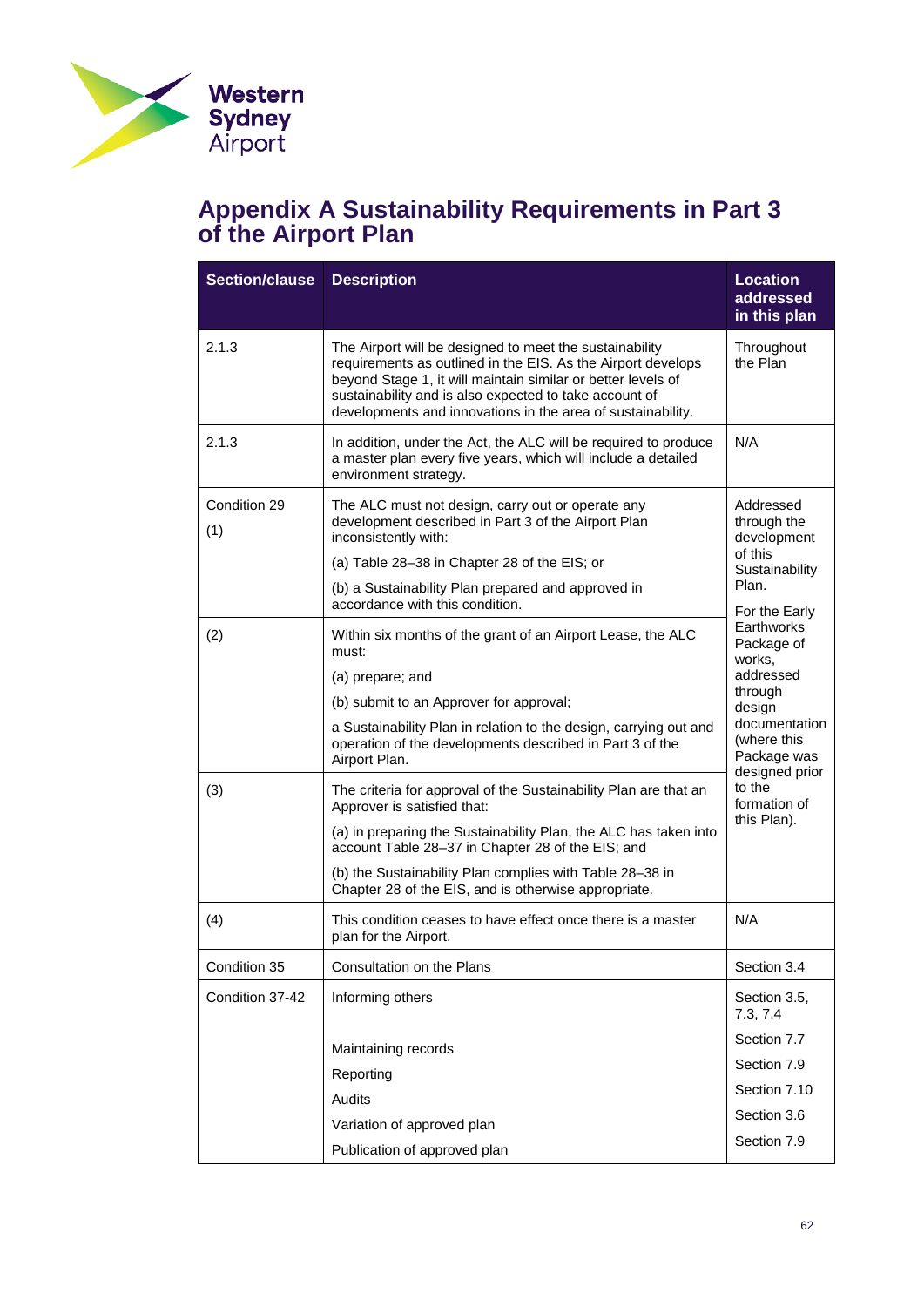

| <b>Section/clause</b> | <b>Description</b>                                                                                                                                                                                                                                                                                                                                                                                                                                                                                                                                                                                                     | <b>Location</b><br>addressed<br>in this plan |
|-----------------------|------------------------------------------------------------------------------------------------------------------------------------------------------------------------------------------------------------------------------------------------------------------------------------------------------------------------------------------------------------------------------------------------------------------------------------------------------------------------------------------------------------------------------------------------------------------------------------------------------------------------|----------------------------------------------|
| Condition 39<br>(1)   | Unless otherwise agreed in writing by an Approver, the Site<br>Occupier must prepare a report addressing its compliance<br>with each condition set out in section 3.10.2 and condition 29<br>(Sustainability), including implementation of any Approved<br>Plan, in respect of:                                                                                                                                                                                                                                                                                                                                        | Section 7.4<br>Section 7.57                  |
|                       | (a) the 12-month period commencing with the commencement<br>of Main Construction Works: and                                                                                                                                                                                                                                                                                                                                                                                                                                                                                                                            |                                              |
|                       | (b) each subsequent 12-month period until the end of the<br>Construction Period; and                                                                                                                                                                                                                                                                                                                                                                                                                                                                                                                                   |                                              |
|                       | (c) any period between the commencement of Main<br>Construction Works and the end of the Construction Period<br>that is not covered by paragraph (a) or (b).                                                                                                                                                                                                                                                                                                                                                                                                                                                           |                                              |
| (2)                   | Unless otherwise agreed in writing by an Approver, the Site<br>Occupier must publish each report prepared under<br>subcondition (1) on its website within three months of the end<br>of the period in respect of which the report was prepared.<br>Documentary evidence providing proof of the date of<br>publication must be provided to the Infrastructure Department<br>at the same time as each report is published (with a copy to<br>be provided to the Environment Department). Each report<br>must remain on the Site Occupier's website for a minimum of<br>12 months (beginning on the date of publication). | Section 7.4<br>Section 7.5                   |

# <span id="page-62-0"></span>**Appendix B Requirements of EIS Table 28-37**

| <b>Description</b>       | Location addressed in this plan                                                      |
|--------------------------|--------------------------------------------------------------------------------------|
| Management Objectives    | Section 7.1 Management Objectives                                                    |
| Statutory basis          | Section 3.5.1 Guidelines and standards                                               |
| Relevant guidelines      | Section 3.5.1 Guidelines and standards                                               |
| Performance criteria     | Section 7.3.6 Performance criteria                                                   |
| Implementation framework | Section 4.2 Sustainability framework                                                 |
|                          | Section 5 Sustainability Metrics & Application                                       |
|                          | Section 6.3 Roles and responsibilities                                               |
|                          | Section 7.2 Management system principles                                             |
|                          | Section 7.3 Implementation of sustainability in phases of the<br>Stage 1 Development |
|                          | Section 7.4 Communication                                                            |
|                          | Section 7.5 Knowledge sharing                                                        |
|                          | Section 7.6 Competence and awareness                                                 |
|                          | Section 7.8 Monitoring                                                               |
| Monitoring               | Section 7.8 Monitoring                                                               |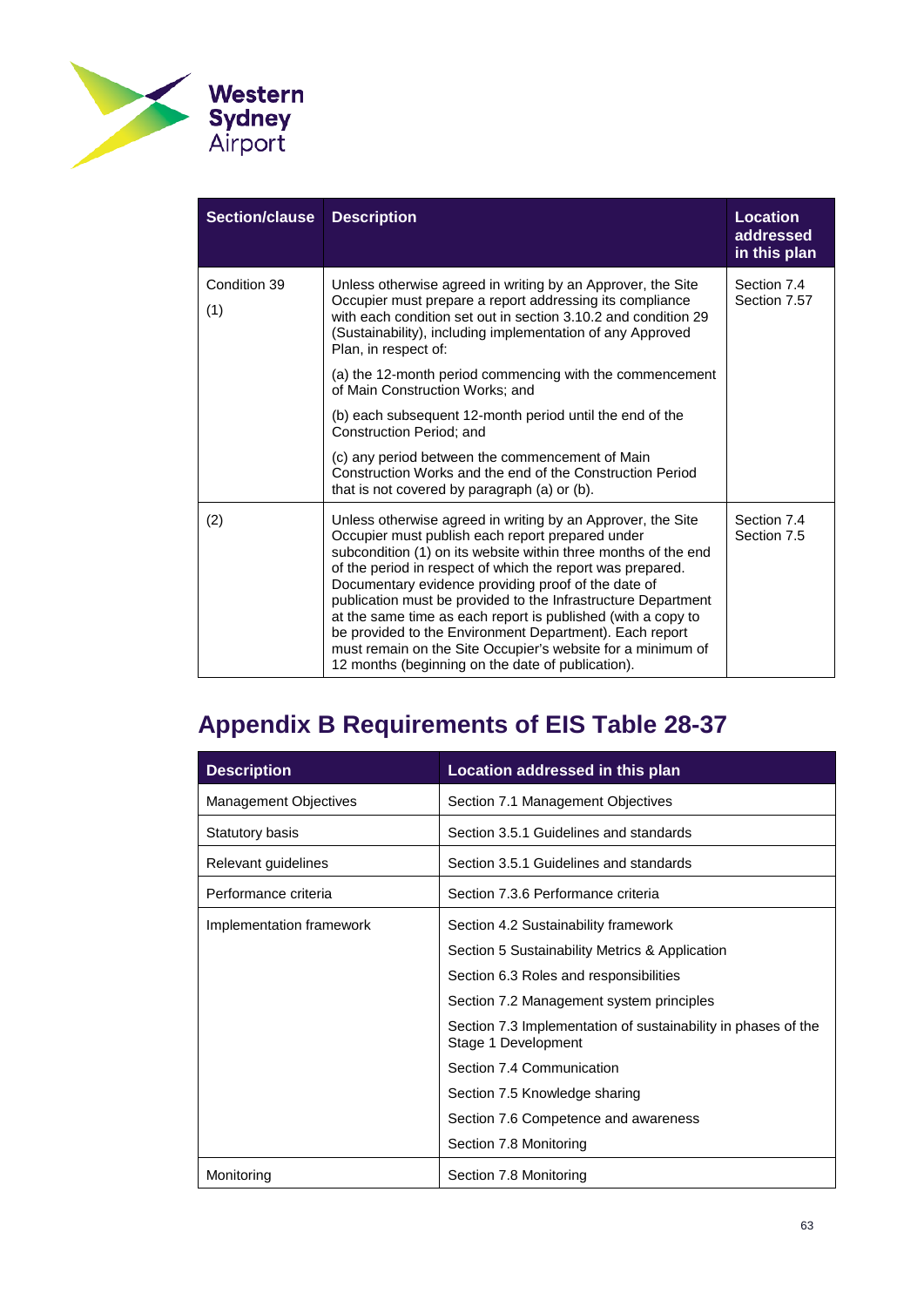

| <b>Description</b> | Location addressed in this plan                             |  |
|--------------------|-------------------------------------------------------------|--|
|                    | Section 7.10 Auditing and review                            |  |
| Reporting          | Section 7.9 Reporting                                       |  |
| Responsibility     | Section 3.4 Consultation to develop the Sustainability Plan |  |
|                    | Section 6 Governance                                        |  |
|                    | Section 6.3 Roles and responsibilities                      |  |

# <span id="page-63-1"></span><span id="page-63-0"></span>**Appendix C Specifics of EIS Table 28-38**

| <b>Topic</b>                                | <b>Description in full</b>                                                                                                                                                                                                                                                      | <b>Location</b><br><b>Addressed in</b><br>this plan        |
|---------------------------------------------|---------------------------------------------------------------------------------------------------------------------------------------------------------------------------------------------------------------------------------------------------------------------------------|------------------------------------------------------------|
| Sustainability<br>Plan - overall<br>content | The sustainability management team structure, including key<br>personnel, authority and roles of key personnel, lines of<br>responsibility and communication, minimum skill levels for each<br>role, and interfaces with the overall project organisation<br>structure          | Section 6                                                  |
|                                             | A sustainability policy statement and strategies outlining the<br>overall approach for adaptation to climate change, mitigation of<br>greenhouse gas emissions, resource management, workforce<br>development, community engagement and biodiversity and<br>heritage management | Section 4.2.1<br>Section 4.2.2                             |
|                                             | Sustainability initiatives to be undertaken during construction<br>and operation of the proposed airport, including milestones for<br>the achievement of those initiatives                                                                                                      | Section 4.2.2<br>Section 5.1<br>Section 5.5<br>Section 7.3 |
|                                             | Processes and methodologies for embedding sustainability into<br>the design, procurement, construction and operation of the<br>proposed airport                                                                                                                                 | Section 7.2<br>Section 7.3                                 |
|                                             | What the required As Built and Operation ratings from ISCA<br>are and how they will be achieved, including the processes and<br>methodologies to be used                                                                                                                        | Section 5                                                  |
|                                             | Details of consultation activities with stakeholders and the local<br>community                                                                                                                                                                                                 | Section 3.4<br>Section 4.2.2                               |
|                                             | The Sustainability Plan will be submitted to the Infrastructure<br>Minister for approval within six months of the grant of the<br>airport lease and will be updated and revised prior to the<br>commencement of airport operations                                              | Section 3.6                                                |